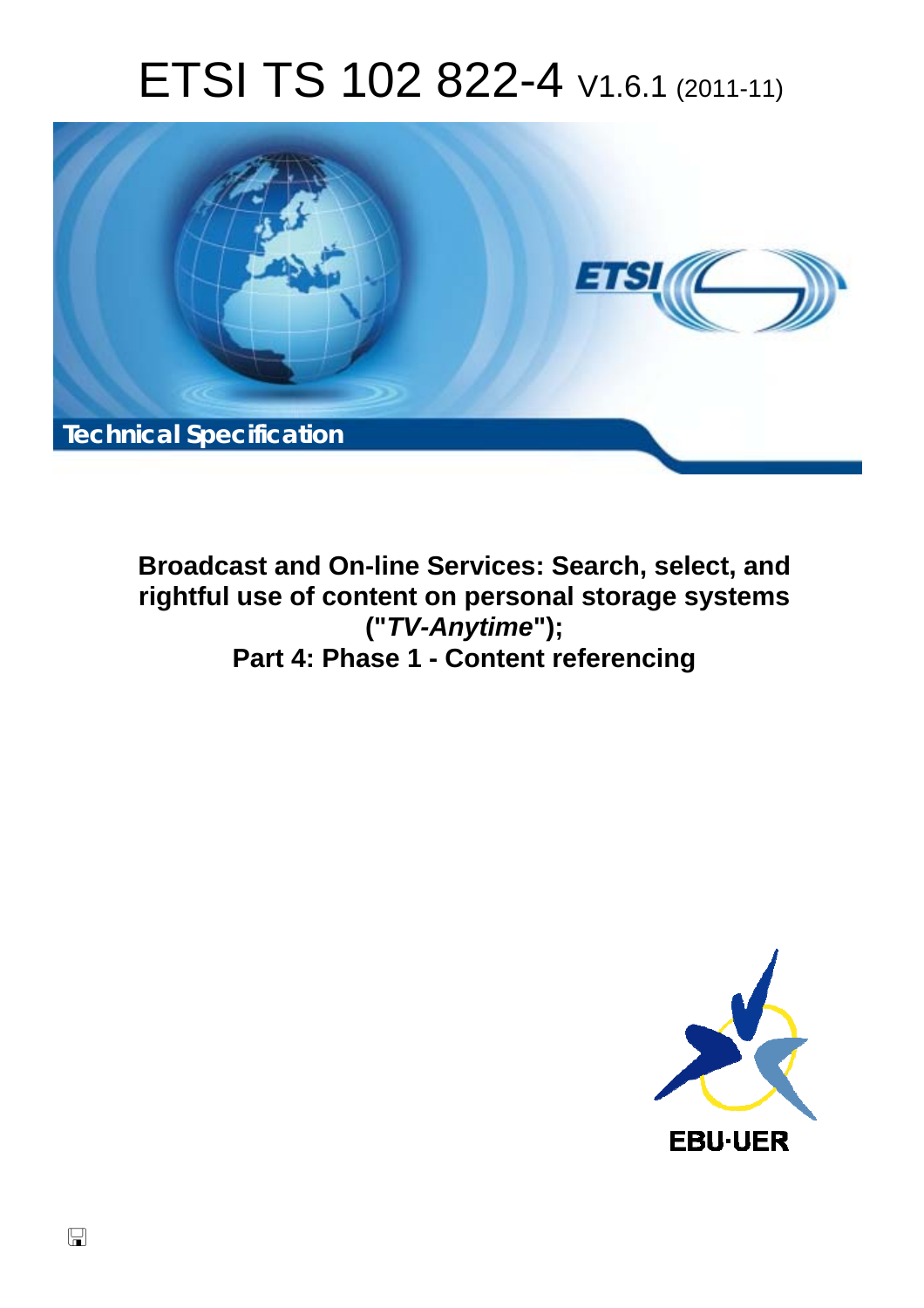Reference

RTS/JTC-TVA-PH1-59-04

Keywords

broadcasting, content, TV, video

#### *ETSI*

#### 650 Route des Lucioles F-06921 Sophia Antipolis Cedex - FRANCE

Tel.: +33 4 92 94 42 00 Fax: +33 4 93 65 47 16

Siret N° 348 623 562 00017 - NAF 742 C Association à but non lucratif enregistrée à la Sous-Préfecture de Grasse (06) N° 7803/88

#### *Important notice*

Individual copies of the present document can be downloaded from: [http://www.etsi.org](http://www.etsi.org/)

The present document may be made available in more than one electronic version or in print. In any case of existing or perceived difference in contents between such versions, the reference version is the Portable Document Format (PDF). In case of dispute, the reference shall be the printing on ETSI printers of the PDF version kept on a specific network drive within ETSI Secretariat.

Users of the present document should be aware that the document may be subject to revision or change of status. Information on the current status of this and other ETSI documents is available at <http://portal.etsi.org/tb/status/status.asp>

If you find errors in the present document, please send your comment to one of the following services: [http://portal.etsi.org/chaircor/ETSI\\_support.asp](http://portal.etsi.org/chaircor/ETSI_support.asp)

#### *Copyright Notification*

No part may be reproduced except as authorized by written permission. The copyright and the foregoing restriction extend to reproduction in all media.

> © European Telecommunications Standards Institute 2011. © European Broadcasting Union 2011. All rights reserved.

**DECT**TM, **PLUGTESTS**TM, **UMTS**TM and the ETSI logo are Trade Marks of ETSI registered for the benefit of its Members. **3GPP**TM and **LTE**™ are Trade Marks of ETSI registered for the benefit of its Members and of the 3GPP Organizational Partners. **GSM**® and the GSM logo are Trade Marks registered and owned by the GSM Association.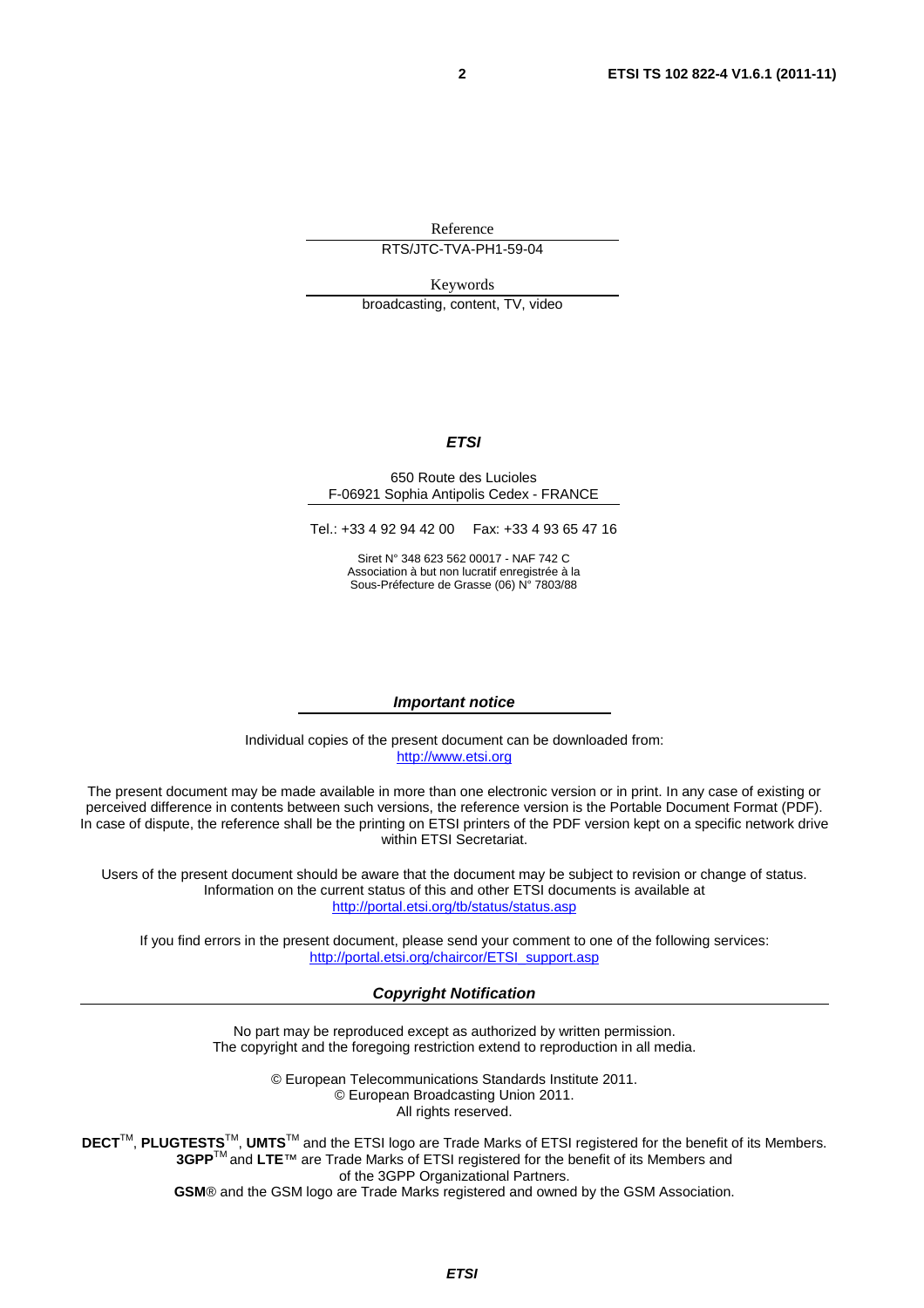## Contents

| 1                                                                                                                                                                                                                     |                             |  |
|-----------------------------------------------------------------------------------------------------------------------------------------------------------------------------------------------------------------------|-----------------------------|--|
| $\overline{2}$<br>2.1<br>2.2                                                                                                                                                                                          |                             |  |
| 3<br>3.1<br>3.2<br>3.3                                                                                                                                                                                                |                             |  |
| 4                                                                                                                                                                                                                     |                             |  |
| 5                                                                                                                                                                                                                     |                             |  |
| 6                                                                                                                                                                                                                     |                             |  |
| 7                                                                                                                                                                                                                     |                             |  |
| 8                                                                                                                                                                                                                     |                             |  |
| 9                                                                                                                                                                                                                     |                             |  |
| 10                                                                                                                                                                                                                    |                             |  |
| 11<br>11.1                                                                                                                                                                                                            |                             |  |
| 12<br>12.1<br>12.1.1<br>12.2.<br>12.2.1<br>12.3<br>12.3.1<br>12.3.2<br>12.3.3<br>12.3.4<br>12.3.4.1<br>12.3.5<br>12.3.5.1<br>12.3.5.2<br>12.3.6<br>12.3.6.1<br>12.3.7<br>12.3.7.1<br>12.3.7.2<br>12.3.7.3<br>12.3.7.4 |                             |  |
|                                                                                                                                                                                                                       | <b>Annex A (normative):</b> |  |
| A.1                                                                                                                                                                                                                   |                             |  |
| A.1.1<br>A.1.2                                                                                                                                                                                                        |                             |  |
| A.2                                                                                                                                                                                                                   |                             |  |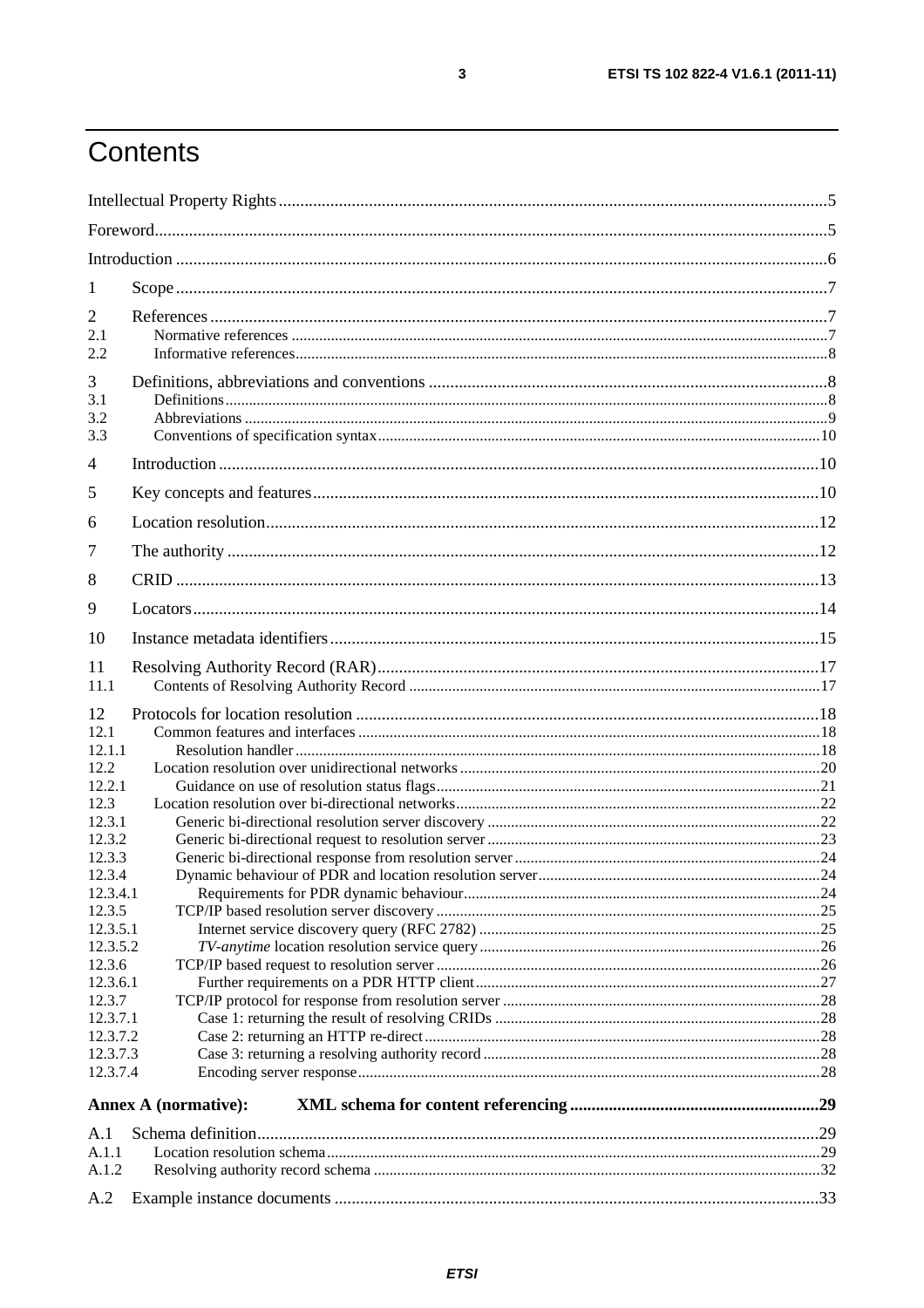| <b>Annex B</b> (informative): | Example dynamic communication behaviour between a PDR and a     |  |
|-------------------------------|-----------------------------------------------------------------|--|
| <b>Annex C</b> (normative):   | <i>TV-anytime</i> description schemes for content referencing36 |  |
|                               |                                                                 |  |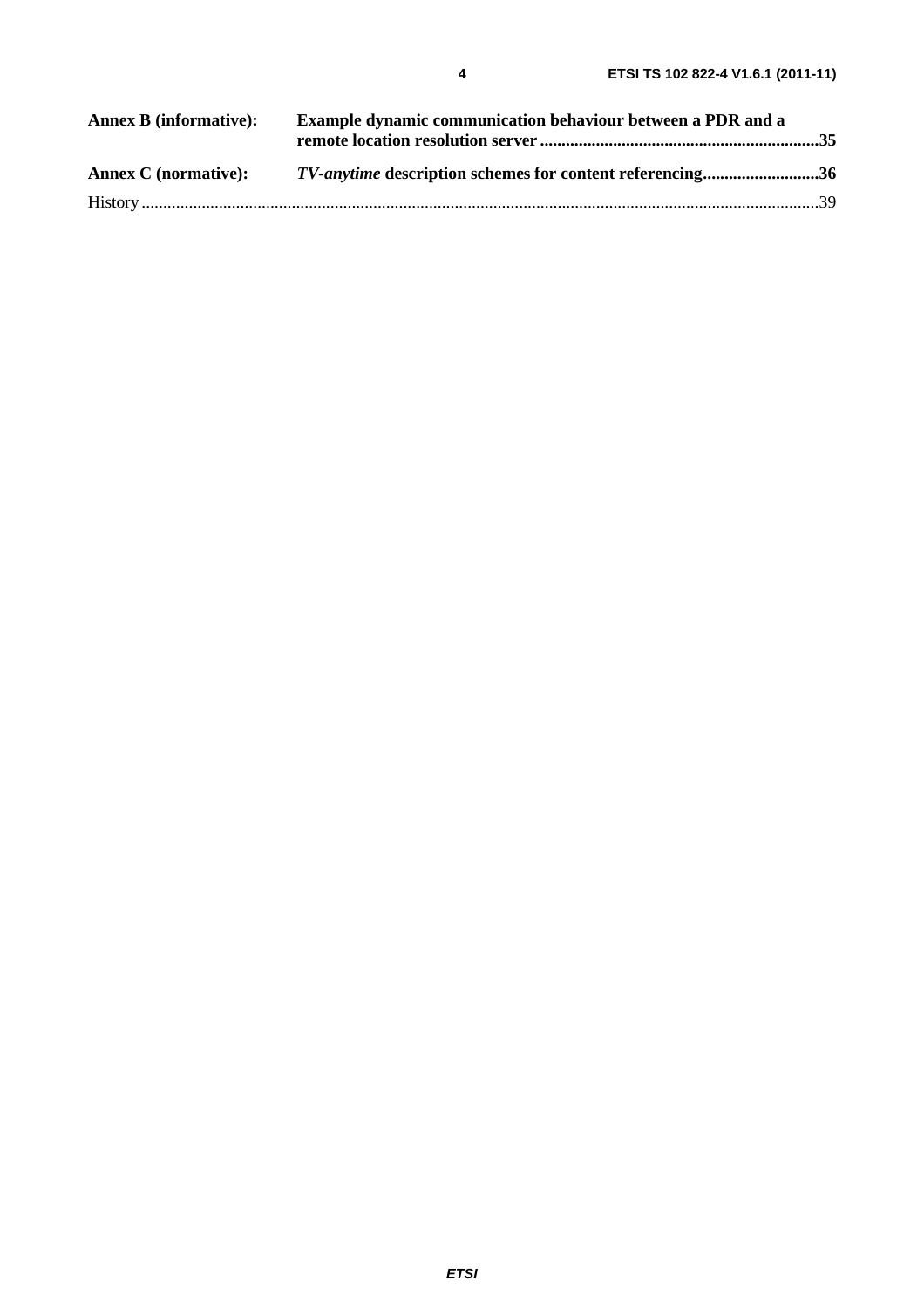## Intellectual Property Rights

IPRs essential or potentially essential to the present document may have been declared to ETSI. The information pertaining to these essential IPRs, if any, is publicly available for **ETSI members and non-members**, and can be found in ETSI SR 000 314: *"Intellectual Property Rights (IPRs); Essential, or potentially Essential, IPRs notified to ETSI in respect of ETSI standards"*, which is available from the ETSI Secretariat. Latest updates are available on the ETSI Web server [\(http://ipr.etsi.org](http://webapp.etsi.org/IPR/home.asp)).

Pursuant to the ETSI IPR Policy, no investigation, including IPR searches, has been carried out by ETSI. No guarantee can be given as to the existence of other IPRs not referenced in ETSI SR 000 314 (or the updates on the ETSI Web server) which are, or may be, or may become, essential to the present document.

### Foreword

This Technical Specification (TS) has been produced by Joint Technical Committee (JTC) Broadcast of the European Broadcasting Union (EBU), Comité Européen de Normalisation ELECtrotechnique (CENELEC) and the European Telecommunications Standards Institute (ETSI).

NOTE: The EBU/ETSI JTC Broadcast was established in 1990 to co-ordinate the drafting of standards in the specific field of broadcasting and related fields. Since 1995 the JTC Broadcast became a tripartite body by including in the Memorandum of Understanding also CENELEC, which is responsible for the standardization of radio and television receivers. The EBU is a professional association of broadcasting organizations whose work includes the co-ordination of its members' activities in the technical, legal, programme-making and programme-exchange domains. The EBU has active members in about 60 countries in the European broadcasting area; its headquarters is in Geneva.

European Broadcasting Union CH-1218 GRAND SACONNEX (Geneva) Switzerland Tel: +41 22 717 21 11 Fax: +41 22 717 24 81

The present document is part 4 of a multi-part deliverable covering Broadcast and On-line Services: Search, select, and rightful use of content on personal storage systems (*TV-anytime*), as identified below:

- Part 1: "Benchmark Features";
- Part 2: "Phase 1 System description";
- Part 3: "Metadata";
- **Part 4: "Phase 1 - Content referencing";**
- Part 5: "Rights Management and Protection (RMP)";
- Part 6: "Delivery of metadata over a bi-directional network";
- Part 7: "Bi-directional metadata delivery protection";
- Part 8: "Phase 2 Interchange Data Format";
- Part 9: "Phase 2 Remote Programming".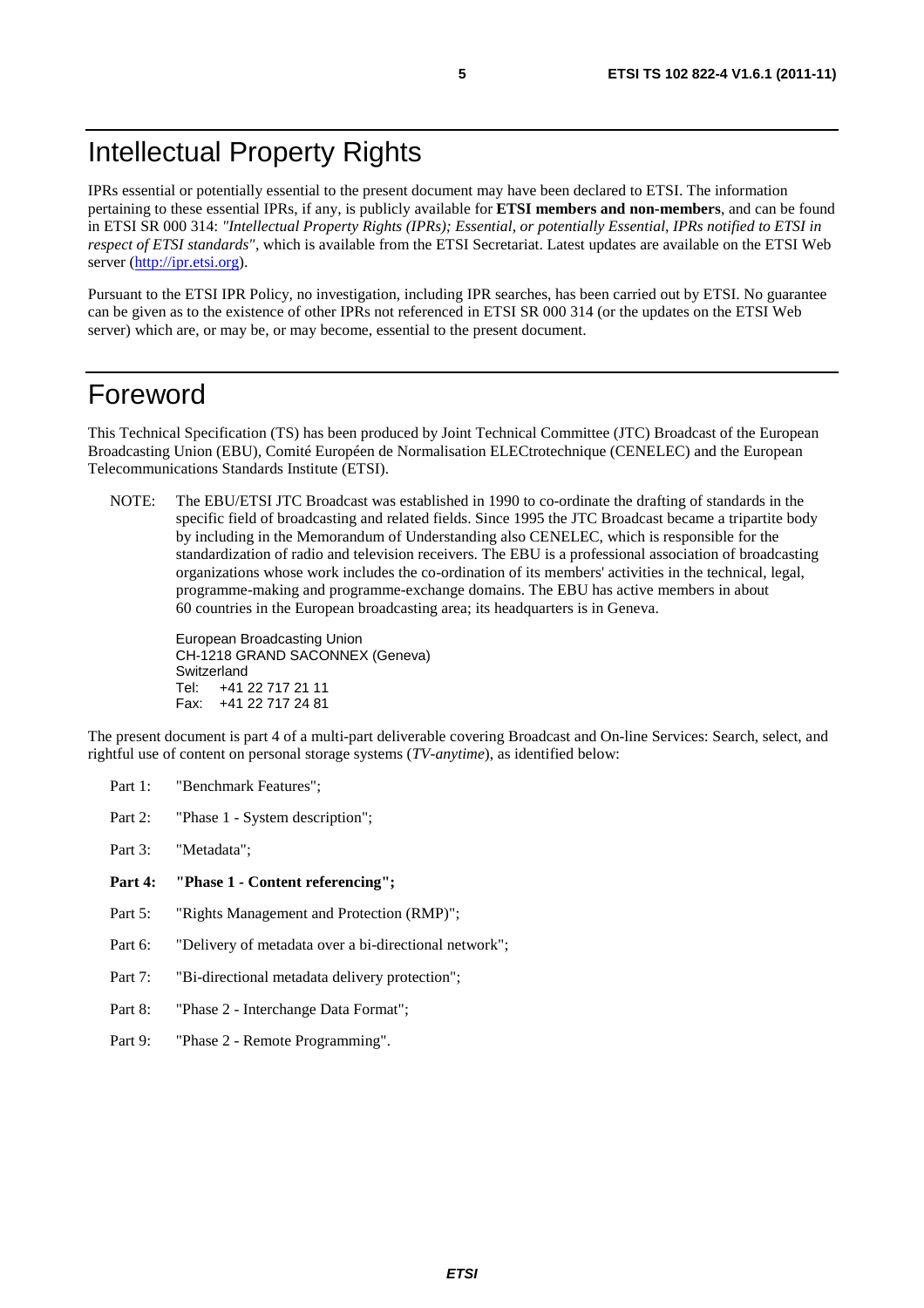## Introduction

The present document is based on a submission by the *TV-anytime* forum [\(http://www.](http://www.tv-anytime.org/)*TV-anytime*.org).

*TV-anytime* (TVA) is a full and synchronized set of specifications established by the *TV-anytime* Forum. TVA features enable the search, selection, acquisition and rightful use of content on local and/or remote personal storage systems from both broadcast and online services.

TS 102 822-1 [8] and TS 102 822-2 [9] set the context and system architecture in which the standards for Metadata, Content referencing, Bi-directional metadata and Metadata protection are to be implemented in the *TV-anytime* environment. TS 102 822-1 [8] provides benchmark business models against which the *TV-anytime* system architecture is evaluated to ensure that the specification enable key business applications. TS 102 822-2 [9] presents the *TV-anytime* System Architecture. These two documents are placed ahead of the others for their obvious introductory value. These first two documents are largely informative, while the remainder of the series is normative.

The *TV-anytime* features are supported and enabled by the specifications for Metadata (TS 102 822-3 sub-parts 1 [10], 2 [11], 3 [12] and 4 [13]), Content Referencing (the present document), Rights Management (TS 102 822-5 sub-parts 1 [14] and 2 [15]), Bi-directional Metadata Delivery (TS 102 822-6 sub-parts 1 [16], 2 [17] and 3 [18]) and Protection (TS 102 822-7 [19]), Interchange Data Format (TS 102 822-8 [20]) and Remote Programming (TS 102 822-9 [21]).

The present document contains a detailed specification of *TV-anytime*'s Content Referencing IDentifier (CRID).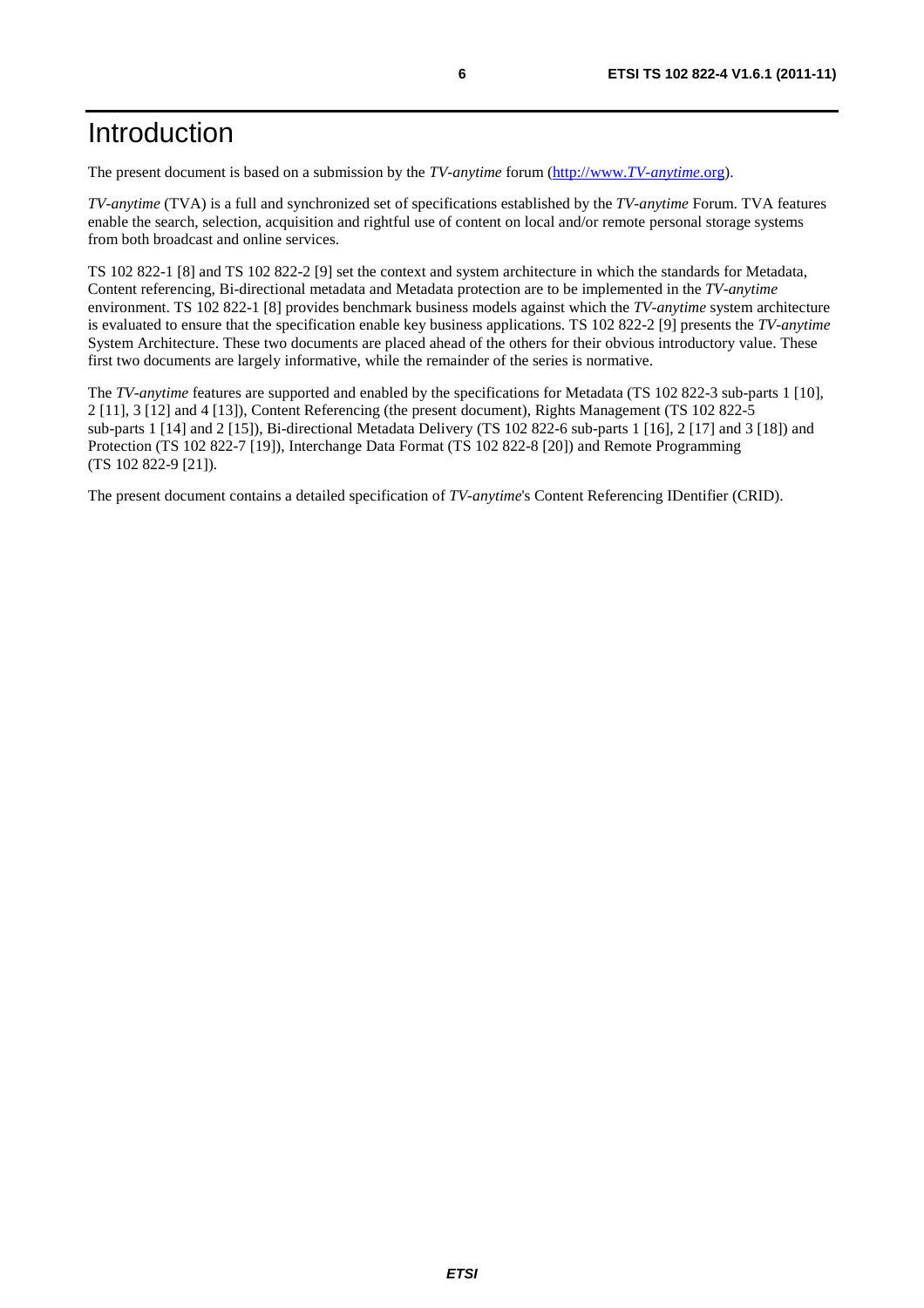### 1 Scope

The present document is the fourth in a multi-part series of "TS 102 822 series" documents produced by the *TV-anytime* Forum. These documents establish the fundamental specifications for the services, systems and devices that will conform to the *TV-anytime* standard, to a level of detail which is implementable for compliant products and services.

Although each of the TS 102 822 series documents is intended to stand alone, a complete and coherent sense of the *TV-anytime* system standard can be gathered by reading all of the specification documents in numerical order.

The scope of the present document of the specification comprises the location independent identification of content, the location information, and the process of finding the location when an identifier is given. The content referencing process begins after a content item has been selected by a consumer through to, but not including, the actual acquisition of the desired content item.

The content referencing specification provides the mechanisms for location resolution in unidirectional network environments, as well as support for location resolution in a bi-directional environment as defined in TS 102 822-1 [8].

## 2 References

References are either specific (identified by date of publication and/or edition number or version number) or non-specific. For specific references, only the cited version applies. For non-specific references, the latest version of the reference document (including any amendments) applies.

Referenced documents which are not found to be publicly available in the expected location might be found at [http://docbox.etsi.org/Reference.](http://docbox.etsi.org/Reference)

NOTE: While any hyperlinks included in this clause were valid at the time of publication ETSI cannot guarantee their long term validity.

### 2.1 Normative references

The following referenced documents are necessary for the application of the present document.

[1] IETF RFC 3986: "Uniform Resource Identifier (URI): Generic Syntax". [2] IETF RFC 1591: "Domain Name System Structure and Delegation". [3] IETF RFC 2616: "Hypertext Transfer Protocol - HTTP/1.1". [4] IETF RFC 1945: "Hypertext Transfer Protocol - HTTP/1.0". [5] IETF RFC 2660: "The Secure HyperText Transfer Protocol". [6] IETF RFC 2782: "A DNS RR for specifying the location of services (DNS SRV)". [7] W3C Recommendation: "HTML 4.01 Specification", D. Raggett, A. Le Hors, I. Jacobs. NOTE: Available at: [http://www.w3.org/TR/html4/.](http://www.w3.org/TR/html4/) [8] ETSI TS 102 822-1: "Broadcast and On-line Services: Search, select, and rightful use of content on personal storage systems ("TV-Anytime"); Part 1: Benchmark Features". [9] ETSI TS 102 822-2: "Broadcast and On-line Services: Search, select, and rightful use of content on personal storage systems ("TV-Anytime"); Part 2: Phase 1 - System description". [10] ETSI TS 102 822-3-1: "Broadcast and On-line Services: Search, select, and rightful use of content on personal storage systems ("TV-Anytime"); Part 3: Metadata; Sub-part 1: Phase 1 - Metadata schemas".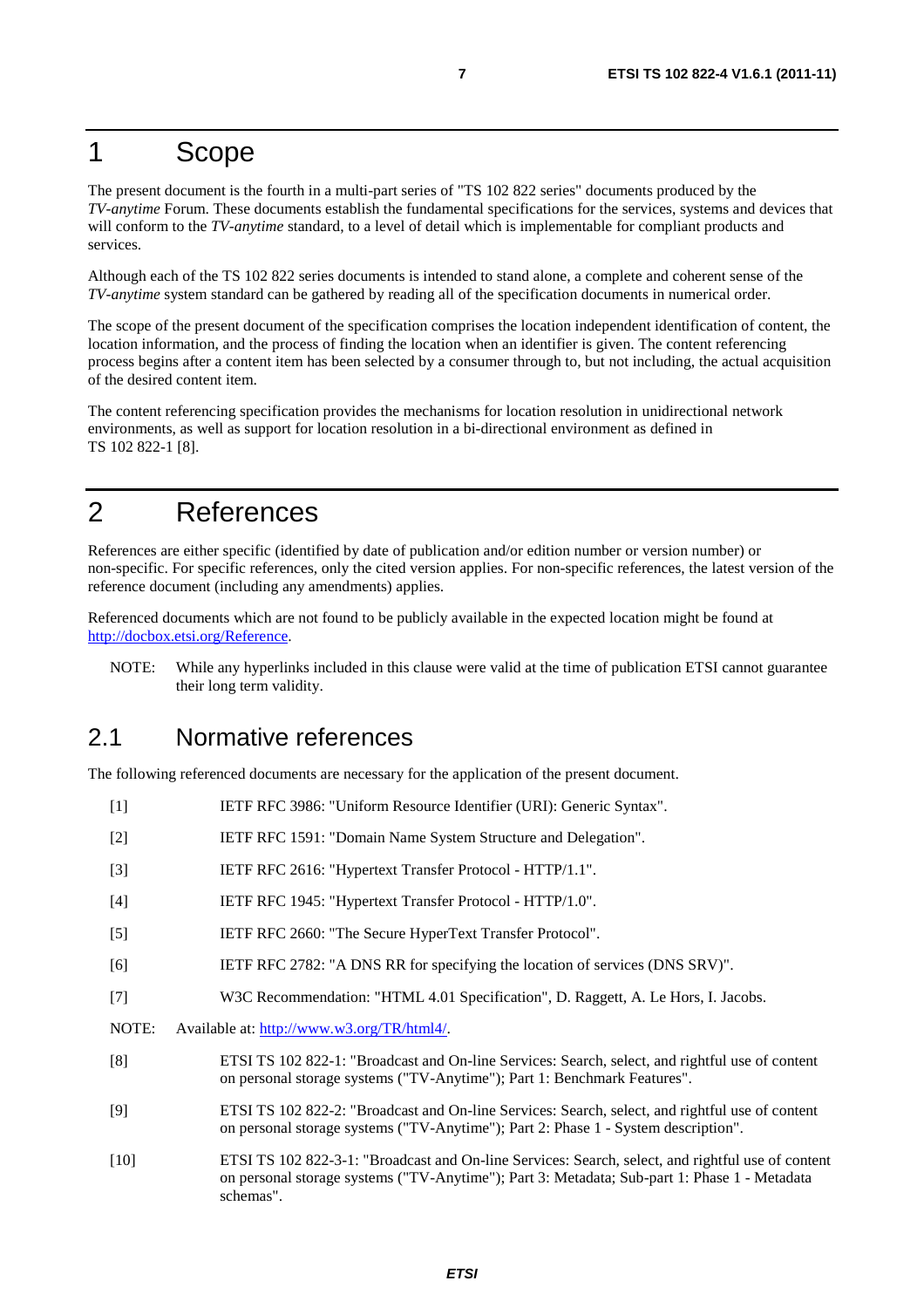- [11] ETSI TS 102 822-3-2: "Broadcast and On-line Services: Search, select, and rightful use of content on personal storage systems ("TV-Anytime"); Part 3: Metadata; Sub-part 2: System aspects in a uni-directional environment".
- [12] ETSI TS 102 822-3-3: "Broadcast and On-line Services: Search, select, and rightful use of content on personal storage systems ("TV-Anytime"); Part 3: Metadata; Sub-part 3: Phase 2 - Extended Metadata Schema".
- [13] ETSI TS 102 822-3-4: "Broadcast and On-line Services: Search, select, and rightful use of content on personal storage systems ("TV-Anytime"); Part 3: Metadata; Sub-part 4: Phase 2 - Interstitial metadata".
- [14] ETSI TS 102 822-5-1: "Broadcast and On-line Services: Search, select, and rightful use of content on personal storage systems ("TV-Anytime"); Part 5: Rights Management and Protection (RMP); Sub-part 1: Information for Broadcast Applications".
- [15] ETSI TS 102 822-5-2: "Broadcast and On-line Services: Search, select, and rightful use of content on personal storage systems ("TV-Anytime"); Part 5: Rights Management and Protection (RMP) Sub-part 2: RMPI binding".
- [16] ETSI TS 102 822-6-1: "Broadcast and On-line Services: Search, select, and rightful use of content on personal storage systems ("TV-Anytime"); Part 6: Delivery of metadata over a bi-directional network; Sub-part 1: Service and transport".
- [17] ETSI TS 102 822-6-2: "Broadcast and On-line Services: Search, select, and rightful use of content on personal storage systems ("TV-Anytime"); Part 6: Delivery of metadata over a bi-directional network; Sub-part 2: Phase 1 - Service discovery".
- [18] ETSI TS 102 822-6-3: "Broadcast and On-line Services: Search, select, and rightful use of content on personal storage systems ("TV-Anytime"); Part 6: Delivery of metadata over a bi-directional network; Sub-part 3: Phase 2 - Exchange of Personal Profile".
- [19] ETSI TS 102 822-7: "Broadcast and On-line Services: Search, select, and rightful use of content on personal storage systems ("TV-anytime Phase 1"); Part 7: Bi-directional metadata delivery protection".
- [20] ETSI TS 102 822-8: "Broadcast and On-line Services: Search, select, and rightful use of content on personal storage systems ("TV-Anytime"); Part 8: Phase 2 - Interchange Data Format".
- [21] ETSI TS 102 822-9: "Broadcast and On-line Services: Search, select, and rightful use of content on personal storage systems ("TV-Anytime"); Part 9: Phase 2 - Remote Programming".

### 2.2 Informative references

The following referenced documents are not necessary for the application of the present document but they assist the user with regard to a particular subject area.

Not applicable.

## 3 Definitions, abbreviations and conventions

### 3.1 Definitions

For the purposes of the present document, the following terms and definitions apply:

**acquisition:** retrieval of content

**authority:** organization that creates CRIDs

```
capture: storing the acquired content (e.g. to local storage)
```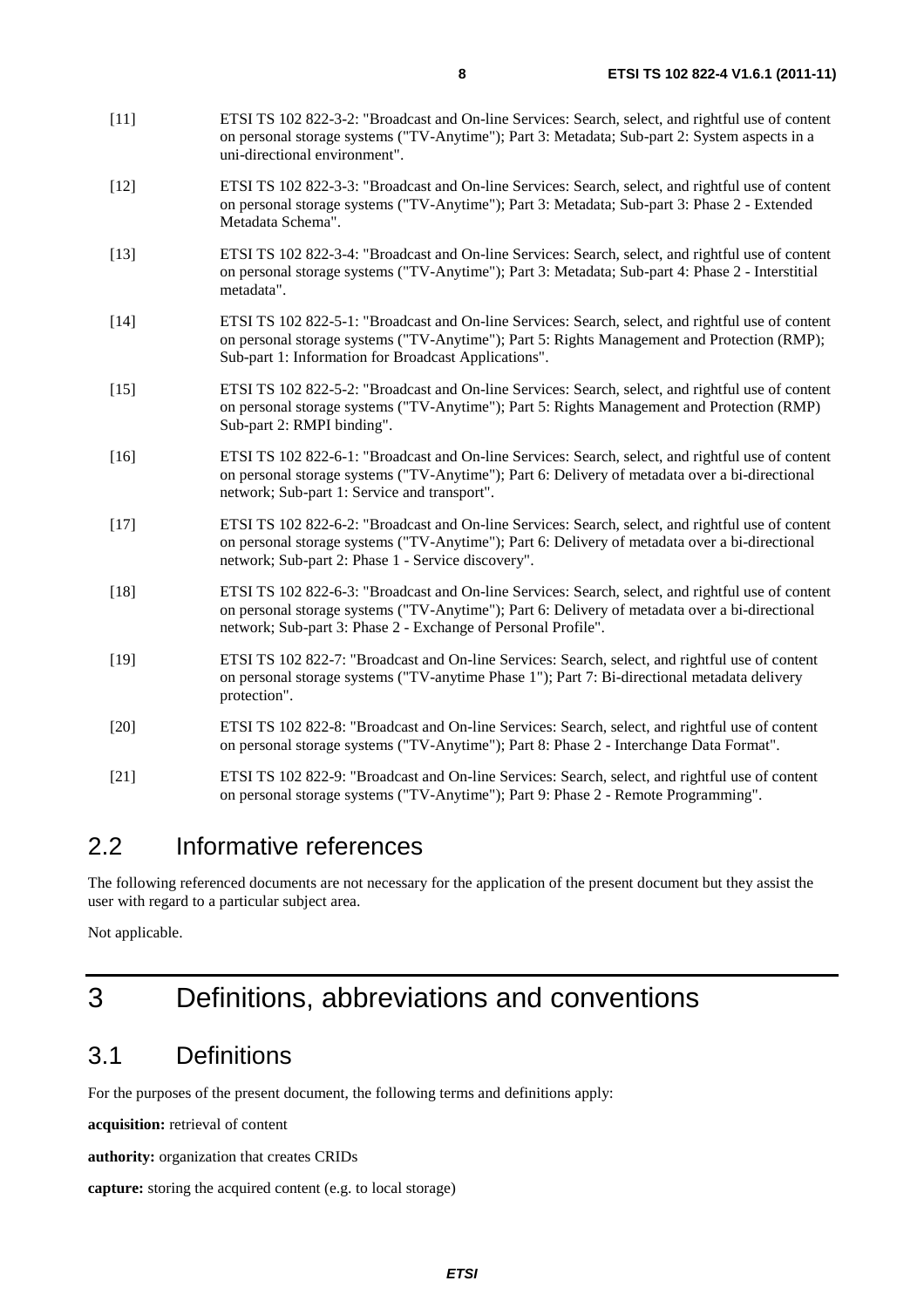**content:** anything the viewer would like to access (movies, games, TV programmes, radio programmes, etc.)

**content creator:** producers of content

**content provider:** entity that acts as the agent for and is the prime exploiter of the content

**content reference:** pointer to a specific content item

**Content Reference IDentifier (CRID):** identifier for content that is independent of its location

**Digital Video Broadcasting (DVB):** set of standards used for European digital TV broadcasting

**Domain Naming System (DNS):** system used on the Internet to register names that can then be mapped into IP addresses using a DNS server

**Electronic Programme Guide (EPG):** means of presenting available content to the consumer, allowing selection of desired content

**instance metadata identifier:** identifier associated with a locator to bind to an instance metadata description

**Internet Protocol (IP):** generic name for the network protocols used on the Internet

**location resolution:** process of establishing the address (location and time) of a specific content instance from its CRID

**locator:** time and place where a content item can be acquired

**metadata:** generally, data about content, such as the title, genre and summary of a television programme as well as metadata also includes consumer profile and history data

**Programme Delivery Control (PDC):** European system used by some broadcasters to accurately indicate when programmes start and stop

**resolution handler:** functional unit that provides location resolution on a specific transport mechanism

**resolving authority:** body which provides location resolution

**Resolving Authority Record (RAR):** information needed for retrieving the location resolution data for the given authority

**service provider:** aggregator and supplier of content which may include gateway and management roles

**System Information (SI):** collection of information tables used in DVB

### 3.2 Abbreviations

For the purposes of the present document, the following abbreviations apply:

| <b>CRID</b> | Content Reference IDentifier |
|-------------|------------------------------|
| <b>DNS</b>  | Domain Naming System         |
| <b>DVB</b>  | Digital Video Broadcasting   |
| <b>EPG</b>  | Electronic Programme Guide   |
| <b>IP</b>   | Internet Protocol            |
| <b>IPR</b>  | Intellectual Property Rights |
| <b>MX</b>   | Mail eXchange                |
| <b>PDC</b>  | Programme Delivery Control   |
| <b>PDR</b>  | Personal Digital Recorder    |
| <b>RAR</b>  | Resolving Authority Record   |
| SІ          | <b>System Information</b>    |
| <b>SRV</b>  | Search for seRVice           |
| URI         | Uniform Resource Identifier  |
| URL         | Uniform Resource Locator     |
|             |                              |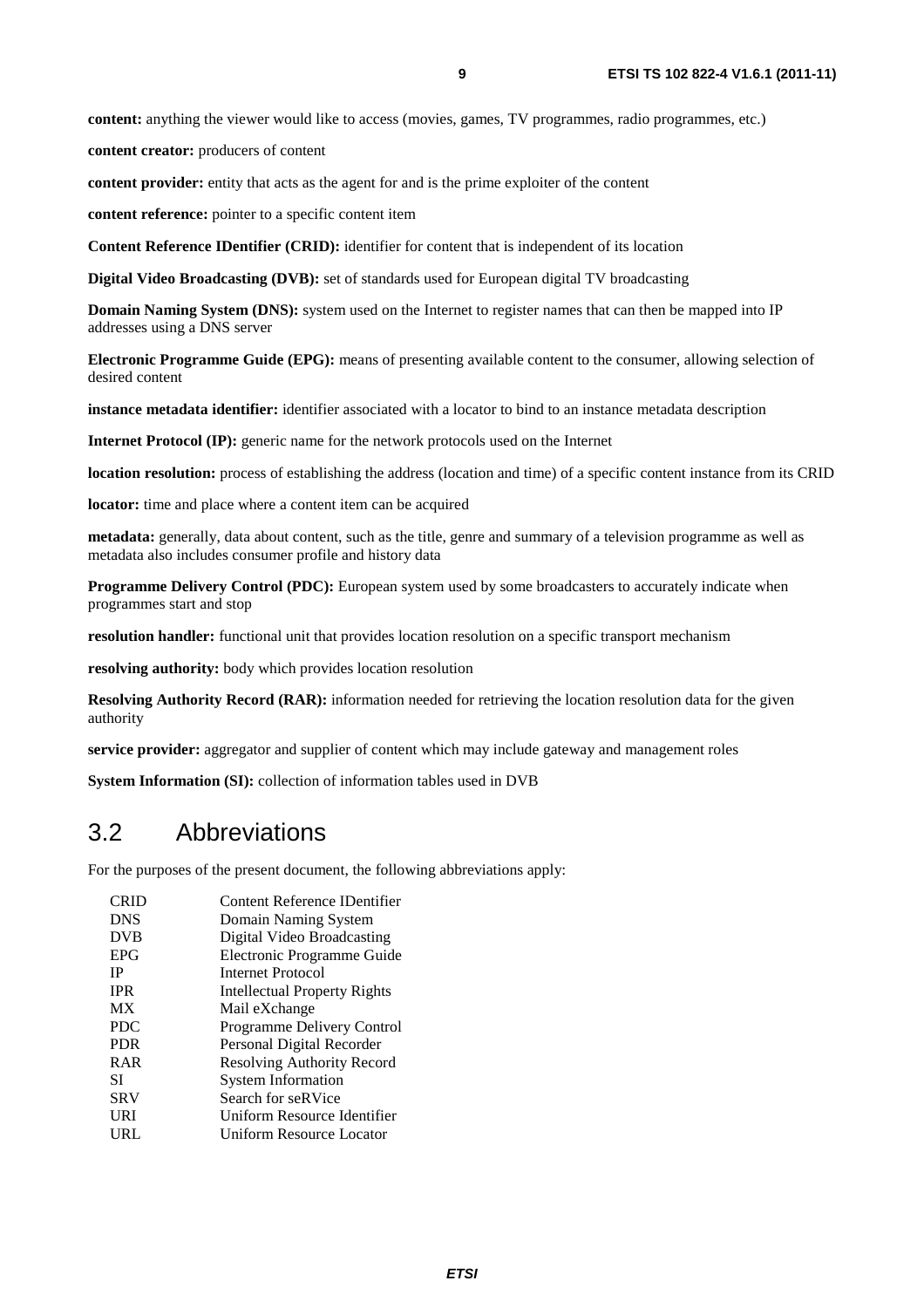### 3.3 Conventions of specification syntax

Within the present document, syntax is defined for various textual items.

Items in **bold** are textual characters that must be used exactly as specified.

Items in *<angle brackets and italics>* are replaced by a suitable value, which is specified beside the syntax definition.

An item in square brackets ("[" and "]") denotes optional items. The entire syntax definition within the square brackets can be omitted, subject to the rules specified.

For example a syntax specification of:

#### **Hello** *<name>* **how are you?**

**<name>** is your name

The correct reading would be to take the text "Hello" and "how are you?" and insert your name between them.

Another example of a syntax specification is:

#### **Hello** *<name> [***how are you?***]*

**<name>** is your name

The correct reading would be to take the text "Hello" and append your name after it, and then optionally append the text "how are you?"

## 4 Introduction

The purpose of content referencing is to allow acquisition of a specific instance of a specific item of content. For example, if a consumer sees an announcement on TV saying "There will be a new series of "The Agatha Christie Murder Mysteries" next year", he/she may want to instruct their Personal Digital Recorder (PDR) to record the whole series, but cannot since he/she does not know when the episodes are going to be broadcast. In fact, the broadcaster may not know yet either. Still the viewer will want to make sure at this point that he/she does not miss the opportunity to acquire the content.

To provide the capability desired by the consumer, the ability is needed to refer to content (in this example a series of programmes) independent of its location, whether that location is on a particular broadcast channel on some date and time, or on a file server connected to Internet or wherever.

In this example, the PDR system would be provided with a reference for the series. In due time, the body who assigned the reference would provide the information required to link this reference to the individual episodes, and subsequently to a specific date and time for each episode so that the PDR would be able to acquire all of them.

This example demonstrates the purpose of content referencing - to provide the ability to refer to content independent of its location, and the ability to subsequently resolve such a reference into one or more locations where the content can be obtained.

Of course, *content* can refer to many types of information. In addition to the television programmes in the example above, it may include radio programmes, audio tracks, MPEG-4 objects, scenes, images, music, etc.

## 5 Key concepts and features

The content referencing process begins after a content item has been selected by a consumer through to, but not including, the actual acquisition of the desired content item. In figure 5.1 the scope of the content referencing process is shown. Some parts outside the scope of content referencing are included in figure 5.1 to give it a global context.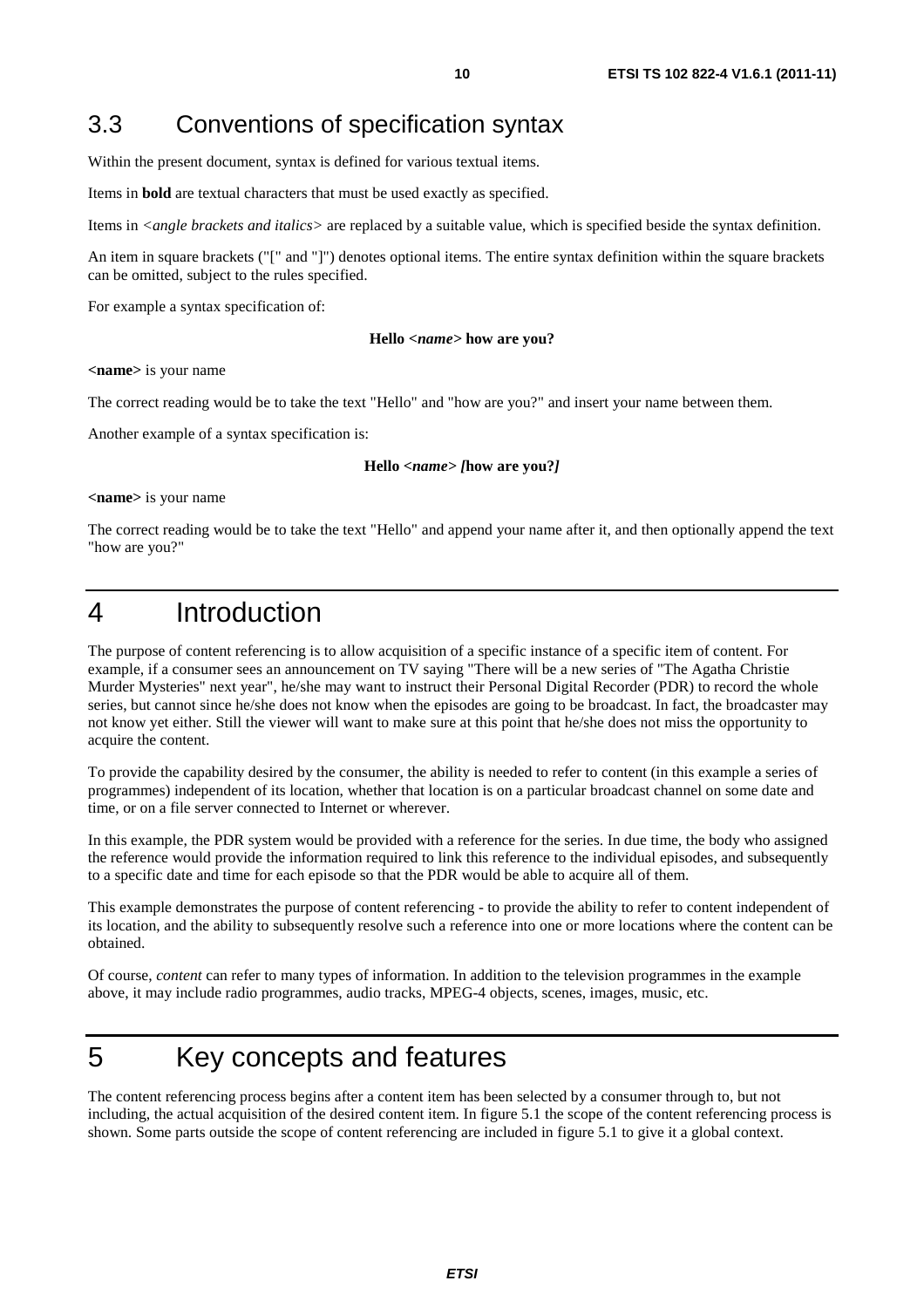

**Figure 5.1: Content referencing environment** 

In this model we can identify three areas of interest:

- 1) The content selection process resulting in a Content Reference IDentifier (CRID).
- 2) The location resolving service the core of content referencing resulting in one or more pointers to instances of that content (locators) or one or more content reference identifiers.
- 3) The retrieval process using one of these locators to subsequently acquire the content.

Before the process of content referencing can be employed, a selection process must supply a CRID. This CRID identifies a specific content item, but does not specify where that content item can be found. More detailed characteristics of the content, such as the price, the quality, the presence of commercials, etc., may not be known before the CRID is produced.

Given a CRID, there can still be numerous instances of the same desired content item (for example a broadcast may be repeated, a web site may be mirrored, the content item may be available from different content providers, via different networks, etc.). Some iteration may be required to narrow down the selection.

A content item that a CRID refers to might be a grouping of other content items, for example a CRID for referring to an entire series of programmes.

The key concept of content referencing is the separation of the reference to a content item - the CRID - and information that is related to its retrieval.

The separation provided by the CRID enables a one-to-many mapping between content references and the locations of the deliverables.

Content is a general term. It is the context of a *TV-anytime* service that determines what content will be delivered upon following a locator. In that sense a content instance is any deliverable that can be acquired (via a respective locator) by a consumer. New types of content delivery merely require new types of locators.

In the same way, it is the *TV-anytime* location resolution service provider who declares what can be considered content items (e.g. programmes, serials, etc.).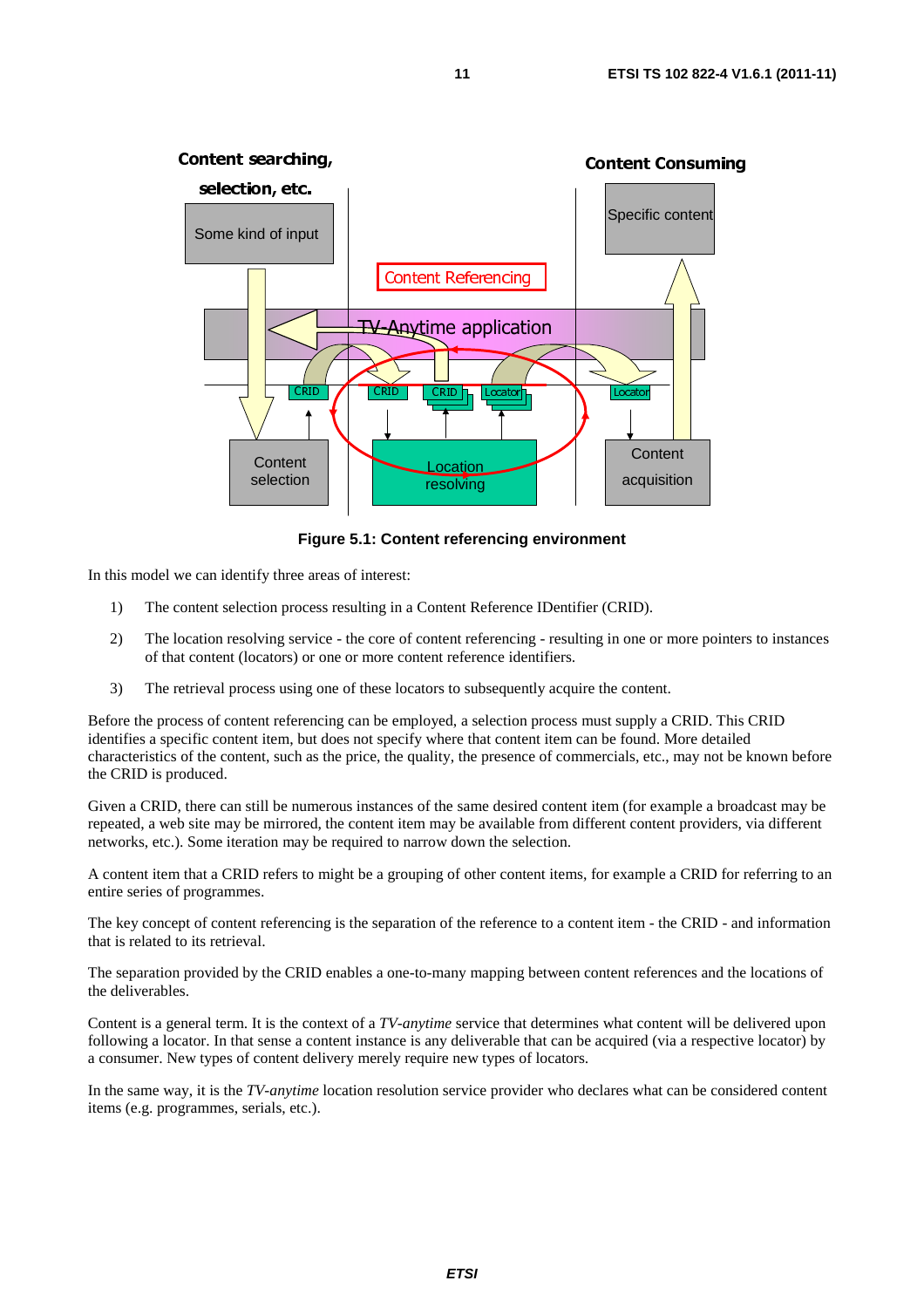Content referencing, in conjunction with applications and additional metadata, may be able to deliver "first time" success, but may also involve some iteration enabling the overall system to deliver features including:

- Selection between alternatives.
- Selection of sub-elements.
- Selection between near matches.
- Selection of time of delivery.
- Selection ahead of time of release.
- Selection based on coding quality.
- Selection based on cost of delivery chain.
- Selection based on acceded rights.
- A point of reference not necessarily unique for the content item and any associated metadata.

Content referencing is:

• a form of content identification data and a specification for a set of rules for resolving this data into content locations from where this content can be retrieved.

Content referencing is not:

- the selection or retrieval process (it is in between);
- the definition of metadata used in any inquiry.
- 6 Location resolution

Location resolution is the process of translating a CRID into other CRIDs or locators. Location resolution involves mapping a location-independent content reference (the CRID) to its location in time (e.g. scheduled transmission time in a broadcast system) and space (e.g. TV channel, IP address). In the context other present document, locations in time and space are referred to as "locators".

The process of location resolution may happen inside the PDR device (for example in a broadcast only system) or using a physically remote server (e.g. a server on the Internet).

## 7 The authority

An authority, as defined in the present document, is the body that creates a CRID, which they guarantee to be unambiguous. An authority will also provide the ability for the CRID to be resolved into locators or other CRIDs.

The CRID shall ultimately be resolved either directly by the CRID authority or by another party. If another party is providing resolution, the ability to resolve the CRID requires the flow of some information from the authority to the resolution provider, in order to tie the CRID to its resolution.

In most PDR implementations, there will be multiple authorities that the PDR must be able to distinguish between. To distinguish between authorities, each authority has a unique name. This *TV-anytime* specification uses the Domain Naming System (DNS) to provide unique names for each authority.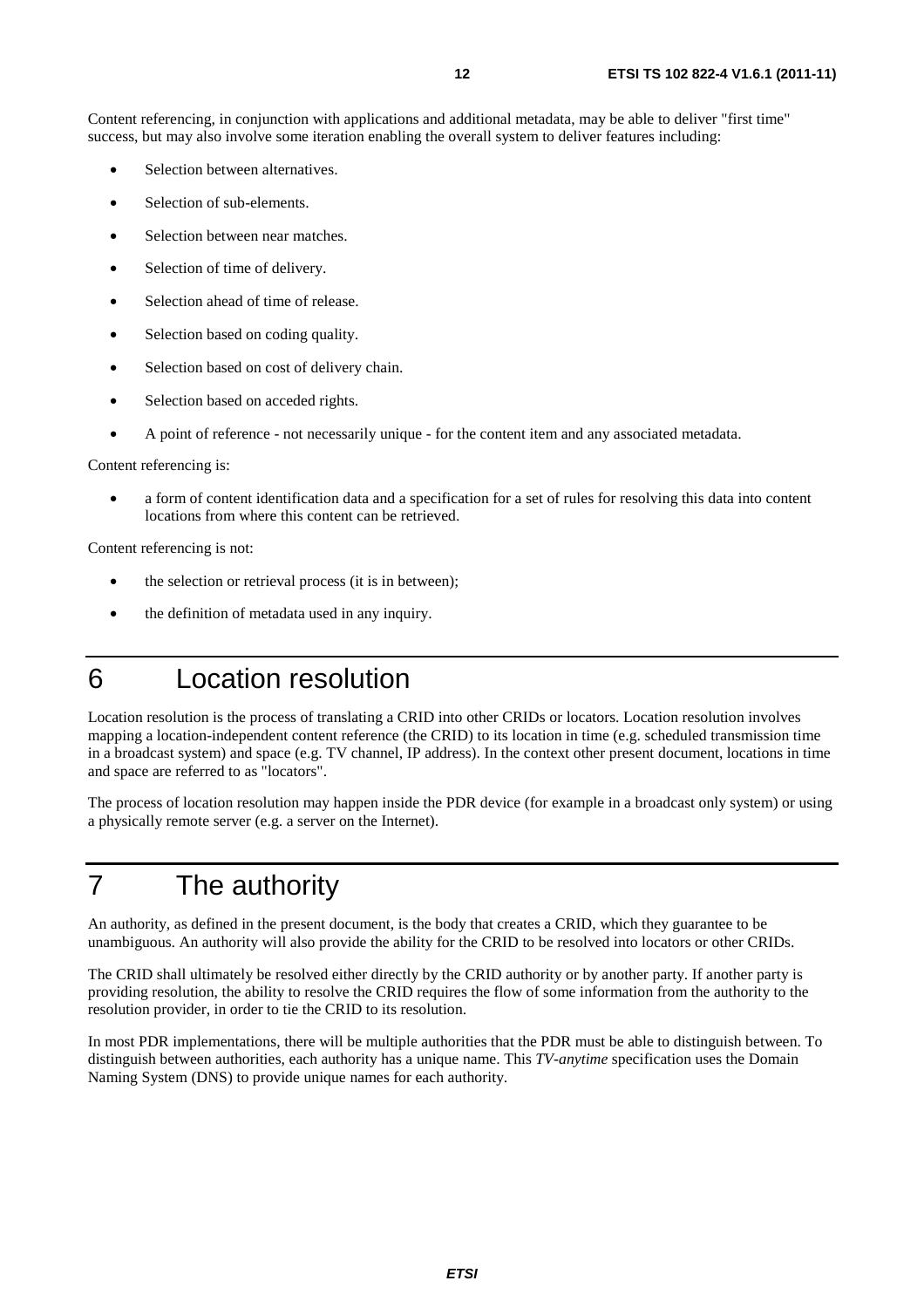The syntax of an authority name is:

#### **<DNS name>**

**<DNS name>** is a registered Internet domain name or a delegated sub-domain within such a domain. (See RFC 1591 [2] for DNS name registration). The <DNS name> is case insensitive and must be a fully qualified name according to the rules given by RFC 1591 [2].

Some example authority names are:

- www.broadcaster.com
- ISP.net
- www.commerce.com

## 8 CRID

A CRID is the output of the search and selection process and is an unambiguous identifier that refers to a piece of content, however multiple CRIDs may refer to that same piece of content.

It is permissible for a CRID to resolve into one or more other CRIDs. This CRID to CRID functionality can be used for two purposes:

- A CRID can resolve into multiple CRIDs for grouping content items such as an entire series of programmes.
- A CRID may also resolve into one or more CRIDs to allow one authority to refer to CRIDs of another authority.



**Figure 8.1: Example of a Tree-Structured CRID** 

The syntax of the CRID is:

#### **CRID://<authority>/<data>**

**<authority>** uses the *TV-anytime* authority naming rules given in clause 7 to assure uniqueness.

**<data>** is a free format string that is Uniform Resource Identifier (URI) compliant, and is meaningful to the authority given by the <authority> field. The <data> portion of the CRID is case insensitive.

In its entirety, the CRID is URI compliant. (See RFC 3986 [1] for URI compliance specification). As per RFC 3986 [1], the CRID:// part of the syntax is case insensitive.

To ensure interoperability it is recommended that all characters not within the range of characters allowed in a URI must be encoded into UTF8 and included in the URI as a sequence of escaped octets. An escaped octet is encoded as a character triplet, consisting of the percent character "%" followed by the two hexadecimal digits representing the octet code. For example, the character A would be represented as "A", the character LATIN CAPITAL LETTER A WITH GRAVE would be represented as "%C3%80", and the character KATAKANA LETTER A would be represented as "%E3%82%A2".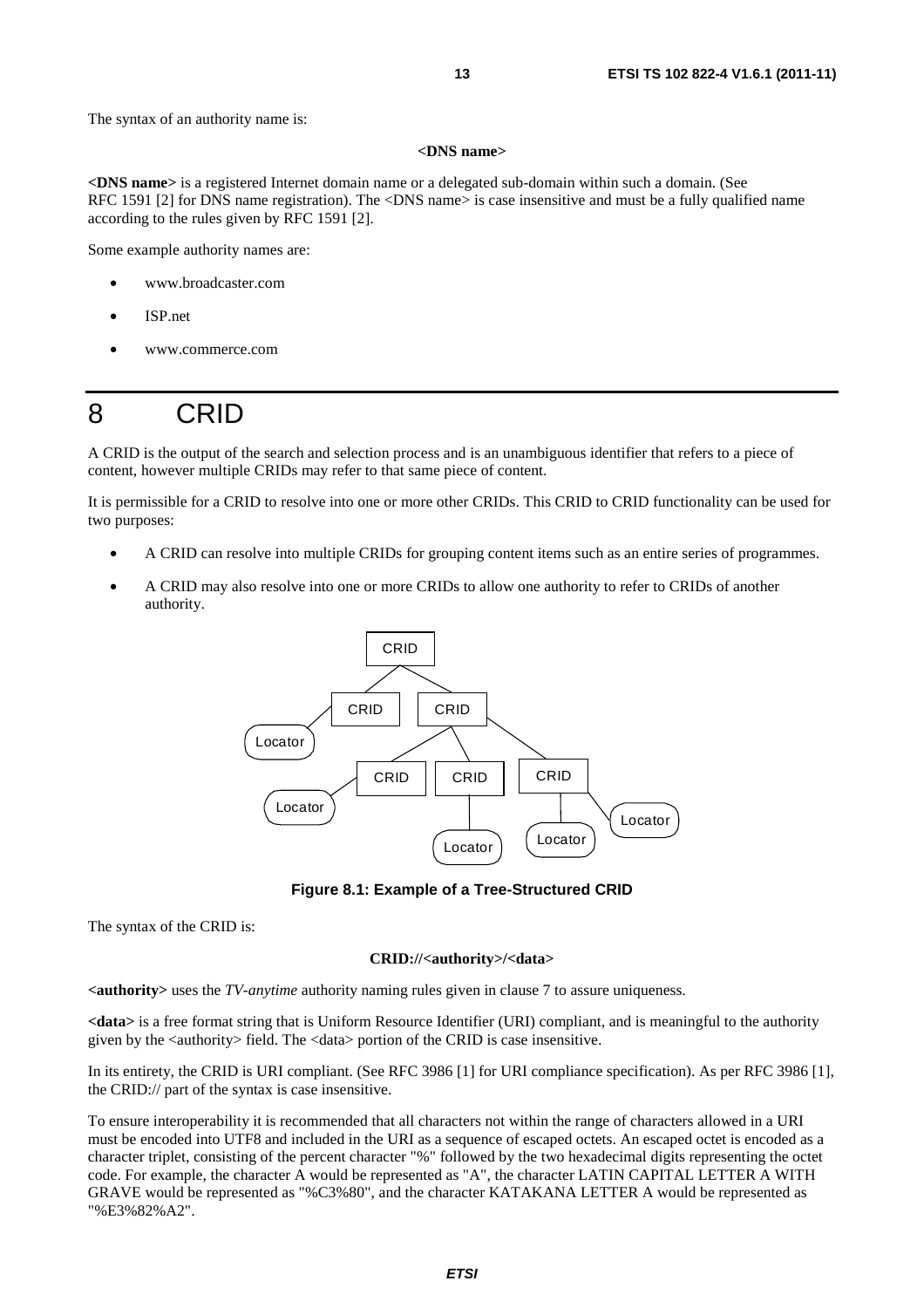Examples of syntactically valid CRIDs are:

|  | Table 8.1: Examples of CRID |  |
|--|-----------------------------|--|
|--|-----------------------------|--|

| CRID                                             | <b>Description</b>                              |
|--------------------------------------------------|-------------------------------------------------|
| CRID://company.com/foobar                        | CRID created by "company.com" authority, with   |
|                                                  | a data part of "foobar".                        |
| crid://broadcaster.co.jp/wibble                  | CRID created by "broadcaster.co.jp" authority,  |
|                                                  | with a data part of "wibble".                   |
|                                                  | CRID created by "broadcaster.co.jp" authority,  |
| $ crit://broadcaster.co.jp/\$E3\$82\$A8\$E3\$82$ | with a data part of "E" "I" "GA" represented as |
| %A4%E3%82%AC                                     | KATAKANA LETTERS (Japanese characters)          |
|                                                  | meaning "movie".                                |

## 9 Locators

An instance of content may be located on various media such as local storage, live broadcast stream, data broadcast stream, data file on the Internet and data stream via the Internet.

A locator specifies a location, and possibly time of availability, where a content item can be acquired. There will be many formats of locators as there are many different means by which a PDR can acquire content. It is a requirement of a locator to ensure that it is possible for the PDR to parse enough of the locator to be able to decide if it has the ability to use the relevant transport mechanism.

The locator will be parsed and used by media-dependent methods to identify the content location and to acquire the content using the media or transport specific protocol. For example, a DVB locator will contain location parameters for a DVB stream, such as transport stream ID, service ID, table ID and event ID.

The syntax for a locator is:

#### **<transport mechanism>:<transport system specific>**

**<transport mechanism>** shall be unique for each mechanism. The string "CRID" shall not be used as the name for a <transport mechanism>.

**<transport system specific>** will be defined by the creator of the <transport mechanism>.

In its entirety, the locator is URI compliant. (See RFC 3986 [1] for URI compliance specification.)

For each  $\langle$ transport mechanism $\rangle$ , there will be only one format for the syntax of the  $\langle$ transport system specific $\rangle$ section.

The <transport system specific> section shall provide the following information:

- Location This provides the location where the content can be acquired. It is possible that a PDR can receive content from many different providers which all share the same <transport mechanism>. For this reason, it is a requirement of a *TV-anytime* locator that it is unambiguous between multiple providers using the same <transport mechanism>.
- Type of availability It is possible that some schemes will be used for both schedule-based and on-demand acquired content. Content that is available at a specific time at a specific location (e.g. a broadcast TV programme, a web-cast) is schedule based. Schedule-based content must be retrieved at the time given by the locator. Content that can be received at any time between two limits (e.g. content that is on a server for one month) is on-demand based. On-demand based content can be acquired at any time that it is available.

For schedule-based content:

- Start time This provides information about when the content is scheduled to start. It is required that start time be unambiguous with respect to local time zone as a PDR may be able to receive content from many different time zones.
- Duration of content The length in time of the content.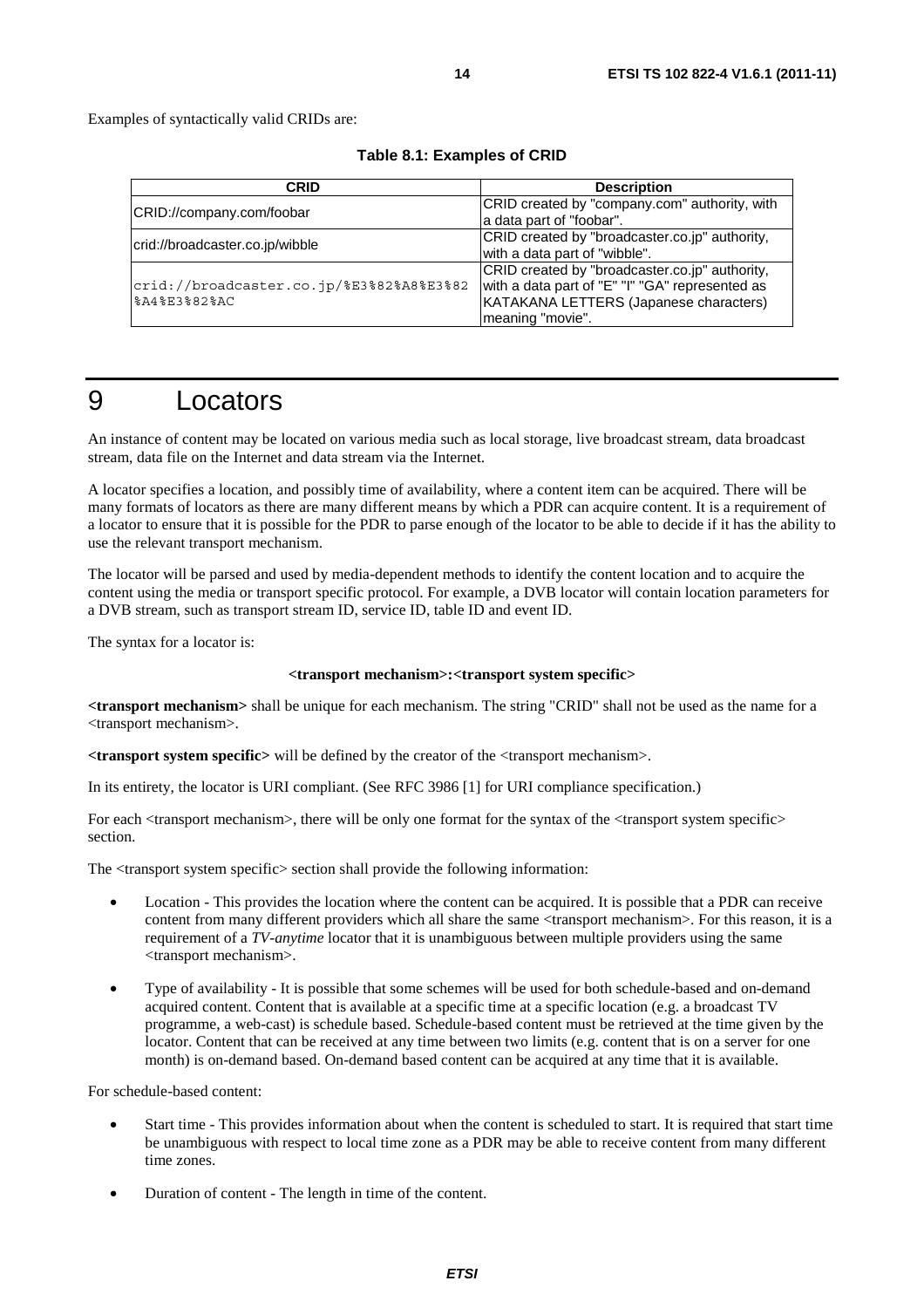For on-demand content:

- Start of availability This optional field, when present gives the first moment in time when the content is available. This time shall be unambiguous in terms of time zone as a PDR may be able to receive content from multiple time zones.
- End of availability This optional field gives the first moment in time that the content will become unavailable. This time shall be unambiguous in terms of time zone as a PDR may be able to receive content from multiple time zones.

In defining a syntax for the  $\langle$ transport system specific $\rangle$  section of a locator associated with a  $\langle$ transport mechanism $\rangle$ , there is an assumption about the environment the PDR exists within. For each <transport mechanism> a PDR will need a certain amount of information in order to receive content from this system. This information may be provided within the transport mechanism, or by any other means appropriate to the target PDR.

As an example of the information within the environment, a PAL Western European locator might use the network and channel identifier within its syntax. The mapping of network and channel identifier to a physical channel uses information carried in the vertical-blanking interval.

The transport mechanism may provide a more accurate timing system than the start time, which the PDR may decide to use for accurate content capture (e.g. PDC information, DVB event IDs).

### 10 Instance metadata identifiers

TS 102 822-3-1 [10] and TS 102 822-3-2 [11] provide the ability to describe specific instances of content. Whilst *TV-anytime* created the CRID for location independent selection of content, it recognizes that there will be occasions where the consumer may wish to acquire a location dependent version of a piece of content.

To enable this scenario, an optional identifier may be assigned to each locator, and may be signalled in the instance description metadata. When the location of the content changes the locator might change, but the instance metadata identifier will not change.

An instance metadata identifier is only guaranteed to be unique within the scope of the CRID to which it has been assigned. It is permissible to assign the same identifier to different CRIDs.

A PDR may use the instance metadata identifier to track changes in the location of an instance of a piece of content. A PDR will need to use both the CRID and the identifier to track changes (as opposed to just the identifier) because the identifier is only guaranteed to be unique within a given CRID.

The identifier can also be used to link the instance description metadata with the information retrieved by the location resolution process.

Each instance metadata identifier will need to be unique within the scope of a given CRID. In order to enable multiple parties to provide instance identifiers, it is a requirement for every instance metadata identifier to begin with a name that is guaranteed to be unique. To ensure that this name is unique, it must be a registered Internet domain name. (See RFC 1591 [2] for DNS name registration). The name portion of an instance metadata identifier specifies the body that created the instance metadata identifier.

For a given instance identifier creator, there shall be only one instance metadata identifier per CRID - locator pair.

The syntax of an instance metadata identifier is:

#### **imi:[<name>/]<data>**

**<name>** is a registered Internet domain name or a delegated sub-domain within such a domain. (See RFC 1591 [2] for DNS name registration). The  $\alpha$  -name is case insensitive and must be a fully qualified name according to the rules given by RFC 1591 [2]. If the <name> portion of an instance metadata identifier is the same as the authority name of the CRID, the name and the forward slash may be omitted.

**<data>** is a free format string (with the exception that the forward slash character is prohibited) that is Uniform Resource Identifier (URI) compliant, and is meaningful to the body specified by the <name> field. The <data> portion of the instance metadata identifier is case insensitive.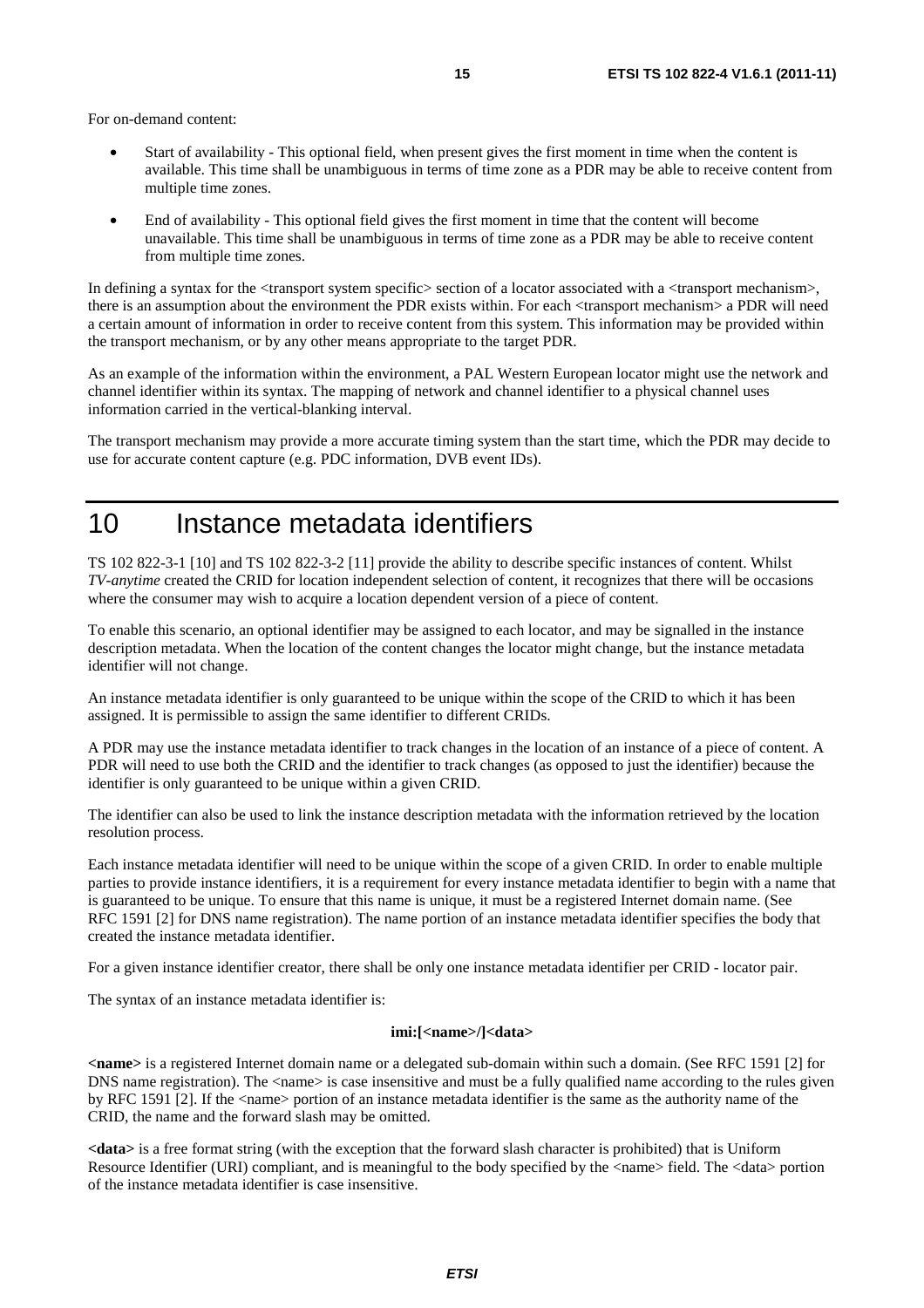Examples of syntactically valid instance metadata identifiers are:

| Instance metadata identifier     | <b>Description</b>                                                                                                                                                                                                         |
|----------------------------------|----------------------------------------------------------------------------------------------------------------------------------------------------------------------------------------------------------------------------|
| imi:company.com/foobar           | Instance metadata identifier created by "company.com", with a<br>data part of "foobar".                                                                                                                                    |
| imi:broadcaster.co.jp/broodjeham | Instance metadata identifier created by "broadcaster.co.jp", with<br>a data part of "broodjeham".                                                                                                                          |
| limi:meaning                     | Instance metadata identifier created by the CRID authority (the<br><name> portion of the instance metadata identifier was omitted,<br/>therefore the CRID authority is used), with a data portion of<br/>"meaning".</name> |

**Table 10.1: Examples of instance metadata identifiers** 

It is optional for location resolution information to contain instance metadata identifiers. Therefore a PDR shall not assume that these identifiers are always available in its acquisition procedures.

The following example demonstrates the use of an instance metadata identifier to track the change in location of a piece of content.

#### **Table 10.2: Example of a resolved CRID**

| CRID                      | Locator                                            | <b>Identifier</b> |
|---------------------------|----------------------------------------------------|-------------------|
| crid://example.net/abc123 | dvb://123.5ac.3be;3e45~20011207T12000<br>l0ZPT0210 | limi:def.com/1    |
|                           | lftp://example.net/mirror/def123.mov               | limi:def.com/2    |

#### **Table 10.3: Example of the same resolved CRID after a change in location identified by "imi:def.com/1"**

| CRID                      | Locator                                             | <b>Identifier</b> |
|---------------------------|-----------------------------------------------------|-------------------|
| crid://example.net/abc123 | ldyb://123.5ac.100:1e4a~20011207T15000<br>l0ZPT0210 | limi:def.com/1    |
|                           | lftp://example.net/mirror/def123.mov                | limi:def.com/2    |

In the following example the name portion has been omitted from the instance metadata identifier, because it is the same as the name of the CRID authority. In this example, the identifier "imi:1" is equivalent to writing "imi:example.net/1".

#### **Table 10.4: Example of an instance metadata identifier with no name portion**

| CRID                      | Locator                                            | <b>Identifier</b> |
|---------------------------|----------------------------------------------------|-------------------|
| crid://example.net/abc123 | ldvb://123.5ac.100;1e4a~20011207T15000<br>0ZPT0210 | limi:1            |
|                           | ftp://example.net/mirror/def123.mov                | limi:2            |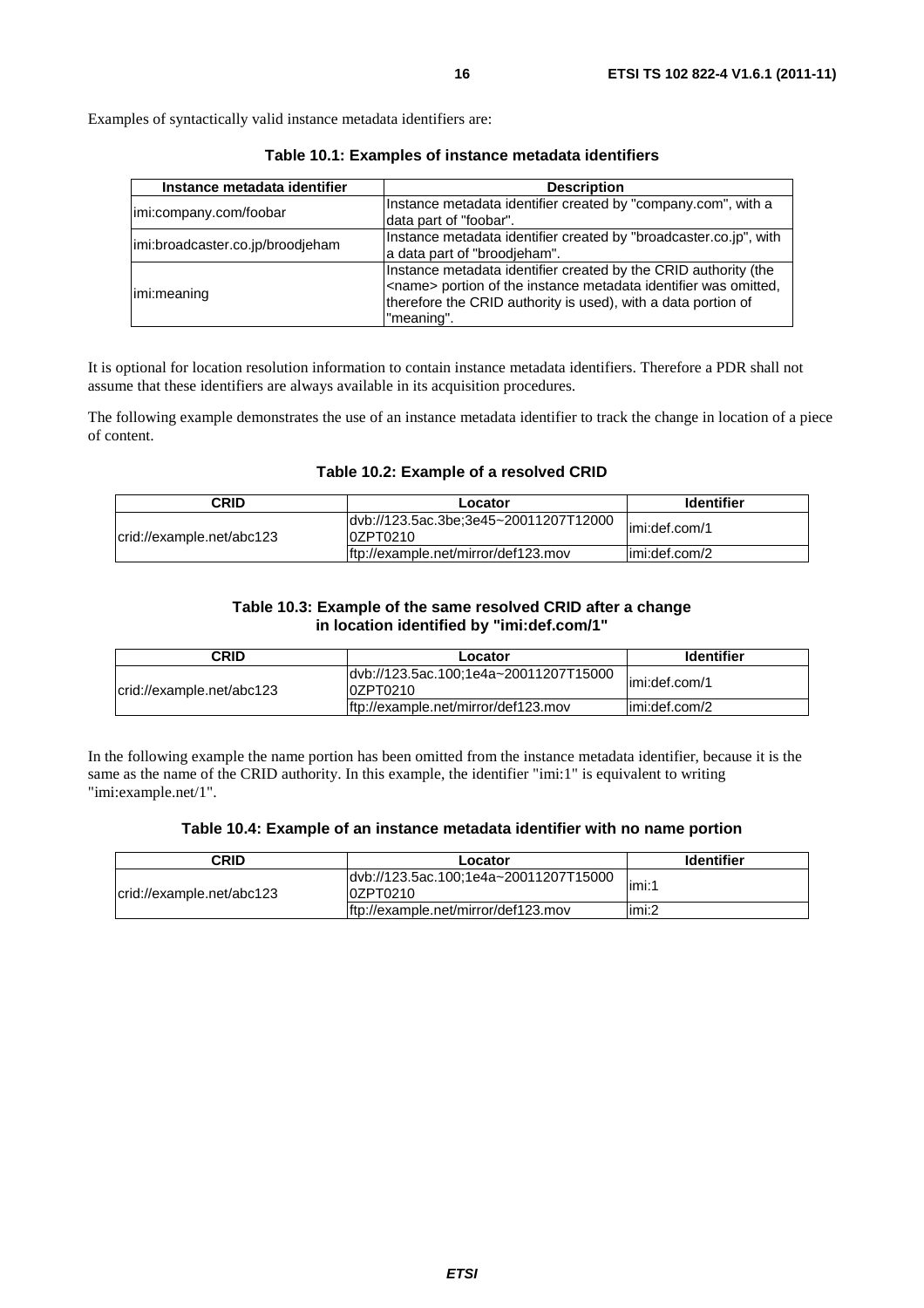Table 10.5 shows a more complex set of permissible combinations of CRID and instance metadata identifier.

|                           | <b>CRID</b>                   | Locator                                                                                                                                                                                                             | <b>Identifier</b> | <b>Note</b> |
|---------------------------|-------------------------------|---------------------------------------------------------------------------------------------------------------------------------------------------------------------------------------------------------------------|-------------------|-------------|
| crid://example.net/abc123 |                               | dvb://123.5ac.100;1e4a~20011207T150<br>000ZPT0210                                                                                                                                                                   | imi:1             |             |
|                           |                               | ftp://example.net/mirror/def123.mov                                                                                                                                                                                 | imi:2             |             |
|                           |                               | dvb://123.6ef.200;5e23~20020131T1420<br>00ZPT0030                                                                                                                                                                   | imi:mdprov.com/01 | 2           |
|                           | crid://example.net/je98       | dvb://123.6ef.200;1c24~20020214T1420<br>00ZPT0030                                                                                                                                                                   | imi:mdprov.com/02 |             |
|                           |                               | dvb://2a3.faa.100;8ee9~20020129T0120<br>00ZPT0130                                                                                                                                                                   | imi:mdprov.com/01 | 3           |
|                           | crid://example.net/ja90       | dvb://c01.ad3.400;003c~20020214T180<br>000ZPT0100                                                                                                                                                                   | imi:mdprov.com/02 |             |
|                           | crid://broadcaster.co.uk/0203 | dvb://c01.ad3.400;003c~20020214T180                                                                                                                                                                                 | imi:1             | 4           |
|                           |                               | 000ZPT0100                                                                                                                                                                                                          | imi:mdprov.com/01 |             |
|                           |                               | NOTE 1: Resolution for CRID "crid://example.net/abc123" with two instance metadata identifiers. No name is<br>provided for the instance metadata identifier, therefore the CRID authority of "example.net" is used. |                   |             |
| NOTE 2:                   |                               | Resolution for CRID "crid://example.net/je98" with two instance metadata identifiers. In this                                                                                                                       |                   |             |
|                           |                               | example an instance metadata identifier provider of "mdprov.com" has been specified.                                                                                                                                |                   |             |
| NOTE 3:                   |                               | The same as the previous two examples, showing the resolution of a CRID to two locators with                                                                                                                        |                   |             |
|                           |                               | associated instance metadata identifiers. Note that this example uses the same instance identifiers                                                                                                                 |                   |             |
|                           |                               | as the previous example. The instance identifiers are disambiguated by the CRID.                                                                                                                                    |                   |             |
| NOTE 4:                   |                               | This example shows two different instance metadata identifiers being assigned to the same CRID                                                                                                                      |                   |             |
|                           |                               | and locator. This is only allowed because the identifiers are from different identifier providers.                                                                                                                  |                   |             |

**Table 10.5: Example of a more complex resolution table** 

## 11 Resolving Authority Record (RAR)

The Resolving Authority Record (RAR) is an essential element in the location resolution process for both the unidirectional and bi-directional networks. It provides the information needed for retrieving the location resolution data for a given authority.

Each resolution authority will require one or more resolving authority records to exist in the PDR for location resolution to take place. Each resolving authority record will need to be placed inside some sort of transport specific container, which allows the PDR to know that this is a resolving authority record.

In the case of multiple records for the same authority, for each location resolution to be done, the PDR can choose to use any of them.

### 11.1 Contents of Resolving Authority Record

The present document does not define a transmission format for the RAR in uni-directional networks. The present document does however define the information that must be carried by the encoded RAR. A transmission format is specified for the bi-directional content referencing process over TCP/IP, which is given in clause 12.3.

A *TV-anytime* compliant RAR shall contain at least the following items of information:

**Resolution provider:** The name of the body that is providing location resolution. It is possible that different bodies are providing location resolution for a single authority, for example a broadcaster might be providing a secondary resolution service for a content creator. These different location resolution providers need to be able to identify themselves for such purposes as updating their resolving authority records. The name of the resolution provider follows the naming rules given in clause 7.

**Authority name:** The name of the *TV-anytime* CRID authority as described in clause 7.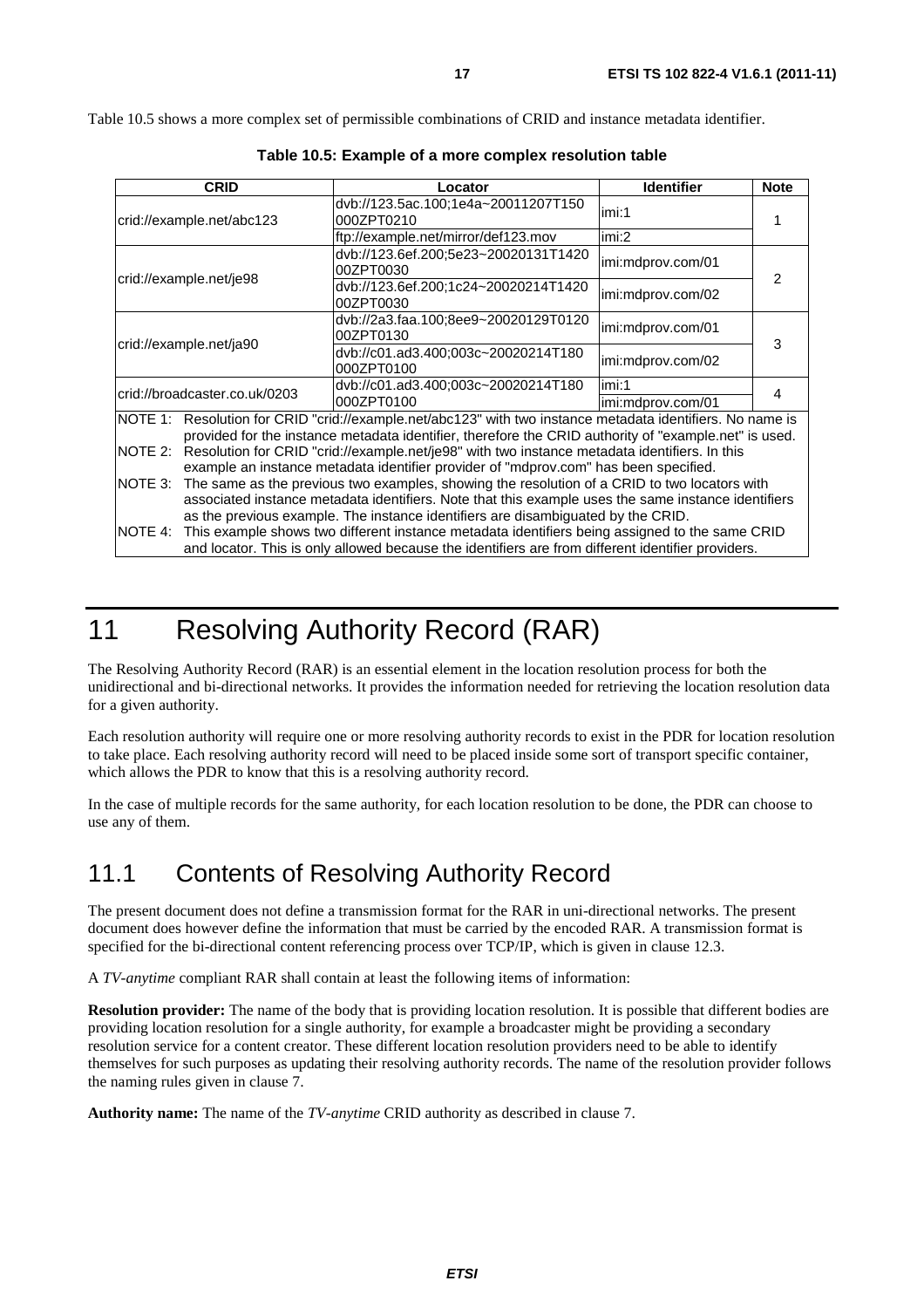**Class:** The class field defines whether this authority record defines a resolution authority that can resolve all CRIDs for this authority name (class = primary) or only resolves some CRIDs for this authority name (class = secondary). The reason for providing secondary resolving authority records is to allow one resolution provider to provide a partial resolving service for a content referencing authority. An example of this is a broadcaster providing partial resolution of another authority (such as the content creator) for the content they broadcast.

**Version number:** A number that is incremented each time the resolution provider wishes to update its resolving authority records for a given authority name. The set of authority records the PDR should update is based on the combination of the authority name and the resolution provider. When a new version number is received for an authority by a resolution provider, all old resolving authority records for this authority name and resolution provider combination will be discarded by the PDR. When the version number reaches  $2^{32}$  - 1, the next version number shall be zero. Tables are considered equivalent if they have the same values of Resolution Provider, Authority name, version number and URL.

**URL:** The location where resolution information can be found. The URL could point to a broadcast stream, or to a server on the Internet or any other place where location resolution information can be found. The syntax of the URL is that of the locator as given in clause 9.

**First valid date:** The first date when this authority can be used, in a form that is unambiguous with respect to time zone.

Last valid date: The first date when this authority cannot be used, in a form that is unambiguous with respect to time zone.

The reason for providing start and end dates for resolution is so that resolution providers can move their resolution URLs and be sure all PDRs have switched to the new URL once the last valid date of the old resolution record has passed.

**Weighting:** The weighting field is used to give a hint to the PDR as to the order to try multiple records for an authority from the same resolution provider by providing the largest weighting number to the URL that should be tried first. The weighting field is only used to provide ordering between resolution provider records for the same combination of resolution provider and authority name and not for ordering one provider over another.

| <b>Field Name</b>       | <b>Contents</b>                  |
|-------------------------|----------------------------------|
| Class                   | Secondary class                  |
| Weighting               |                                  |
| <b>First valid date</b> | 9:30 am 26 September 2000        |
| Last valid date         | 6:00 pm 28 November 2000         |
| Resolution Provider     | tva.resprov.com                  |
| Authority name          | lautnam.com                      |
| URL                     | http://www.resprov.com/lr/autnam |

**Table 11.1: An example Resolving Authority Record** 

## 12 Protocols for location resolution

### 12.1 Common features and interfaces

This clause defines the features common to location resolution using unidirectional or bi-directional networks. It is included here to provide a context for the details that follow in clauses 12.2 and 12.3, and provides the descriptions of the terms that will be used in these clauses.

### 12.1.1 Resolution handler

In the *TV-anytime* environment, content referencing services can be delivered through various delivery systems such as IP networks or broadcast TV. Figure 12.1 shows the concept of a modular resolution system, with multiple resolution handlers as required for specific location resolution transport mechanisms.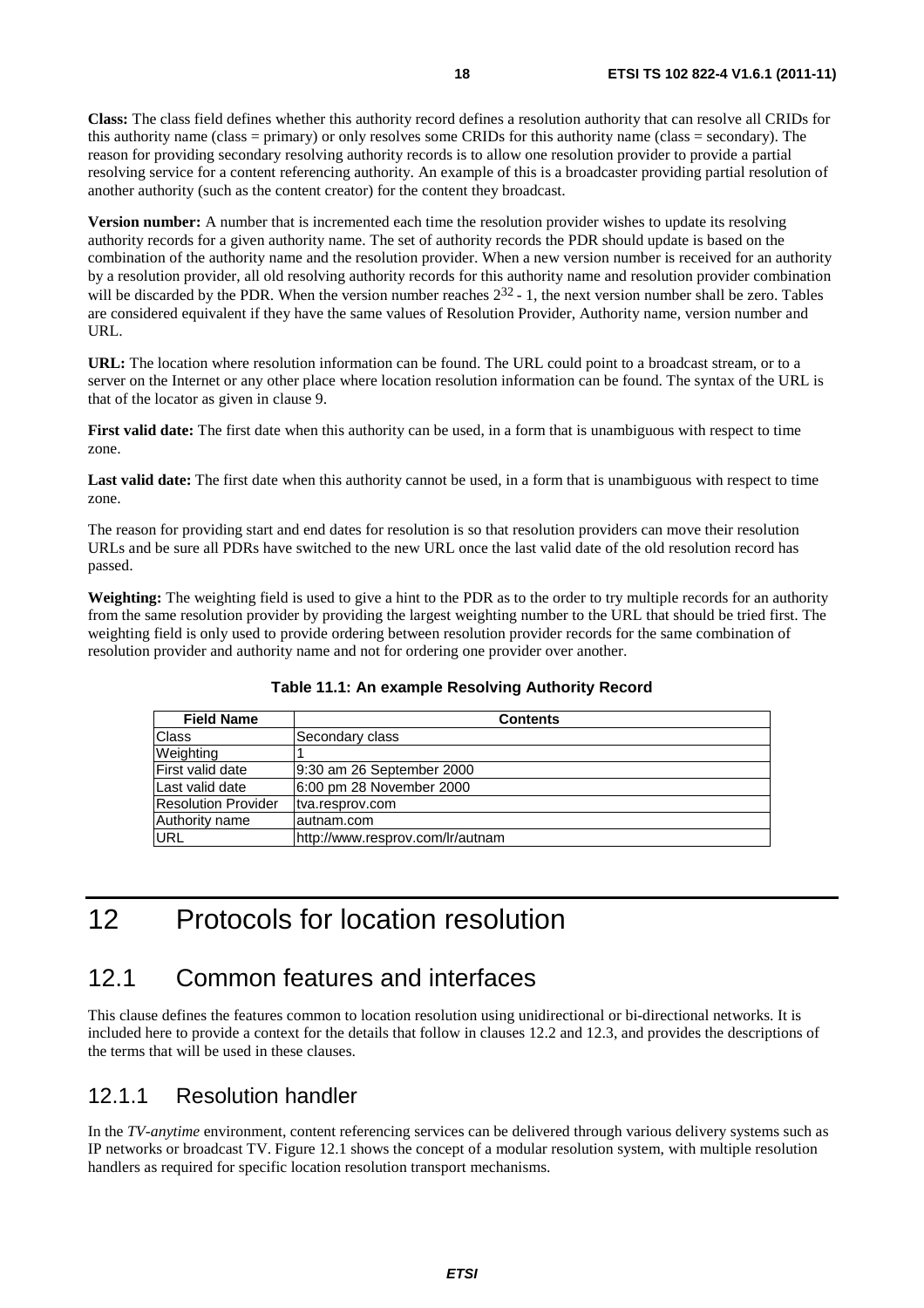

**Figure 12.1: CRID resolution architecture** 

Figure 12.1 provides a network-transparent method for resolution, with multiple resolution handlers providing the network and protocol-dependent CRID resolution. For example, one resolution method is resolving CRIDs locally, by co-operating with the local storage management system to resolve the location of the locally stored content. Another resolution system might resolve a CRID using external name handling systems via a back channel or an Internet connection. Another system may refer to System Information (SI) tables, which contain mapping tables between CRIDs and locators and are transported in a digital broadcast stream.

It is envisaged that the resolution handler is an extensible resolution mechanism so that in the future when a new location resolution transportation method is developed, it is possible to extend the resolution process by implementing and plugging in a new resolution handler.

Steps in the content referencing process are now summarized:

- 1) The CRID is used to decide which resolution handlers to invoke to resolve this CRID.
- 2) The resolution request is forwarded to the appropriate resolution handlers.
- 3) Each chosen resolution handler tries to resolve the CRID into locators or another set of CRIDs. The resolution process depends on the implementation of resolution handler. As part of this resolution process, the resolution handler may need to communicate with an external system. Some example processes between a resolution handler and an external system are:
	- Resolve the CRID using a mapping table located in the PDR. This method is appropriate for locally recorded contents or cached information from broadcast or IP networks.
	- Resolve the CRID using the broadcast stream.
	- Resolve the CRID via Internet or back channel.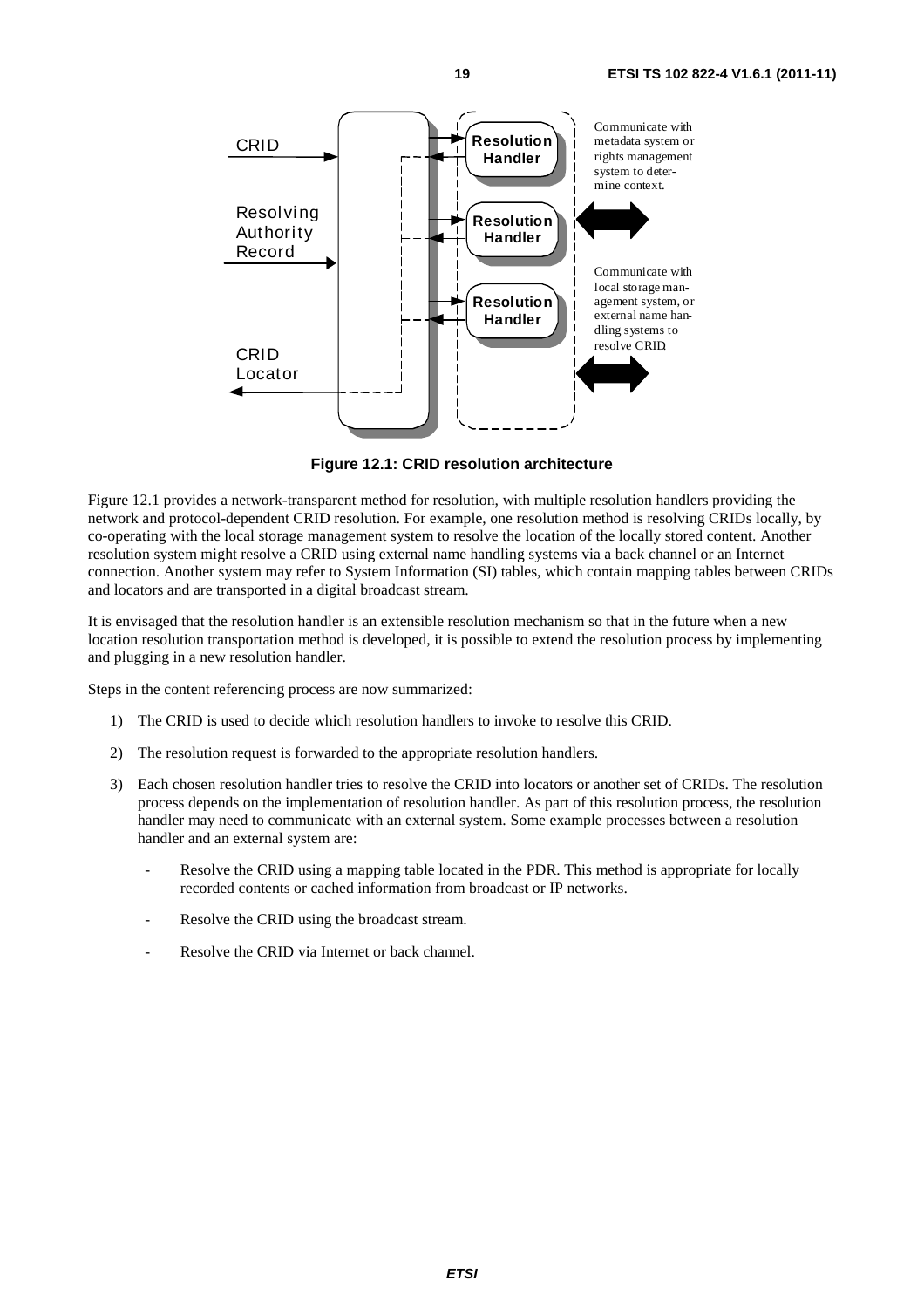### 12.2 Location resolution over unidirectional networks

This clause of the present document defines the common features of resolution handlers that work with unidirectional networks. Each resolution handler using a unidirectional network will have a dynamic behaviour similar to the one given in the flow chart figure 12.2.



**Figure 12.2: Dynamic behaviour of resolution handler using unidirectional network** 

The first step of location resolution in a unidirectional system is for the PDR to learn where it can receive location resolution information. This location is provided by the resolving authority record, which will need to be broadcast to the PDR at some known location. Failure to find any authority records for the given CRID's authority will result in a failure to resolve CRIDs created by that authority.

Once this resolving authority record has been located, the PDR will know where to listen for location information for the given CRID's authority (by using the URL field of the appropriate authority record).

The PDR will have to choose one or more resolution handlers to use for resolving the desired CRID, as it will need to pick the resolution handlers that can understand the protocols used to carry the location resolution information. An example of this choice is the PDR choosing the DVB resolution handler if the resolution record says that resolution information is being sent on a DVB transport stream.

It is likely that a PDR implementation will also use the local resolution handler in case the content the CRID refers to is already available locally.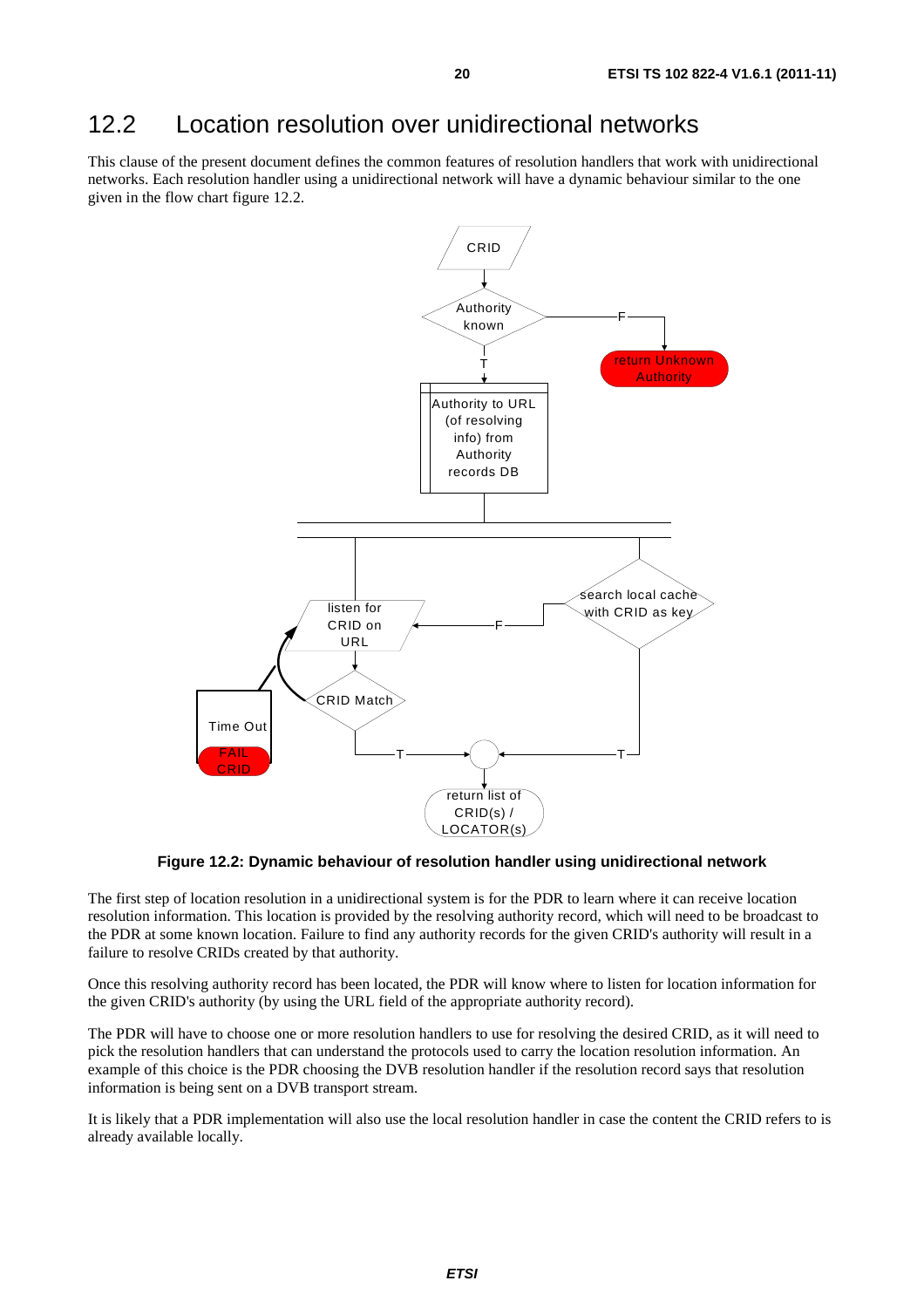The information that will be sent in the unidirectional location resolution stream shall be in the form of a table that consists of CRID to message mappings. Each input CRID will output to a message that shall contain a status field. When the status field contains a value to indicate that the input CRID is valid, the message shall contain one or more CRIDs, or one or more locators.

A *TV-anytime* compliant unidirectional location resolution stream shall contain a stream of matched pairs of:

**CRID Message**

Each message shall at least contain:

| Table 12.1: Location resolution message format for unidirectional system |
|--------------------------------------------------------------------------|
|--------------------------------------------------------------------------|

| <b>Field</b>                      | <b>Description</b>                                                         |  |
|-----------------------------------|----------------------------------------------------------------------------|--|
|                                   | "CRID is resolved" (resolution list follows).                              |  |
| <b>Status</b>                     | "discard CRID" (E.g. CRID is no longer valid).                             |  |
|                                   | "resolve after date <xxx>" (keep CRID, try later).</xxx>                   |  |
| If Status = CRID is resolved:     |                                                                            |  |
| Field                             | <b>Description</b>                                                         |  |
|                                   | "all" (all items of the following list must be acquired).                  |  |
| <b>Acquisition directive</b>      | "any" (any item from the following list may be acquired as they are        |  |
|                                   | alternative locations for the same content).                               |  |
| A list of CRIDs or                | CRIDs will conform to the syntax given in clause 8.                        |  |
| a list of Locator(s)              | Locators will conform to the syntax given in clause 9.                     |  |
|                                   | Optionally, each locator can have an associated instance metadata          |  |
|                                   | identifier.                                                                |  |
|                                   | Is the list complete?                                                      |  |
| <b>Resolution complete</b>        | yes (CRID is completely resolved).                                         |  |
|                                   | (e.g. this is the last episode of the series).                             |  |
|                                   | no (CRID might resolve into more items at a later date).                   |  |
| <b>Re-resolution date</b>         | Date after which the PDR should attempt to re-resolve the CRID. This field |  |
|                                   | is only meaningful when the Resolution Complete flag is set to "no". This  |  |
|                                   | date shall be unambiguous with respect to time zone.                       |  |
| If Status = "Resolve after date": |                                                                            |  |
| Field                             | <b>Description</b>                                                         |  |
| Date                              | The date and time on or after which the PDR should try to re-resolve the   |  |
|                                   | CRID. This field shall be unambiguous with respect to time zone.           |  |

Table 12.2 describes the acquisition behaviour of a PDR in response to the status flags.

#### **Table 12.2: Interpretation of Status Flags**

| <b>Acquisition Directive</b> | <b>Resolution Complete</b> | <b>Description</b>                                                                                       |
|------------------------------|----------------------------|----------------------------------------------------------------------------------------------------------|
| Αll                          | No                         | Acquire all items in list and await further items.                                                       |
| All                          | Yes                        | Acquire all content items, after which acquisition<br>of this CRID is complete.                          |
| Any                          | No                         | Select any of current item list (after which the<br>acquisition is complete) or await additions to list. |
| Any                          | Yes                        | Select any one of the list items after which the<br>acquisition is complete.                             |

### 12.2.1 Guidance on use of resolution status flags

CRIDs that when resolved translate into one or more CRIDs, with the acquisition directive of "all" and have the resolution complete flag set to "no" can be used for grouping of content that changes over time, for example a TV series. Such a group CRID may continue with its resolution complete flag set to "no" for a long period of time if the series has no planned end. It is permissible for a PDR to allow the user to view the content the PDR has acquired for this incomplete group CRID.

A CRID that resolves into one or more locators should not be used for an ongoing group (such as a series) as the PDR will assume that when the acquisition directive is set to "all" it must acquire all the parts of the content specified by the list of locators before that content is fully acquired, and hence viewable by the user.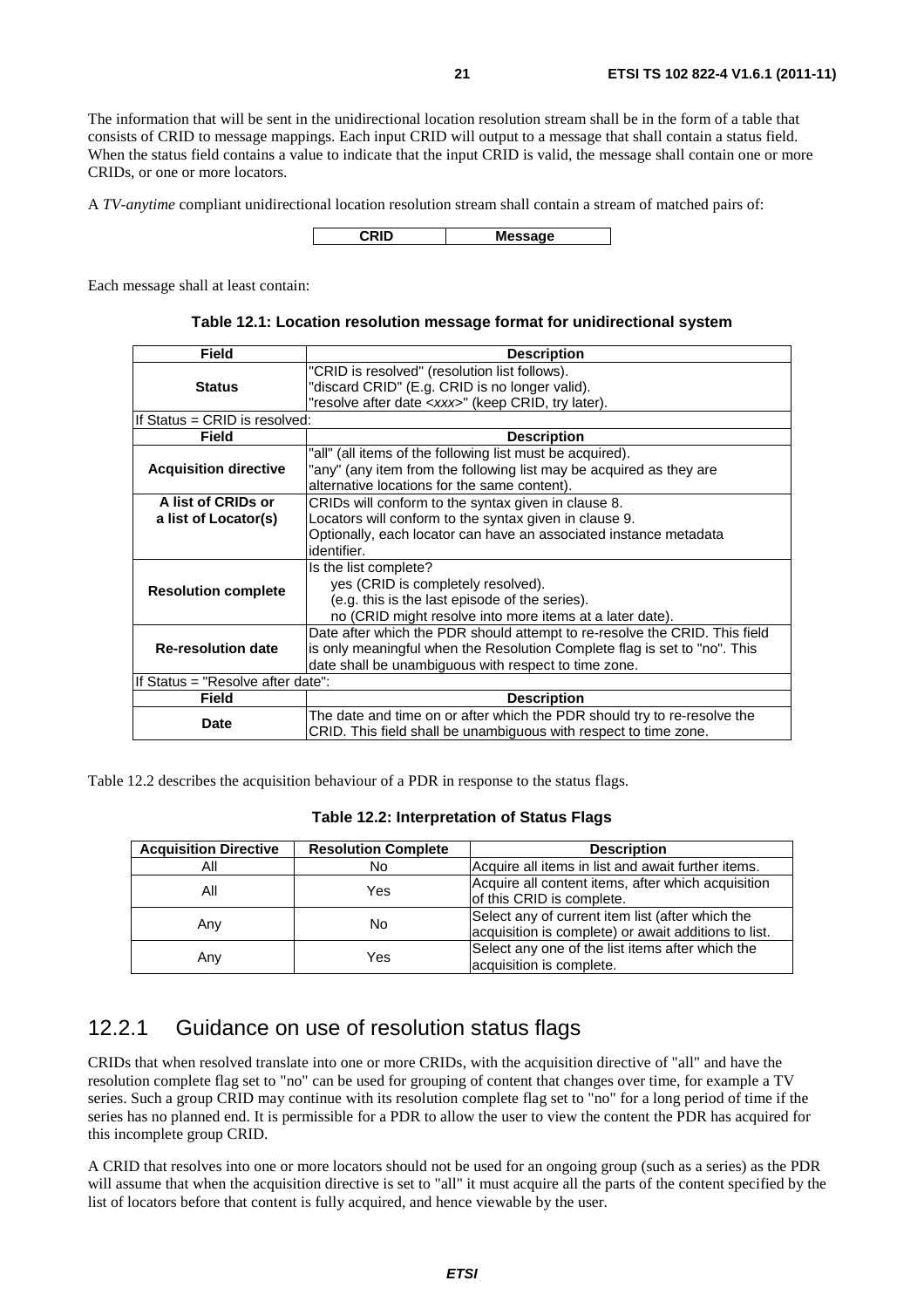| <b>Resolution type</b> | <b>Acquisition directive</b> | <b>Description of PDR behaviour</b>                                                                                                                              |
|------------------------|------------------------------|------------------------------------------------------------------------------------------------------------------------------------------------------------------|
| CRID to CRID(s)        | All                          | All result CRIDs should be acquired. Each result<br>CRID can be considered either as its own content<br>litem or as part of the group.                           |
| CRID to CRID(s)        | Any                          | Any of the result CRIDs can be acquired as they are<br>considered equivalent by the authority that created<br>this CRID.                                         |
| CRID to Locators(s)    | All                          | All items must be acquired before the content is<br>complete. It is an implementation choice as to<br>whether a PDR will allow viewing of incomplete<br>content. |
| CRID to Locators(s)    | Any                          | Select any one of the locators as they are<br>considered equivalent by the authority that created<br>this CRID.                                                  |

**Table 12.3: PDR behaviour in response to acquisition directive** 

It is an implementer's option as to whether the PDR will always go to the unidirectional stream for location resolution, or provide some local caching mechanism. This caching mechanism might be to cache resolved CRIDs, or to cache the unidirectional stream in case it is needed later. This cached information might be used by the resolution handler that handles the unidirectional stream or by creating another resolution handler that uses locally cached data.

### 12.3 Location resolution over bi-directional networks

In order for a PDR to use the location resolution services over bi-directional networks it is necessary to define a protocol to allow the PDR to initiate a connection and then transfer requested data between itself and a resolution service located at a remote server.

This clause specifies how a PDR can discover the location of such a server on a bi-directional network and the TVA protocol to achieve the appropriate *TV-anytime* data transfers over such a network.

This clause does not specify how content is retrieved over a bi-directional network.

### 12.3.1 Generic bi-directional resolution server discovery

This discovery stage may not be required by all network implementations.

Given a CRID to resolve, the first step is to find a server that might be able to resolve this CRID. The process of server discovery is based on using the authority name from the CRID.

The present document makes the assumption that the CRID the PDR has been asked to resolve is from an authority completely new to the PDR, so that it has no prior knowledge of where to get this CRID resolved. In an actual implementation there may be some sort of caching of previous server discoveries, but the exact nature of this caching is implementation specific.

In the following example, an intermediate server is contacted to discover the address of the location resolution server.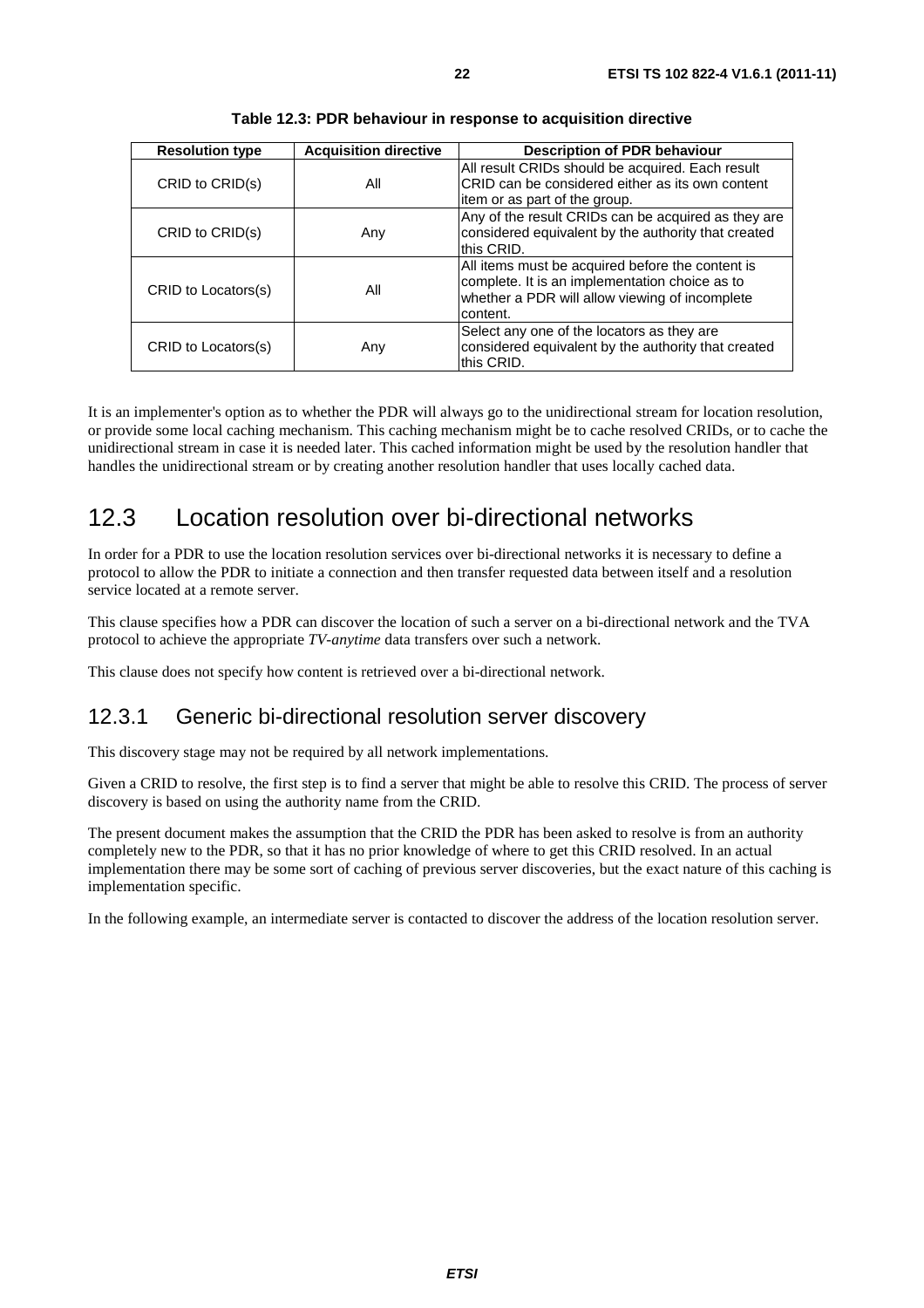



### 12.3.2 Generic bi-directional request to resolution server

Once the resolution server has been discovered, the next step is to communicate with this resolution server. The inputs to the server will be a list of one or more CRIDs to resolve, and optional flags to specify how the response should be created.

The *TV-anytime* defined optional flags are:

- 1) SubmittedCRID.
- 2) Result.

| Value of Submitted CRID flag | <b>Description</b>                                                                                                                                                                              |
|------------------------------|-------------------------------------------------------------------------------------------------------------------------------------------------------------------------------------------------|
|                              | No descriptive metadata about the CRIDs being submitted shall<br>be returned with the resolution information.                                                                                   |
|                              | Instances of the ProgramInformationTable or<br>GroupInformationTable schemas shall be returned which<br>describe the submittedCRIDs, if the location resolution server<br>has this information. |
| All other values             | Reserved.                                                                                                                                                                                       |

#### **Table 12.5: Result flag description**

| Value of Result flag | <b>Description</b>                                                                                                      |
|----------------------|-------------------------------------------------------------------------------------------------------------------------|
| U                    | No descriptive metadata about the results from the location                                                             |
|                      | resolution shall be returned with the resolution information.                                                           |
|                      | If the submitted CRID resolves into further CRIDs, instances of<br>the ProgramInformationTable or GroupInformationTable |
|                      | schemas shall be returned for each resolved CRID, if the location                                                       |
|                      | resolution server has this information.                                                                                 |
|                      | If the submitted CRID resolves into locators, instances of the                                                          |
|                      | ProgramLocationTable schema shall be returned for each                                                                  |
|                      | locator, if the location resolution server has this information.                                                        |
| All other values     | Reserved.                                                                                                               |

If any of the optional flags are not present they are assumed to have a value of zero.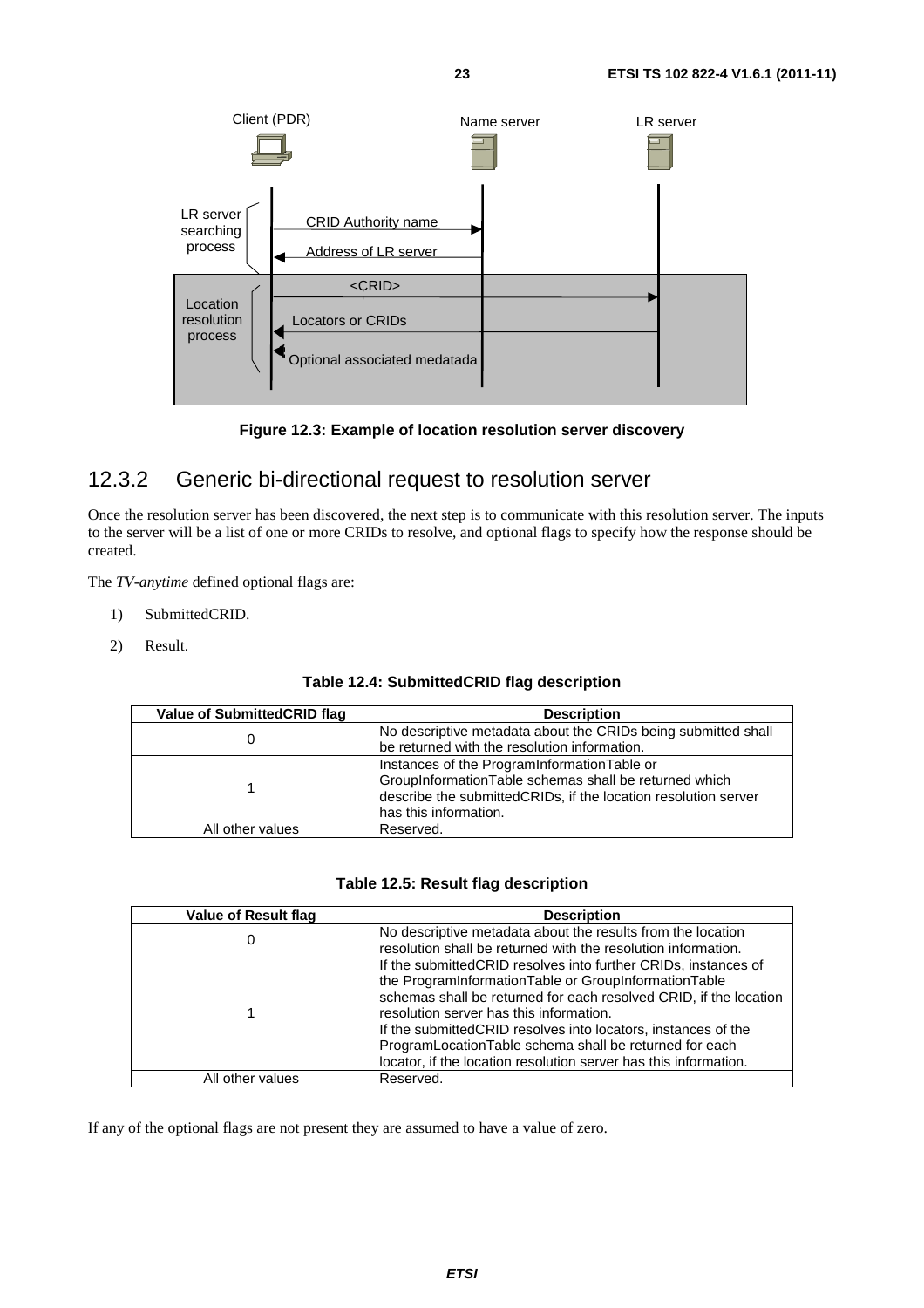### 12.3.3 Generic bi-directional response from resolution server

The resolution server will respond with one of three possible types of information:

- 1) The result from resolving the CRID. The response will contain instance(s) of XML schemas defined in TS 102 822-3-1 [10] and in annex A of the present document. The permitted response schemas are listed later in this clause.
- 2) A Resolving Authority Record (RAR). The PDR should store this RAR using the rules given in the unidirectional model, and then contact the server given by the URL field of the RAR.
- 3) A re-direct. The resolution server will return a message that gives the address of another location resolution server to contact.

In case (1) and case (3) where a PDR does not receive a RAR, the PDR shall assume the location resolution server is a primary class server, and follow the appropriate rules given in the present document for primary class resolution servers.

The permitted instantiated elements of the XML schemas defined in TS 102 822-3-1 [10] and in annex A of the present document are:

- GroupInformationTable.
- ProgramInformationTable.
- ProgramLocationTable.
- ContentReferencingTable.

When an XML instance document is returned by the location resolution server, an instance of a ContentReferencingTable that contains CRIDResult or LocationsResult for each CRID submitted shall be returned. When indicated by the SubmittedCRID and Result flags, instances of GroupInformationTable, ProgramInformationTable and ProgramLocationTable may also be returned.

The results may be returned in any order the location resolution server desires and not necessarily the order in which the PDR specified in the request to the server.

### 12.3.4 Dynamic behaviour of PDR and location resolution server

For the case where the PDR is connected to a bi-directional network there is a need to specify some aspects of the dynamic behaviour of location resolution requests in a *TV-anytime* compliant PDR. This is required in order to avoid large numbers of PDRs all trying to contact the same location resolution server at the same moment in time.

As well as a PDR having a prescribed manner to avoid excess loading of a location resolution server, it is advisable that a location resolution provider takes certain steps in their implementation to aid the reduction of large instantaneous loads on their servers. When a server returns a response that indicates a CRID should be resolved again at a future date, it is advisable for the server not to return the same time and date information to all clients requesting this CRID, as they will then all try to contact the server at the same moment in time.

It should be noted that a PDR, in addition to receiving location information from a bi-directional network, might also be receiving information from one or more broadcast networks. When receiving information from a broadcast chain, there is the potential for many PDRs to all receive the same time and date for re-resolution.

In order to reduce the effect of instantaneous server loading, the PDR will need to implement a dynamic behaviour that does not cause overloading of a location resolution server by frequent repeated access to the same server.

#### 12.3.4.1 Requirements for PDR dynamic behaviour

- 1) When the date and time for re-resolution arrives, the PDR shall wait a further random amount of time before contacting the location resolution server. This is required in order to reduce the chances of the location resolution server being swamped by many PDRs contacting it at the same moment in time.
- 2) If the location resolution server returns a re-resolution time and date that is in the past, the PDR shall wait a random amount of time before contacting the location resolution server again.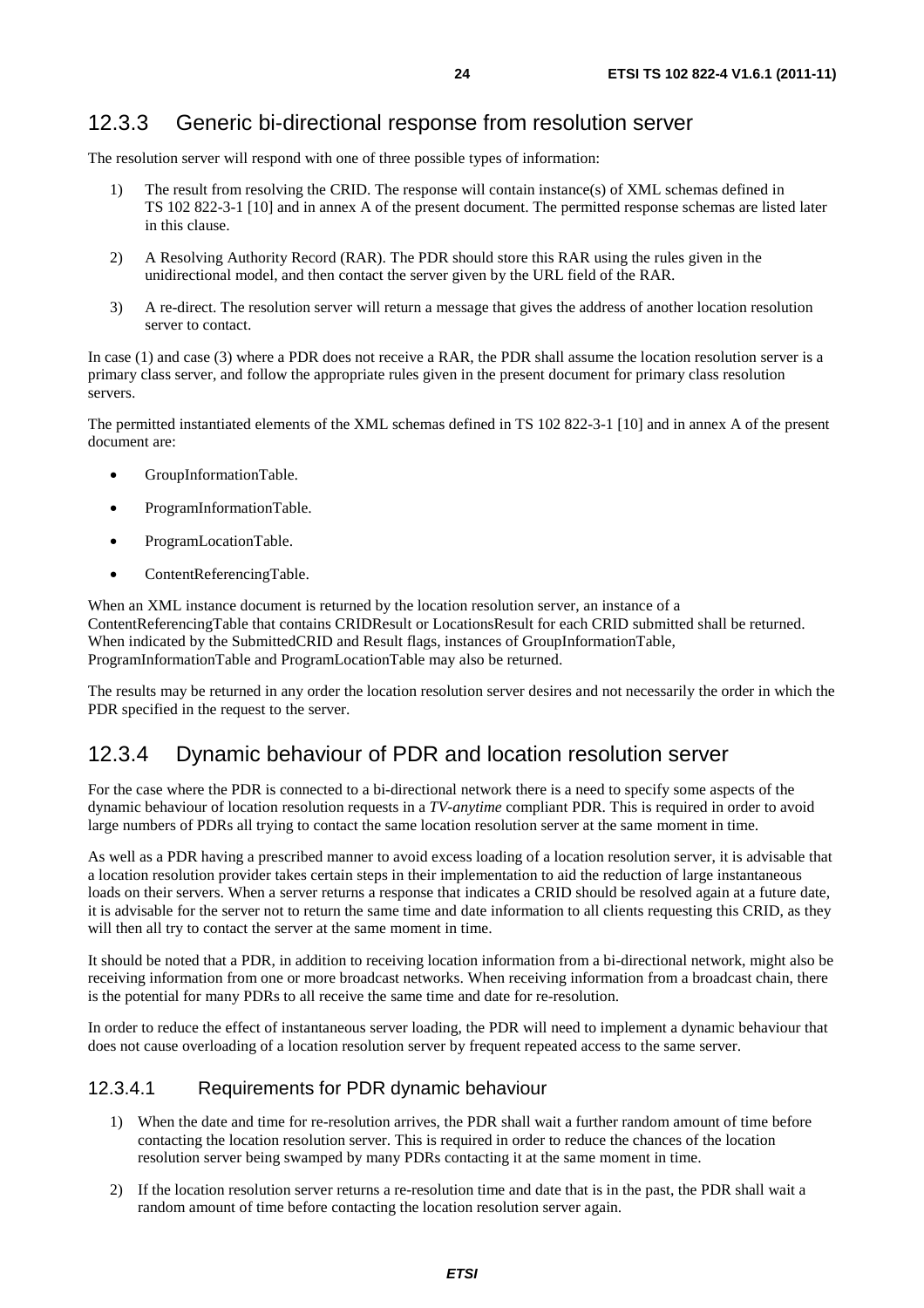- 3) If the location resolution server is unavailable, the PDR shall assume the response for the CRIDs being resolved is "resolve again at a later date". The date and time at which to re-resolve is based on the current date and time plus a random amount of time.
- 4) When a location resolution server returns information to specify that the CRID is unknown and this location resolution server is a secondary class server, and the PDR wishes to try this server again, the PDR shall wait a random amount of time before trying again.
- 5) When a location resolution server returns information to specify that the CRID is unknown and this location resolution server is a primary class server, the PDR should cease trying to resolve this CRID as it will never be resolvable.
- 6) The random time interval generator algorithm inside a given manufacturer's PDR should not be configured in such a manner that all their PDRs have identical random time interval sequences. Testing compliance to this requirement is not specified in the present document.
- 7) The standard deviation of the random time interval generator shall be at least 10 minutes. Testing compliance to this requirement is not specified in the present document.

Annex B describes a candidate for the dynamic behaviour of the PDR when communicating with a remote location resolution server.

### 12.3.5 TCP/IP based resolution server discovery

As the <DNS name> part of the authority name is a name that is a registered Internet domain name, the mechanisms defined for DNS name lookup can be used as part of the server discovery phase.



**Figure 12.4: Stages of TCP/IP based resolution server discovery** 

#### 12.3.5.1 Internet service discovery query (RFC 2782)

RFC 2782 [6] provides an expansion of the DNS (see RFC 1591 [2]) system that is used to allow Internet connected machines to find mail servers. In addition to being able to search for Mail eXchange (MX) records, it is also possible to Search for seRVice (SRV) records.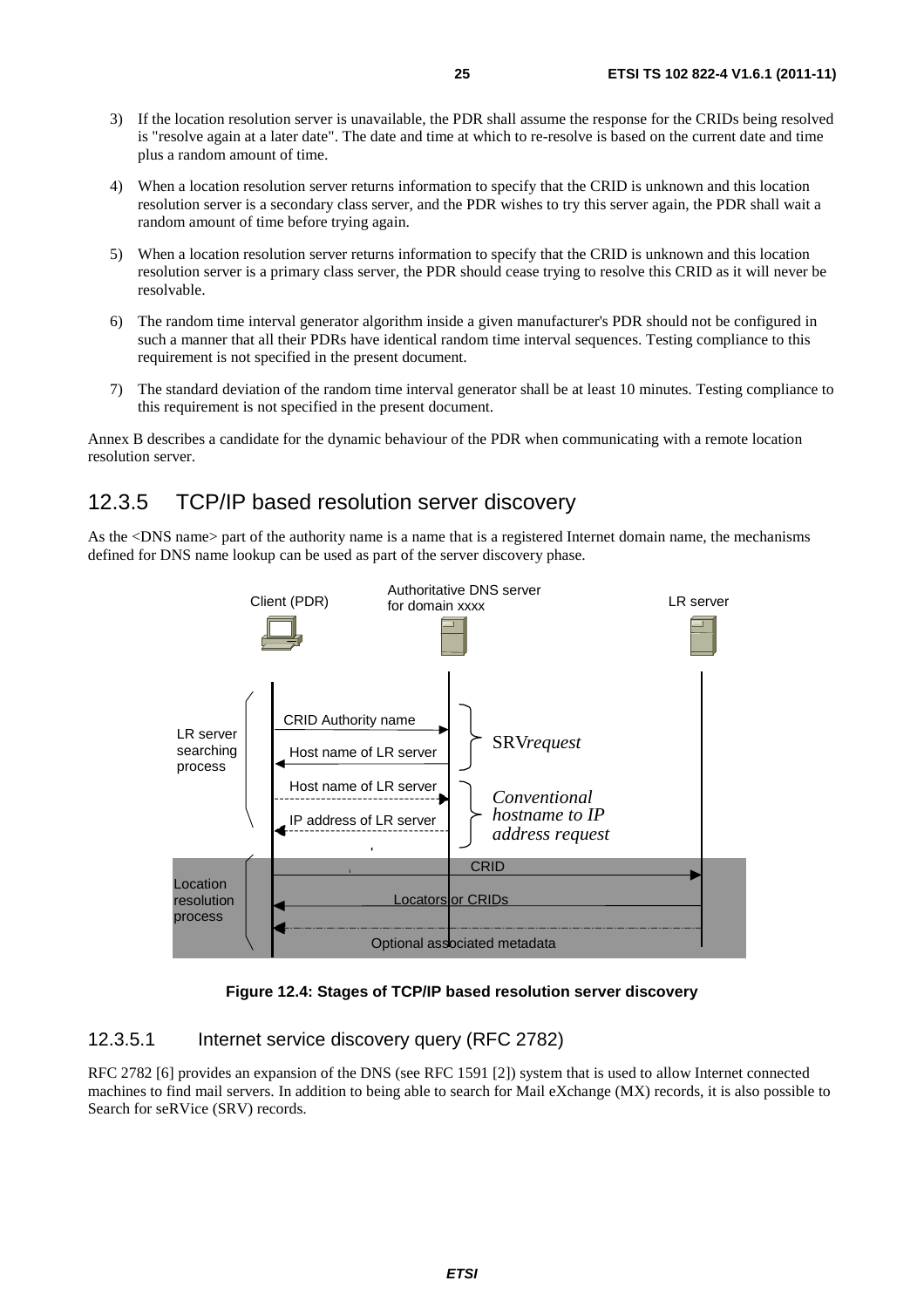#### **\_Service.\_Protocol.Name**

For example a query for an HTTP server for example.com would be "\_http.\_tcp.example.com". The DNS server will respond with the host name and port number corresponding to the network location at which the requested service can be found. In the previous example, the return might be "webserver2.example.com on port 80".

#### 12.3.5.2 *TV-anytime* location resolution service query

The name for the *TV-anytime* location resolution service is "lres" which is a shortened version of "location resolution". The use of a shortened name is adopted, as there is a limit of 512 characters for a DNS response in some DNS client implementations.

The complete query name will look like:

```
_lres._tcp.<CRID authority>
```
For example, given the CRID "crid://europe.example.com/9afc2", the query string would be "\_lres.\_tcp.europe.example.com" which would be sent to a DNS server that provides lookups for "europe.example.com".

Another example, would be, given the CRID "crid://example.co.uk/9afc2", the query string would be "\_lres.\_tcp.example.co.uk" which would be sent to a DNS server that provides lookups for "example.co.uk".

### 12.3.6 TCP/IP based request to resolution server

The protocol for sending a request to the location resolution server is based on the HTTP protocol (see RFC 2616 [3]. The format of the query string shall follow that generated by the submission of an HTML form using a GET request:

```
http://<Path_to_server_script>?[key=value]&[key=value]
```
where the key/value pair is repeated as required. The key is case sensitive and shall be represented using the exact case given for each key as specified in this clause.

The precise specification for encoding the key-value pairs into the HTTP URL is given in clause 17.13 of the HTML 4 specification [7]. It is the option of the location resolution service provider to implement this service using any server side technology they wish (CGI scripts, Java servlets, etc.).

Each key shall be one of:

| Key                  | <b>Description</b>                                                                                                                                        | Allowable value                                     |
|----------------------|-----------------------------------------------------------------------------------------------------------------------------------------------------------|-----------------------------------------------------|
| <b>CRID</b>          | The CRID to resolve.                                                                                                                                      | A CRID inside quotes.                               |
| <b>SubmittedCRID</b> | Used to specify whether<br>metadata on the CRID being<br>resolved is desired. See<br>clause 12.3.2 for semantics of<br>this flag.                         | A number. See clause 12.3.2 for<br>lallowed values. |
| Result               | Used to specify whether<br>metadata is required for each of<br>the results from resolving this<br>ICRID. See clause 12.3.2 for<br>semantics of this flag. | IA number. See clause 12.3.2 for<br>allowed values. |

|  | Table 12.6: Key definitions for HTTP URL encoding |  |  |
|--|---------------------------------------------------|--|--|
|--|---------------------------------------------------|--|--|

It is permissible to resolve multiple CRIDs in one HTTP request by using multiple "CRID" keys in the URL, but the "SubmittedCRID" and "Result" keys may only be specified once in a request as they affect all CRIDs being resolved.

For the first connection to a location resolution server after the DNS based server location phase, the  $\leq$ path to server> is the hostname, a colon character, the textual representation of the port number followed by a slash. If the port number is 80, the colon and port number may be omitted.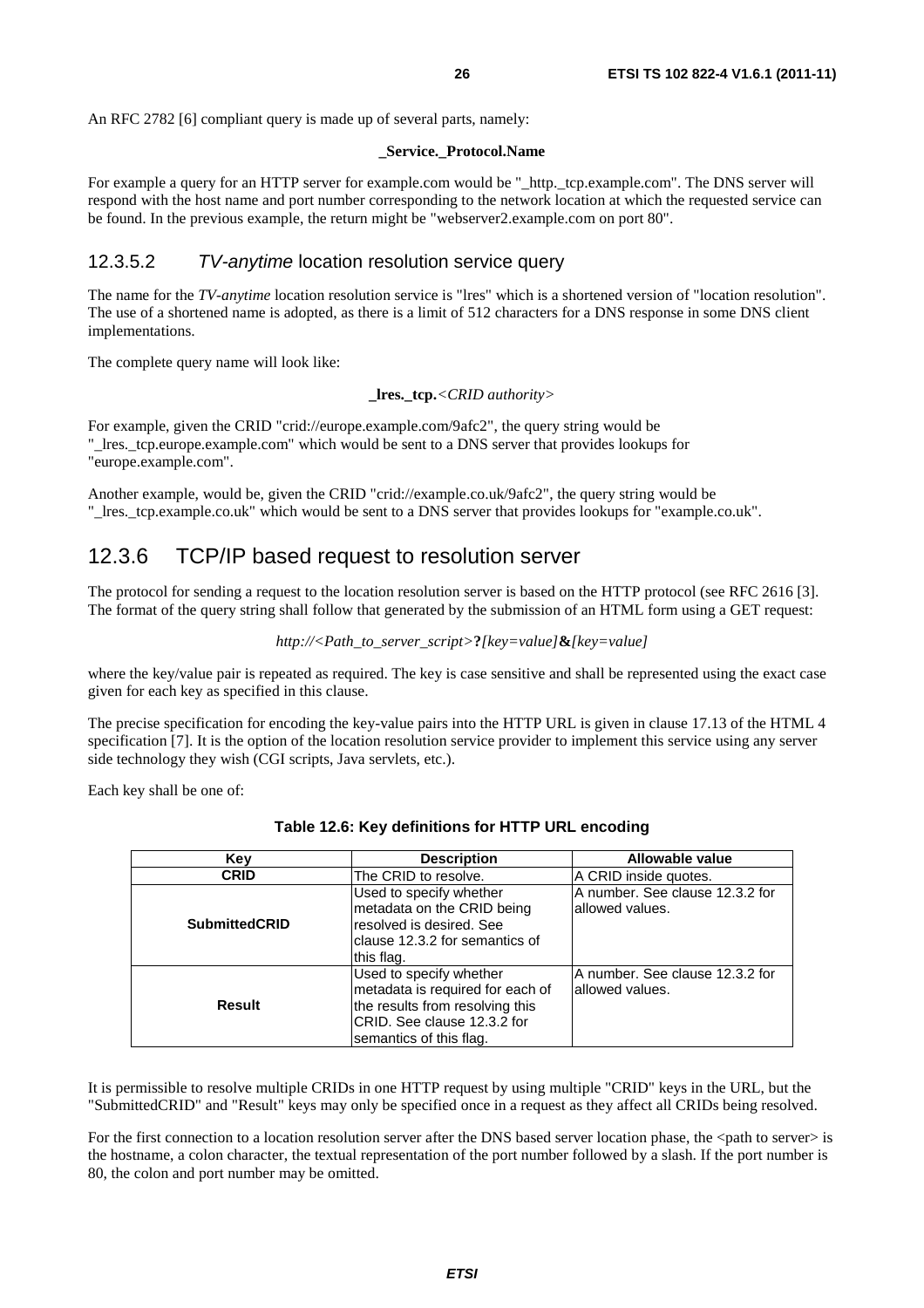For example, if the DNS server returned host name "computer2.example.com" on port 1234, the  $\lt$ path to server $\gt$  would  $he:$ 

• computer2.example.com:1234/.

When a location resolution server provides a re-direct using an HTTP redirect, the <path to server> is the URL returned by the "Location" header of the HTTP redirect response.

For example, if the HTTP response was:

• Location http://redirect.example.com/tva/lr.

The <path to server> would be:

• redirect.example.com/tva/lr.

When a location resolution server provides a re-direct using the RAR, the <path to server> is the URL field from the RAR.

For example, if the URL field of the RAR contained the value:

• http://kaas.example.nl/scripts/resolution.cgi.

The <path to server> would be:

• kaas.example.com/scripts/resolution.cgi.

Examples of valid complete URLs are:

http://computer2.example.com:1234/?CRID="crid://example.com/abc123"

http://broadcaster.com/?CRID="crid://broadcaster.com/abc123"&CRID="crid://broadcaster.com/def456"

http://kaas.example.com/scripts/resolution?CRID="crid://example.com/abc123"&Result=1

http://redirected.example.com/tva/lr?CRID="crid://example.com/abc123"&SubmittedCRID=1

#### 12.3.6.1 Further requirements on a PDR HTTP client

The PDR shall at least implement the HTTP v1.0 specification (see RFC 1945 [4]) for issuing a GET request to the server. In addition to the requirements of HTTP v1.0, the PDR shall also send the HTTP v1.1 header of "host" and the HTTP v1.0 header "user-agent".

The HTTP client in the PDR shall support at least the following MIME type:

• text/xml

Accept: text/xml

In order to permit the secure transfer of resolution requests from the PDR to the location resolution server and secure results from the location resolution server, the PDR and location resolution server may negotiate the secure HTTP protocol as given in RFC 2660 [5].

If the PDR supports decoding of an encoded response from the resolution server (e.g. decompressing a compressed response), the PDR shall indicate this by sending an HTTP "Accept-Encoding" header.

EXAMPLE 2: A HTTP client capable of decompression would send a header containing:

Accept-Encoding: x-compress; x-zip

EXAMPLE 1: The HTTP client will need to send an accept command with at least the following components: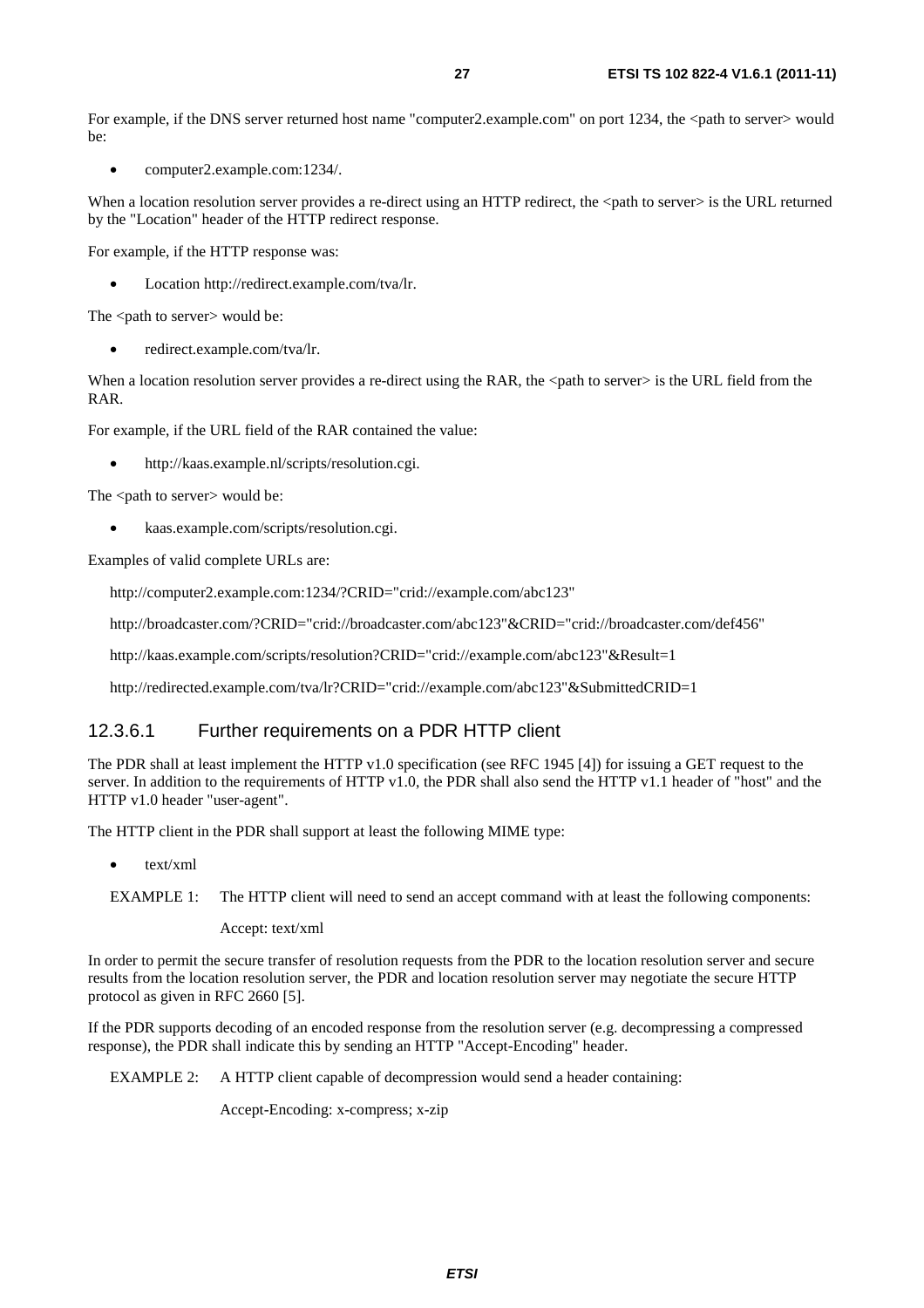The response from the location resolution server will be based on the HTTP v1.0 specification (see RFC 1945 [4]).

The response from the server can be one of three possible types:

- 1) The result of resolving the CRIDs sent to the server.
- 2) An HTTP re-direct to allow the distribution of services amongst a number of machines.
- 3) A standard Resolving Authority Record (RAR) to facilitate PDR caching, server load balancing, dynamic server administration and cross platform capability.

The use of a MIME type given by the "Content-Type" HTTP header shall be used to indicate which of the two possible server responses (type 1 or type 3) is being returned.

#### 12.3.7.1 Case 1: returning the result of resolving CRIDs

If the response from the location resolution server is the result of resolving the CRIDs requested by the PDR, one or more instances of the content referencing XML Schema as defined in the present document or in TS 102 822-3-1 [10] shall be returned.

The MIME type returned by the location resolution server shall be text/xml.

EXAMPLE: One of the response lines from the HTTP server will be:

Content-Type: text/xml

### 12.3.7.2 Case 2: returning an HTTP re-direct

Use of the HTTP redirect commands (HTTP error codes 300 to 399) may be used by the location resolution server to indicate that the PDR should disconnect and connect to a different location resolution server. The reason for providing this functionality is so that a location resolution provider can redirect their resolution requests based on the CRID being resolved rather than just the authority name (which can be re-directed during the DNS lookup phase of CRID resolution).

The "location" response header shall be used to indicate where the PDR should contact.

#### EXAMPLE: Location: http://www.example.com/tvaresolve

When the PDR has been re-directed from its initial location resolution server, it should provide a HTTP v1.0 "Referer" header containing the location of the server it has been redirected from, to the new server.

#### 12.3.7.3 Case 3: returning a resolving authority record

In the case returning a resolving authority record, the MIME type shall be text/xml and the response shall consist of an instance of a ResolvingAuthorityRecordTable conforming to the syntax specified in clause A.1.2.

#### 12.3.7.4 Encoding server response

It is permissible for the response from the server to be encoded, for example by compressing or encrypting the XML instance document. The "Content-Type" response header does not change, but rather the "Content-Encoding" gives the encoding that has been performed on the data. The exact form of encoding used is not specified in the present document and it is the responsibility of the HTTP client and server to negotiate commonly understood encoding systems.

EXAMPLE: Content-Type: text/xml

Content-Encoding: x-zip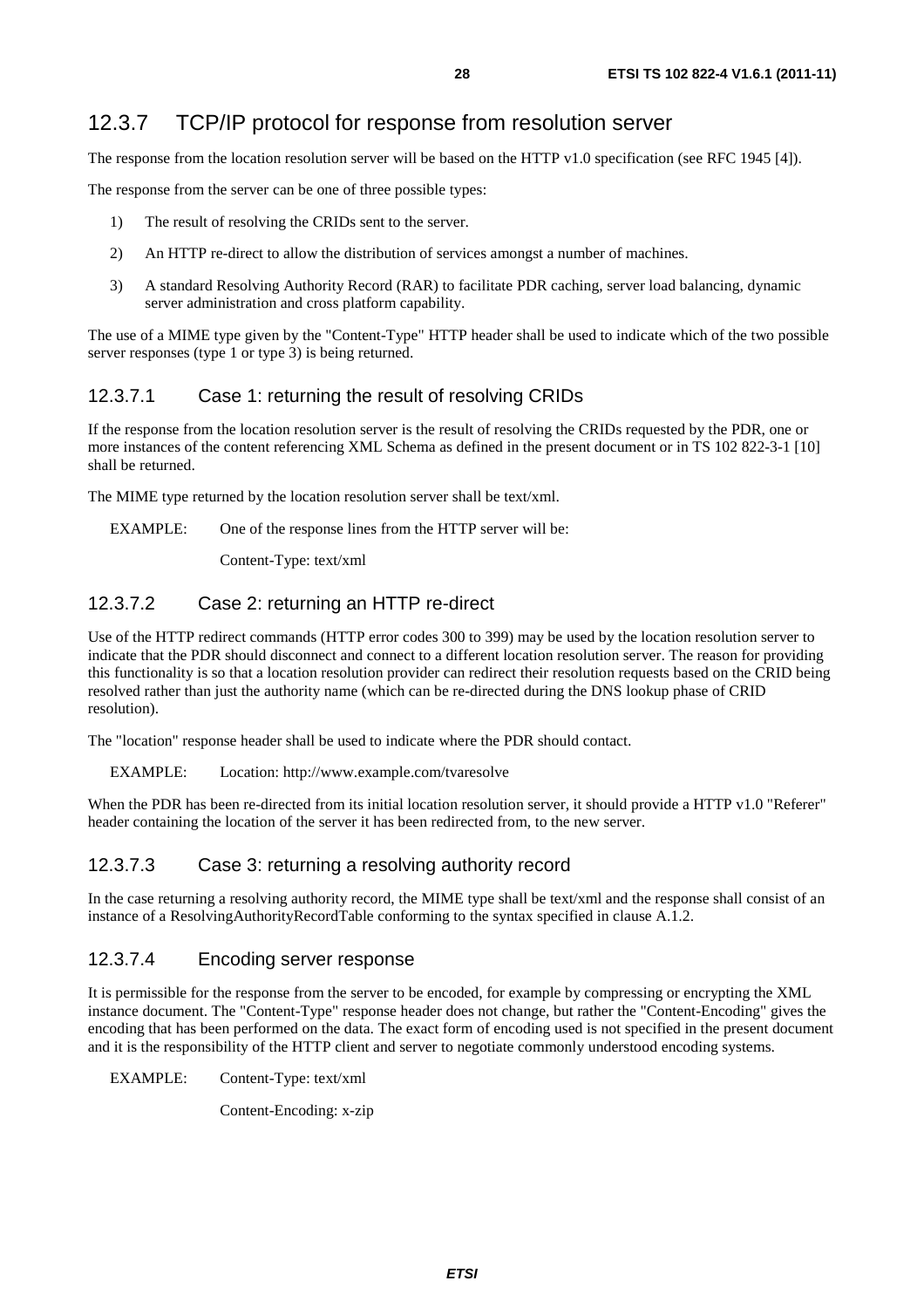## Annex A (normative): XML schema for content referencing

## A.1 Schema definition

In this clause, we define the normative content referencing schema. Instances of this schema are used during the location resolution process via bi-directional networks.

### A.1.1 Location resolution schema

```
<?xml version="1.0" encoding="UTF-8"?> 
<schema targetNamespace="urn:tva:ContentReferencing:2011" 
xmlns:tva="urn:tva:metadata:2011" xmlns="http://www.w3.org/2001/XMLSchema" 
xmlns:cr="urn:tva:ContentReferencing:2011" elementFormDefault="qualified" 
attributeFormDefault="unqualified"> 
<import namespace="urn:tva:metadata:2011" schemaLocation="tva_metadata_3-1_v171.xsd"/> 
<element name="ContentReferencingTable" type="cr:ContentReferencingTableType"> 
     <annotation> 
       <documentation>A document conforming to the TV Anytime content referencing 
       specification</documentation> 
     </annotation> 
   </element> 
   <complexType name="ContentReferencingTableType"> 
     <sequence> 
       <element name="Result" type="cr:ResultType" minOccurs="0" maxOccurs="unbounded"/> 
     </sequence> 
     <attribute name="version" type="float" use="required"/> 
   </complexType> 
   <simpleType name="AcquisitionDirectiveType"> 
     <restriction base="string"> 
       <enumeration value="all"/> 
       <enumeration value="any"/> 
     </restriction> 
   </simpleType> 
   <simpleType name="ResolutionStatusType"> 
     <restriction base="string"> 
       <enumeration value="resolved"/> 
       <enumeration value="discard CRID"/> 
       <enumeration value="cannot yet resolve"/> 
       <enumeration value="unable to resolve"/> 
     </restriction> 
   </simpleType> 
   <complexType name="ResultType"> 
     <choice> 
       <sequence> 
         <element name="CRIDResult" type="cr:CRIDResultType" minOccurs="0" 
         maxOccurs="unbounded"/> 
       </sequence> 
       <sequence> 
         <element name="LocationsResult" type="cr:LocationsResultType" minOccurs="0" 
         maxOccurs="unbounded"/> 
       </sequence> 
     </choice> 
     <attribute name="CRID" type="tva:CRIDType" use="required"/> 
     <attribute name="complete" type="boolean" use="required"/> 
     <attribute name="acquire" type="cr:AcquisitionDirectiveType" use="required"/> 
     <attribute name="status" type="cr:ResolutionStatusType" use="required"/> 
     <attribute name="reresolveDate" type="dateTime" use="optional"/> 
   </complexType> 
   <complexType name="CRIDResultType">
```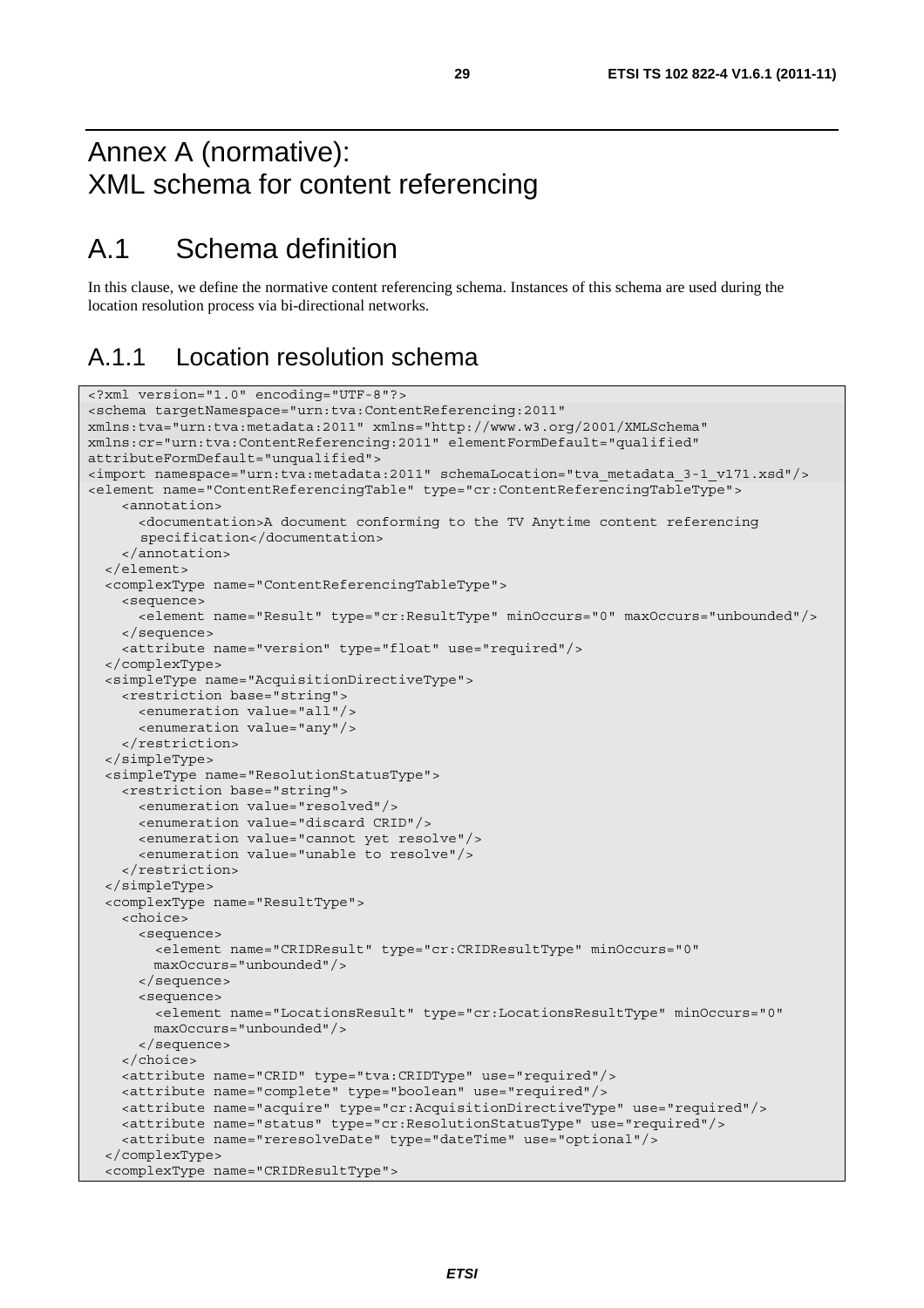```
 <sequence> 
       <element name="Crid" type="tva:CRIDType" maxOccurs="unbounded"/> 
     </sequence> 
   </complexType> 
   <complexType name="LocatorType"> 
     <simpleContent> 
       <extension base="anyURI"> 
         <attribute name="instanceMetadataId" type="tva:InstanceMetadataIdType" 
         use="optional"/> 
         <attribute name="weight" type="positiveInteger" use="optional" default="1"/> 
      </extension> 
     </simpleContent> 
   </complexType> 
  <complexType name="StructuredLocatorType" abstract="true"> 
       <attribute name="instanceMetadataId" type="tva:InstanceMetadataIdType" 
      use="optional"/> 
       <attribute name="weight" type="positiveInteger" use="optional" default="1"/> 
</complexType> <simpleType name="DeliveryModeType"> 
      <restriction base="string"> 
         <enumeration value="scheduled"/> 
         <enumeration value="ondemand"/> 
      </restriction> 
   </simpleType> 
   <complexType name="TimeAndURLType"> 
     <simpleContent> 
       <extension base="anyURI"> 
         <attribute name="mode" type="cr:DeliveryModeType" use="optional" 
         default="scheduled"/> 
         <attribute name="start" type="dateTime" use="required"/> 
         <attribute name="duration" type="duration" use="optional"/> 
         <attribute name="end" type="dateTime" use="optional"/> 
         <attribute name="instanceMetadataId" type="tva:InstanceMetadataIdType" 
         use="optional"/> 
         <attribute name="weight" type="positiveInteger" use="optional" default="1"/> 
       </extension> 
     </simpleContent> 
   </complexType> 
   <complexType name="LocationsResultType"> 
     <sequence maxOccurs="unbounded"> 
       <choice> 
         <element name="Locator" type="cr:LocatorType"/> 
         <element name="DecomposedLocator" type="cr:TimeAndURLType"/> 
         <element name="StructuredLocator" type="cr:StructuredLocatorType"/> 
       </choice> 
     </sequence> 
   </complexType> 
</schema>
```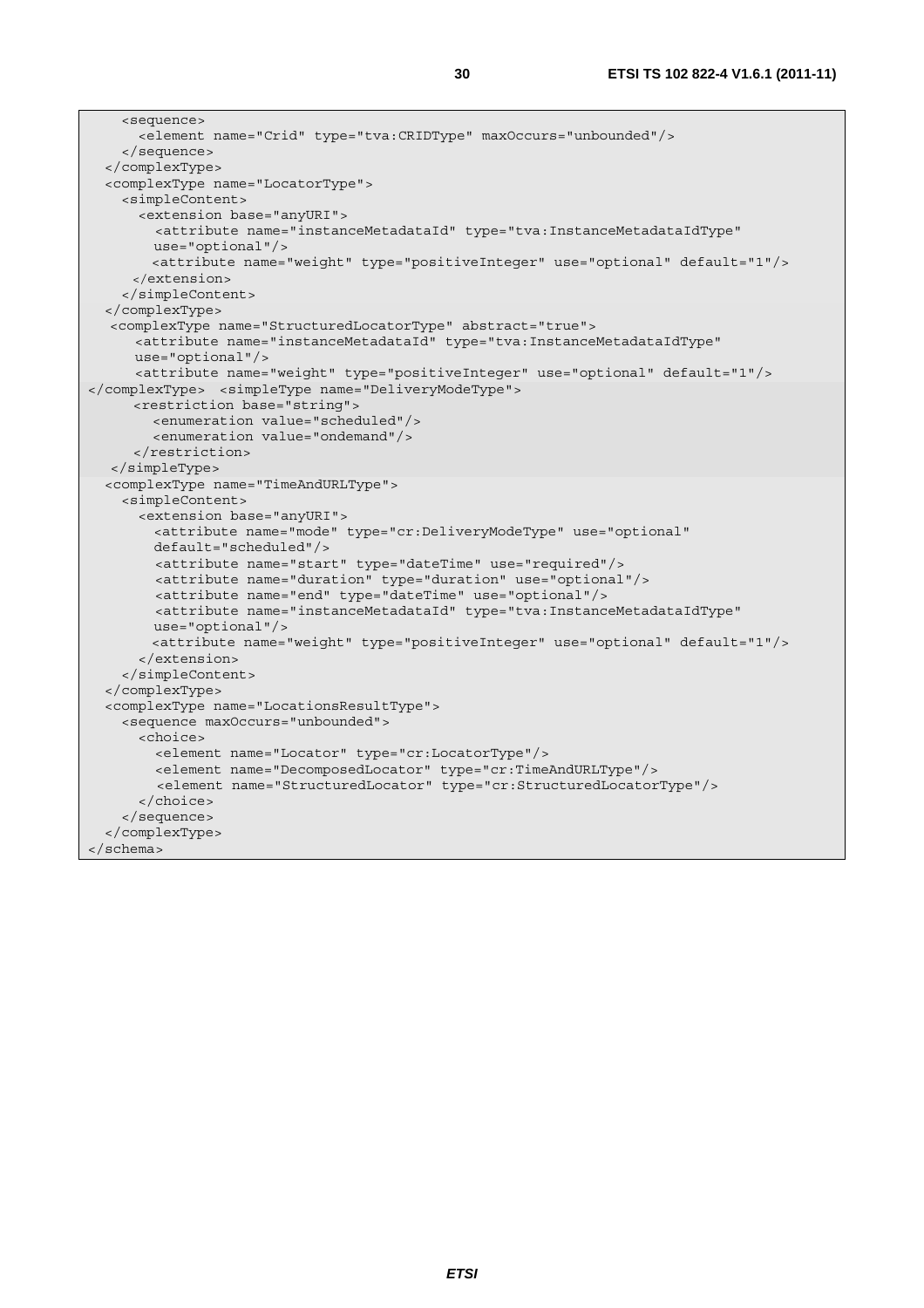| Name                        | <b>Definition</b>                                                                                                                                                                                                                                                                                                                                                    |
|-----------------------------|----------------------------------------------------------------------------------------------------------------------------------------------------------------------------------------------------------------------------------------------------------------------------------------------------------------------------------------------------------------------|
| ContentReferencingTable     | The top level element within which all content referencing<br>results are instantiated.                                                                                                                                                                                                                                                                              |
| ContentReferencingTableType | The syntax definition for the ContentReferencingTable<br>element.                                                                                                                                                                                                                                                                                                    |
| Result                      | The content referencing information for each CRID being<br>resolved is contained within this element.                                                                                                                                                                                                                                                                |
| version                     | The syntax version for this XML Schema. For instances<br>conforming to the Schema defined in the present document,<br>this field shall contain the value 1.0.                                                                                                                                                                                                        |
| AcquisitionDirectiveType    | When a CRID resolves into a list of CRIDs or locators, the<br>AcquisitionDirectiveType type describes what sort of group<br>this list represents.                                                                                                                                                                                                                    |
| all                         | All items in the list must be acquired. All items in the list<br>combine to create the entire content assigned to the CRID<br>being resolved.                                                                                                                                                                                                                        |
| any                         | One of the items from the list should be acquired. All items<br>in the list are equivalent.                                                                                                                                                                                                                                                                          |
| ResolutionStatusType        | Type indicating the result of a resolution request.                                                                                                                                                                                                                                                                                                                  |
| resolved                    | The CRID has been successfully resolved.                                                                                                                                                                                                                                                                                                                             |
| discard CRID                | The CRID should be discarded.                                                                                                                                                                                                                                                                                                                                        |
| cannot yet resolve          | The CRID cannot be resolved yet, and should be resolved                                                                                                                                                                                                                                                                                                              |
|                             | again at a later date.                                                                                                                                                                                                                                                                                                                                               |
| unable to resolve           | The CRID cannot be resolved.                                                                                                                                                                                                                                                                                                                                         |
| ResultType                  | This type provides the container for all possible resolutions<br>of a CRID.                                                                                                                                                                                                                                                                                          |
| CRIDResult                  | An element for instantiating a result that represents a CRID                                                                                                                                                                                                                                                                                                         |
|                             | resolving into one or more CRIDs.                                                                                                                                                                                                                                                                                                                                    |
| LocationsResult             | An element for instantiating a result that represents a CRID<br>resolving into one or more locations.                                                                                                                                                                                                                                                                |
| CRID                        | The CRID that is being resolved.                                                                                                                                                                                                                                                                                                                                     |
|                             | True if the resolution of this CRID is complete. If false, the                                                                                                                                                                                                                                                                                                       |
| complete                    | CRID may resolve into further CRIDs or locators in the<br>future.                                                                                                                                                                                                                                                                                                    |
| acquire                     | The grouping type for the list or CRIDs or Locators. This<br>field is only meaningful when status equals resolved.                                                                                                                                                                                                                                                   |
| status                      | The status of resolving this CRID.                                                                                                                                                                                                                                                                                                                                   |
| reresolveDate               | If status equals "cannot yet resolve",<br>Or,<br>Complete equals false,<br>this field contains the date and time when re-resolution<br>should next be attempted. This date and time shall be<br>unambiguous with respect to time zone.                                                                                                                               |
| CRIDResultType              | When a CRID resolves into one or more CRIDs, an instance<br>of CRIDResultType shall be used.                                                                                                                                                                                                                                                                         |
| Crid                        | One of the "output" CRIDs.                                                                                                                                                                                                                                                                                                                                           |
| LocatorType                 | This extension to the uriReference type holds the URL<br>pointing to the content and has an optional attribute that<br>contains the instance metadata identifier.                                                                                                                                                                                                    |
| instanceMetadataID          | An attribute of Locator to provide a binding reference to the<br>Instance Description Metadata, clause 10 Instance<br>metadata identifiers".                                                                                                                                                                                                                         |
| weight                      | The weight attribute is defined as a positive integer. Higher<br>values indicate a greater weighting and therefore an<br>acquisition preference over Locators of lesser weight. This<br>attribute is optional and a default value of 1 is assumed if no<br>weighting is specified explicitly. Thus, all Locators carry<br>equal weight if the attribute is not used. |
| StructuredLocatorType       | A generic and flexible extension mechanism for the Location<br>Resolution schema with the principal aim of improving data<br>validation.                                                                                                                                                                                                                             |
| instanceMetadataID          | An attribute of Locator to provide a binding reference to the<br>Instance Description Metadata, clause 10 Instance<br>metadata identifiers".                                                                                                                                                                                                                         |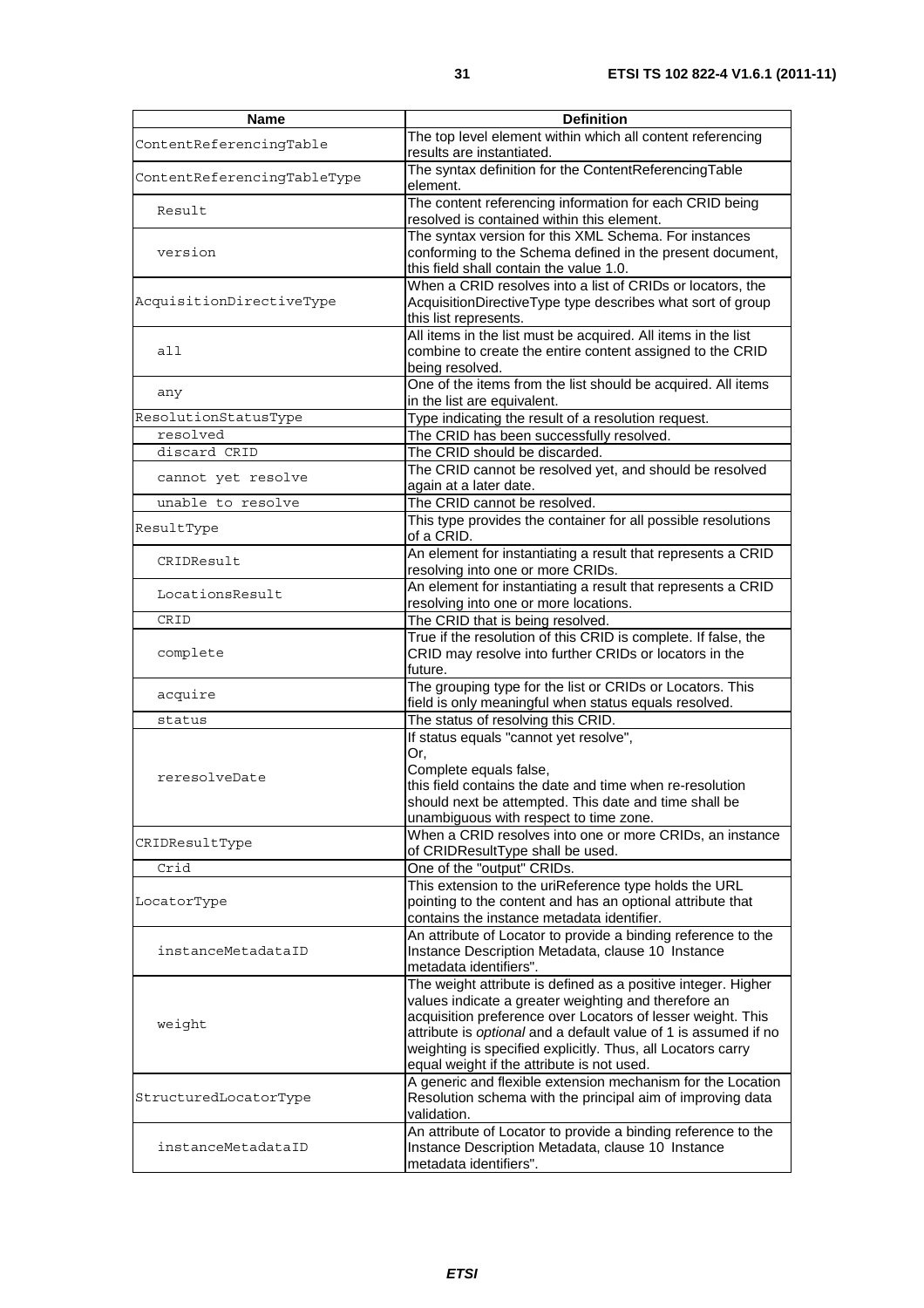| <b>Name</b>         | <b>Definition</b>                                               |
|---------------------|-----------------------------------------------------------------|
|                     | The weight attribute is defined as a positive integer. Higher   |
|                     | values indicate a greater weighting and therefore an            |
|                     | acquisition preference over Locators of lesser weight. This     |
| weight              | attribute is optional and a default value of 1 is assumed if no |
|                     | weighting is specified explicitly. Thus, all Locators carry     |
|                     | equal weight if the attribute is not used.                      |
|                     | Type indicating the delivery mode of the content. i.e.          |
| DeliveryModeType    | scheduled or on-demand.                                         |
| scheduled           | Content is delivered according to a schedule                    |
| onDemand            | Content is accessed on demand                                   |
|                     | This extension to the uriReference type holds the URL           |
| TimeAndURLType      | pointing to the content and has attributes that contain the     |
|                     | timing information required for acquisition.                    |
| mode                | The delivery mode of the content. The default value of this     |
|                     | attribute is "scheduled".                                       |
|                     | If this is scheduled content, the date and time when the        |
| start               | content will start. For on demand content, this is the time     |
|                     | and date at which the content is first available.               |
| duration            | For scheduled content, this is the duration of the content.     |
|                     | This element shall not be used for on demand content.           |
|                     | For scheduled content, this attribute shall not be used. For    |
| end                 | on demand content, this attribute contains the first time and   |
|                     | date when the content is no longer available.                   |
|                     | An attribute of Locator to provide a binding reference to the   |
| instanceMetadataID  | Instance Description Metadata, clause 10 Instance               |
|                     | metadata identifiers".                                          |
|                     | The weight attribute is defined as a positive integer. Higher   |
|                     | values indicate a greater weighting and therefore an            |
| weight              | acquisition preference over Locators of lesser weight. This     |
|                     | attribute is optional and a default value of 1 is assumed if no |
|                     | weighting is specified explicitly. Thus, all Locators carry     |
|                     | equal weight if the attribute is not used.                      |
| LocationsResultType | When a CRID resolves into one or more locators, an              |
|                     | instance of LocationsResultType shall be used.                  |
|                     | One of the "output" locators. This element is used when the     |
| Locator             | locator contains the necessary timing information (such as      |
|                     | start time, duration) as part of its syntax.                    |
|                     | One of the "output" locators. This element is used when the     |
| DecomposedLocator   | locator does not contain the necessary timing information       |
|                     | (such as start time, duration) as part of its syntax.           |

## A.1.2 Resolving authority record schema

```
<?xml version="1.0" encoding="UTF-8"?> 
<schema targetNamespace="urn:tva:ResolvingAuthority:2008" 
xmlns="http://www.w3.org/2001/XMLSchema" xmlns:rar="urn:tva:ResolvingAuthority:2008" 
elementFormDefault="qualified"> 
   <element name="ResolvingAuthorityRecordTable" 
   type="RAR:ResolvingAuthorityRecordTableType"> 
     <annotation> 
       <documentation>A document conforming to the TV Anytime content referencing 
       specification</documentation> 
     </annotation> 
   </element> 
   <complexType name="ResolvingAuthorityRecordTableType"> 
     <sequence> 
       <element name="ResolvingAuthorityRecord" type="rar:ResolvingAuthorityRecordType" 
       minOccurs="1" maxOccurs="unbounded"/> 
     </sequence> 
   </complexType> 
   <simpleType name="ProviderClassType"> 
     <restriction base="string"> 
       <enumeration value="primary"/> 
       <enumeration value="secondary"/>
```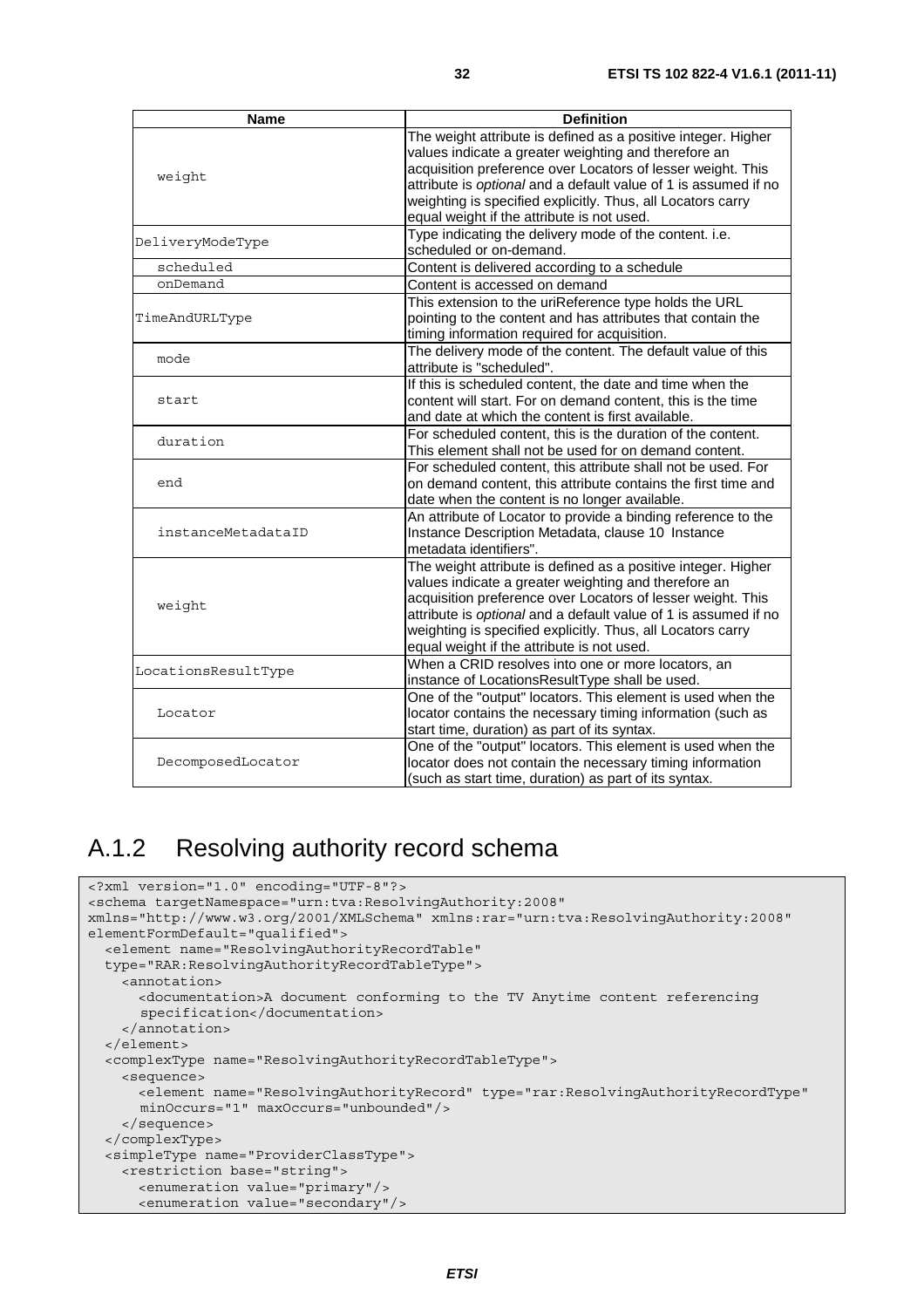```
 </restriction> 
   </simpleType> 
   <complexType name="ResolvingAuthorityRecordType"> 
     <sequence> 
       <element name="ResolutionProvider" type="string"/> 
       <element name="AuthorityName" type="string"/> 
       <element name="Class" type="rar:ProviderClassType"/> 
       <element name="VersionNumber" type="unsignedLong"/> 
       <element name="URL" type="anyURI"/> 
       <element name="FirstValidDate" type="dateTime"/> 
       <element name="LastValidDate" type="dateTime"/> 
       <element name="Weighting" type="integer"/> 
     </sequence> 
   </complexType> 
</schema>
```

| <b>Name</b>                   | <b>Definition</b>                                                                                                                     |
|-------------------------------|---------------------------------------------------------------------------------------------------------------------------------------|
| ResolvingAuthorityRecordTable | The top level element within which the RARs are<br>instantiated.                                                                      |
| ResolvingAuthorityRecord      | The element within which the RAR information is<br>instantiated.                                                                      |
| ResolutionProvider            | The string containing the name of the provider of this<br>resolution service.                                                         |
| AuthorityName                 | The string containing the name of the CRID authority that<br>is being resolved by this resolution service.                            |
| Class                         | The class of this resolution service (primary or<br>secondary).                                                                       |
| URL                           | The location from which resolution information is<br>available.                                                                       |
| FirstValidDate                | The first time and date at which this RAR becomes valid.                                                                              |
| LastValidDate                 | The first time and date at which this RAR becomes<br>linvalid.                                                                        |
| Weighting                     | The weighting of this RAR record with respect to the other<br>RAR records provided by this authority for the given CRID<br>authority. |

## A.2 Example instance documents

The following is an example instance document conforming to the location resolution XML Schema specified in the present document.

```
<?xml version="1.0" encoding="UTF-8"?> 
<ContentReferencingTable version="1.2" xmlns="urn:tva:ContentReferencing:2011"> 
   <!-- Example of a CRID resolving to other CRIDs --> 
   <Result CRID="crid://broadcaster.co.uk/akdsjdlkjdf" status="resolved" complete="true" 
acquire="all"> 
     <CRIDResult> 
       <Crid>CRID://example.com/greatstuff</Crid> 
       <Crid>CRID://nextcrid.com/lkjkj</Crid> 
     </CRIDResult> 
   </Result> 
   <!-- Example of a CRID that is no longer valid --> 
   <Result CRID="crid://isp.net/868457549845f" status="discard CRID" complete="true" 
acquire="all"/> 
   <!-- Example of a CRID resolving to other CRIDs and is incomplete --> 
  <Result CRID="crid://example.co.uk/wibble" status="resolved" complete="false" 
acquire="all"> 
     <CRIDResult> 
       <Crid>CRID://example.com/stuff</Crid> 
       <Crid>CRID://nextcrid.com/broodje</Crid> 
     </CRIDResult>
```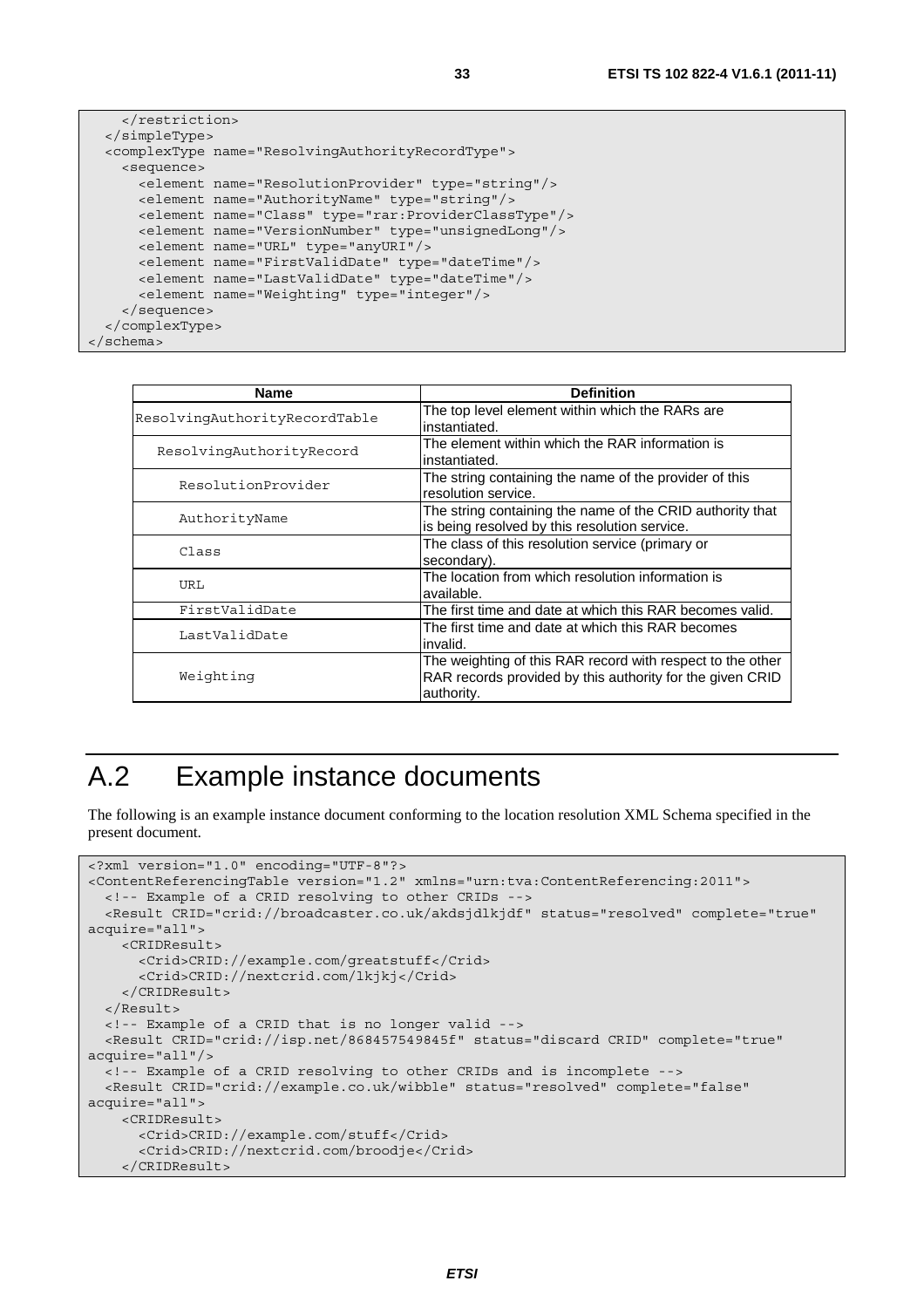```
 </Result> 
   <!-- Example of a CRID resolving to locators --> 
   <Result CRID="crid://broadcaster.com/ajcnd" status="resolved" complete="true" 
acquire="all"> 
     <LocationsResult> 
       <Locator instanceMetadataId="imi:1" 
weight="100">dvb://1.4ee2.3f4;4f5~20010327T180000Z</Locator> 
       <DecomposedLocator instanceMetadataId="imi:metadataProv.com/2" start="2001-03-
29T18:00:00.00" 
weight="50">ftp://myserver.example.com/directory12/hello.mp3</DecomposedLocator> 
       <DecomposedLocator start="2001-03-29T18:00:00.00" end="2001-04-03T18:00:00.00" 
weight="30">ftp://myserver.example.com/directory12-backup/hello.mp3</DecomposedLocator> 
     </LocationsResult> 
   </Result> 
</ContentReferencingTable>
```
The following is an example instance document conforming to the location resolution XML Schema specified in the present document to illustrate the use of a StructuredLocator.

```
<Result CRID="crid://example.bbc.co.uk/doctor-who/s4/ep2" complete="true" 
status="resolved" acquire="any"> 
     <LocationsResult> 
       <StructuredLocator xsi:type="dvbsi:EventTypeA" originalNetworkId="9018" 
       serviceId="4164" eventId="23456"/> 
       <StructuredLocator xsi:type="dvbsi:EventTypeB"> 
        233a..1044;23456</StructuredLocator> 
     </LocationsResult> 
</Result>
```
The following is an example instance document conforming to the RAR XML Schema specified in the present document.

```
<?xml version="1.0" encoding="UTF-8" ?> 
<ResolvingAuthorityRecordTable xmlns="urn:tva:ResolvingAuthority:2008"> 
     <ResolvingAuthorityRecord> 
      <ResolutionProvider>autnam.com</ResolutionProvider> 
      <AuthorityName>autnam.com</AuthorityName> 
      <Class>primary</Class> 
      <VersionNumber>1000</VersionNumber> 
      <URL>http://www.autnam.com/lr/</URL> 
      <FirstValidDate>2000-09-06T09:30:00Z</FirstValidDate> 
      <LastValidDate>2000-09-28T18:00:00Z</LastValidDate> 
      <Weighting>1</Weighting> 
</ResolvingAuthorityRecord> 
<ResolvingAuthorityRecord> 
      <ResolutionProvider>tva.resprov.com</ResolutionProvider> 
      <AuthorityName>autnam.com</AuthorityName> 
      <Class>secondary</Class> 
      <VersionNumber>1000</VersionNumber> 
      <URL>http://www.resprov.com/lr/autnam</URL> 
      <FirstValidDate>2002-09-26T09:30:00Z</FirstValidDate> 
      <LastValidDate>2002-10-28T18:00:00Z</LastValidDate> 
      <Weighting>3</Weighting> 
     </ResolvingAuthorityRecord> 
</ResolvingAuthorityRecordTable>
```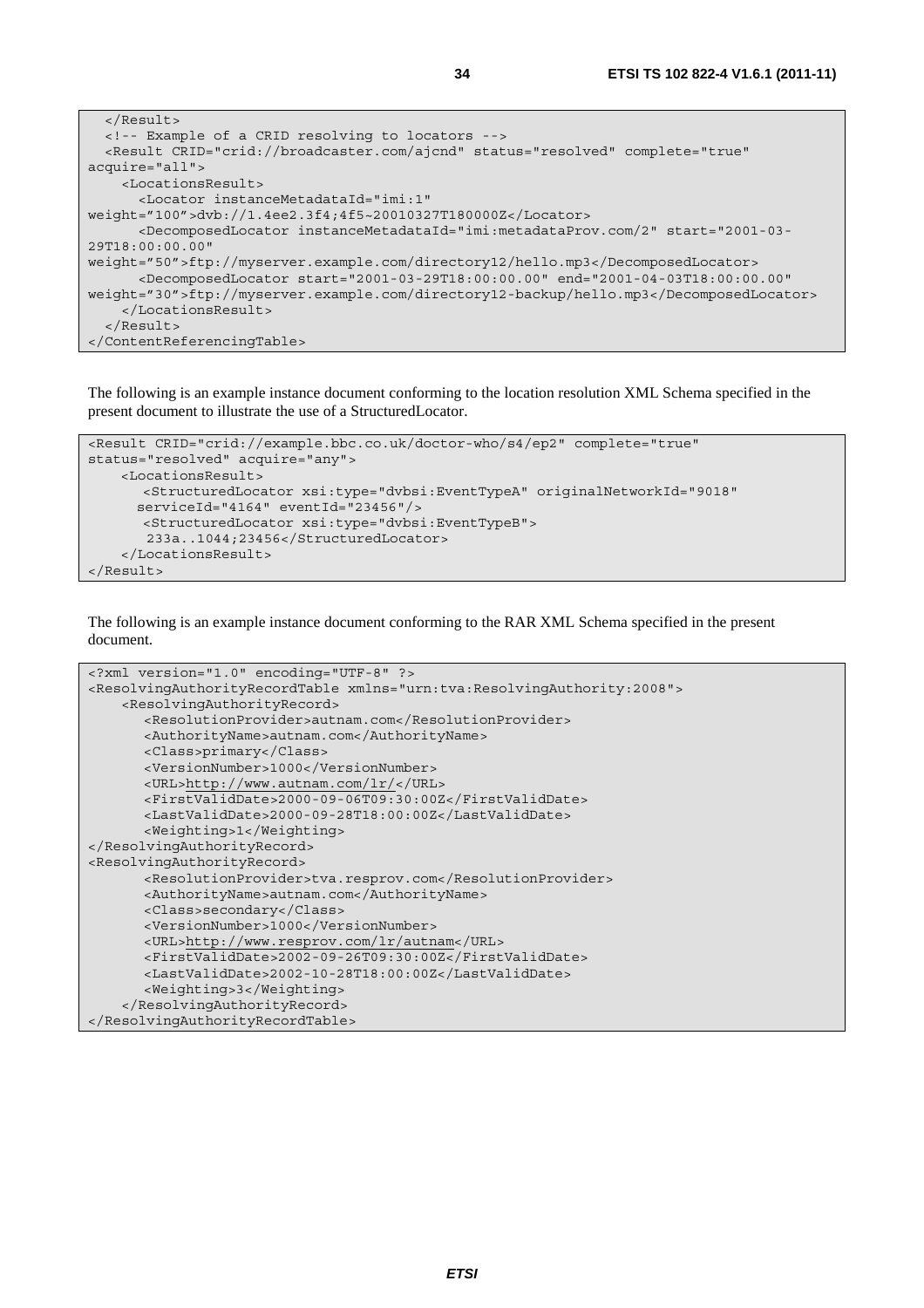## Annex B (informative): Example dynamic communication behaviour between a PDR and a remote location resolution server

The following is an informative description of how the dynamic communication behaviour between a PDR and a remote Location Resolution Server may be implemented on the PDR.

If the response to location request is "resolve again after a given date and time":

- 1) If the date and/or time is in the future: Wait until this date and time arrives. Wait for a further random amount of time before contacting the server.
- 2) Else If the date and time has already past: Wait for a random amount of time before contacting the server.

If the result from contacting the server again is that the re-resolve date and time is still in the past, double the range of the random delay from its current range and try again.

When delay  $\geq 1$  day, the PDR can either:

- a) Try each day.
- b) Continue doubling delay until delay  $\geq$  one week, at which point the delay stays fixed at one week.

Else If the LR server is unavailable:

Wait a random amount of time and then try again. If server is still unavailable, double the range of random delay from its current range and try again.

When delay  $\geq 1$  day, the PDR can either:

- a) Try each day.
- b) Continue doubling delay until delay  $\geq$  one week, at which point the delay stays fixed at one week.

Else If response is "CRID is unknown" and server type = secondary:

Wait for a random amount of time before contacting the server. If the result from contacting the server again is that the CRID is still unknown, double the range of the delay from its current range and try again.

When delay  $\geq 1$  day, the PDR can either:

- a) Try each day.
- b) Continue doubling delay until delay  $\geq$  one week, at which point the delay stays fixed at one week.

Else If response is "CRID is unknown" and server type = primary:

- Either: a) Assume CRID is invalid (as if LR server returns CRID = invalid).
- Or: b) Follow delay system above. After one day assume CRID is invalid.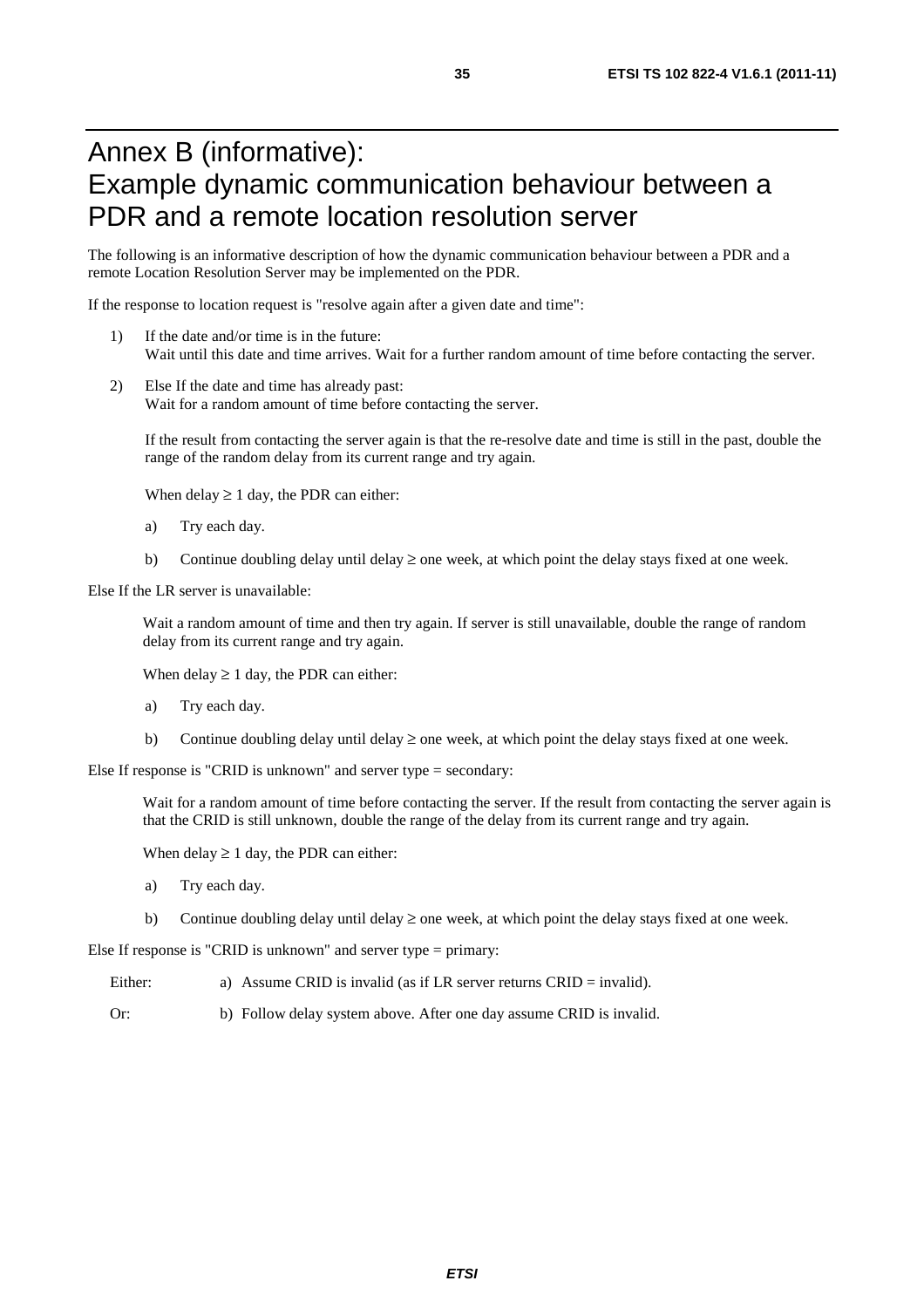## Annex C (normative): *TV-anytime* description schemes for content referencing

The *TV-anytime* DSs listed in the present document have been aggregated into several **xsd files identified by the Description Schemes' names**, forming the reference documentation, contained in archive ts\_10282204v010601p0.zip which accompanies the present document.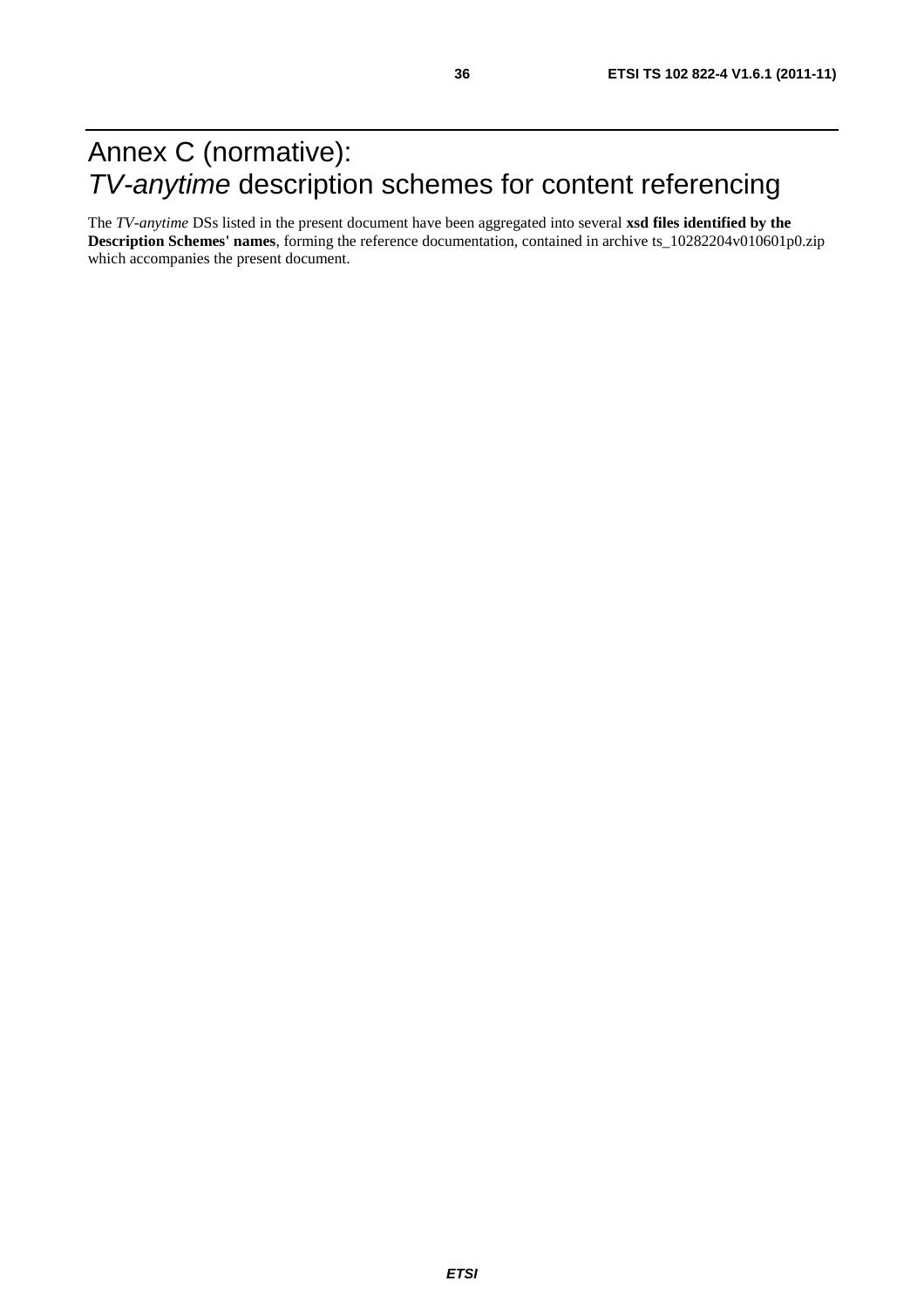## List of figures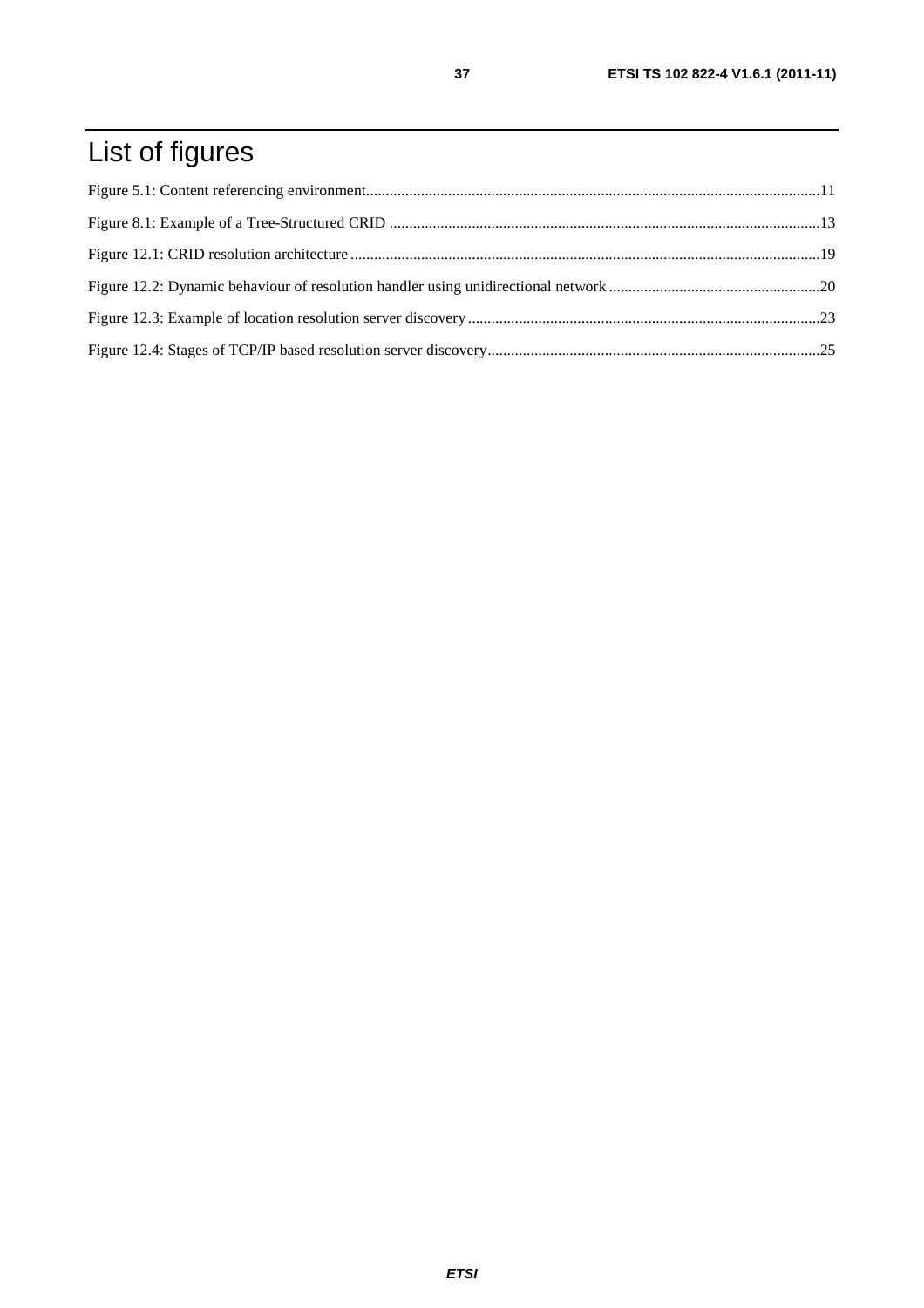## List of tables

| Table 10.3: Example of the same resolved CRID after a change in location identified by "imi:def.com/1" 16 |  |
|-----------------------------------------------------------------------------------------------------------|--|
|                                                                                                           |  |
|                                                                                                           |  |
|                                                                                                           |  |
|                                                                                                           |  |
|                                                                                                           |  |
|                                                                                                           |  |
|                                                                                                           |  |
|                                                                                                           |  |
|                                                                                                           |  |